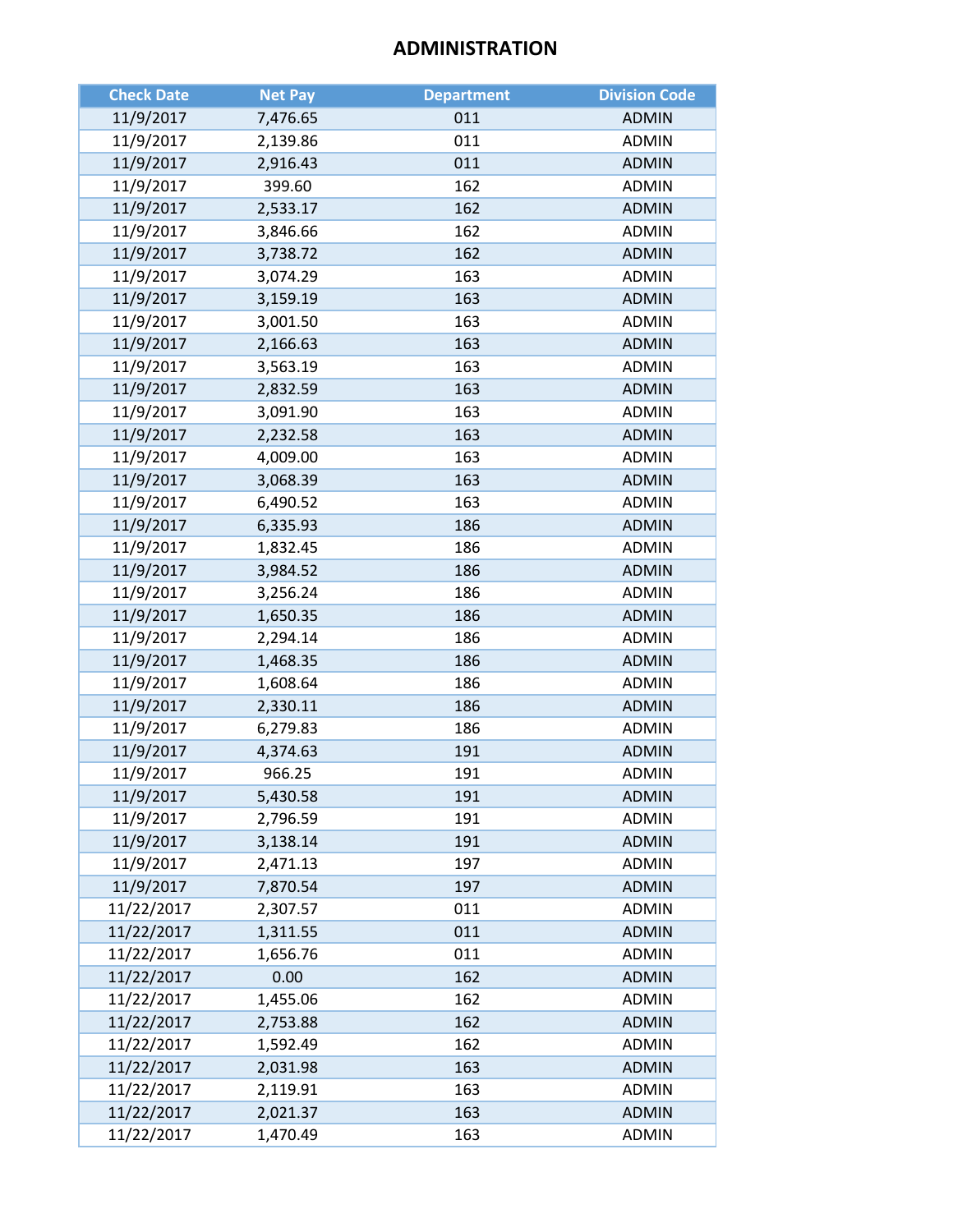# **ADMINISTRATION**

| 11/22/2017 | 2,376.05 | 163 | <b>ADMIN</b> |
|------------|----------|-----|--------------|
| 11/22/2017 | 2,238.11 | 163 | <b>ADMIN</b> |
| 11/22/2017 | 1,548.30 | 163 | <b>ADMIN</b> |
| 11/22/2017 | 2,652.27 | 163 | <b>ADMIN</b> |
| 11/22/2017 | 2,040.40 | 163 | <b>ADMIN</b> |
| 11/22/2017 | 2,549.17 | 163 | <b>ADMIN</b> |
| 11/22/2017 | 3,006.58 | 186 | <b>ADMIN</b> |
| 11/22/2017 | 1,155.31 | 186 | <b>ADMIN</b> |
| 11/22/2017 | 1,719.05 | 186 | <b>ADMIN</b> |
| 11/22/2017 | 1,849.70 | 186 | <b>ADMIN</b> |
| 11/22/2017 | 261.18   | 186 | <b>ADMIN</b> |
| 11/22/2017 | 1,578.15 | 186 | <b>ADMIN</b> |
| 11/22/2017 | 1,614.80 | 186 | <b>ADMIN</b> |
| 11/22/2017 | 1,233.56 | 186 | <b>ADMIN</b> |
| 11/22/2017 | 1,783.35 | 186 | <b>ADMIN</b> |
| 11/22/2017 | 2,901.70 | 191 | <b>ADMIN</b> |
| 11/22/2017 | 951.69   | 191 | <b>ADMIN</b> |
| 11/22/2017 | 2,851.51 | 191 | <b>ADMIN</b> |
| 11/22/2017 | 2,806.12 | 191 | <b>ADMIN</b> |
| 11/22/2017 | 1,703.77 | 191 | <b>ADMIN</b> |
| 11/22/2017 | 1,717.38 | 197 | <b>ADMIN</b> |
| 11/22/2017 | 4,256.76 | 197 | <b>ADMIN</b> |

| DEPT. | <b>DESCRIPTION</b>                      | <b>DIVISION</b> |
|-------|-----------------------------------------|-----------------|
| 011   | Safety, Security, and Training          | Admin           |
| 162   | <b>Risk Management</b>                  | Admin           |
| 163   | <b>Information Services</b>             | Admin           |
| 186   | <b>Human Resources</b>                  | Admin           |
| 197   | <b>Business Enterprise &amp; Safety</b> | Admin           |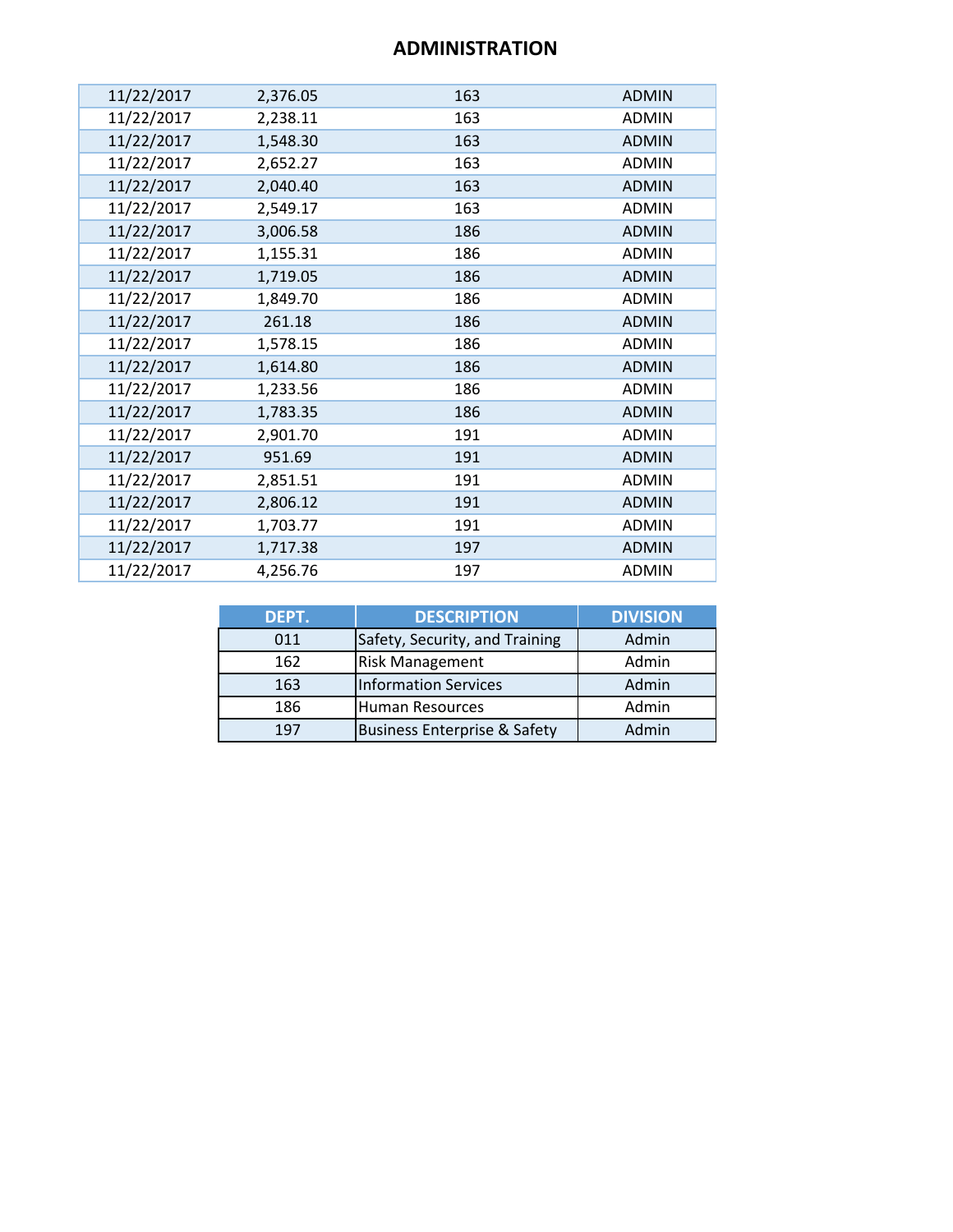# **EXECUTIVE**

| <b>Check Date</b> | <b>Net Pay</b> | <b>Department</b> | <b>Division Code</b> |
|-------------------|----------------|-------------------|----------------------|
| 11/9/2017         | 1,411.77       | 161               | <b>EXECUT</b>        |
| 11/9/2017         | 1,192.10       | 161               | <b>EXECUT</b>        |
| 11/9/2017         | 2,185.83       | 161               | <b>EXECUT</b>        |
| 11/9/2017         | 5,153.12       | 161               | <b>EXECUT</b>        |
| 11/9/2017         | 5,729.13       | 161               | <b>EXECUT</b>        |
| 11/9/2017         | 2,974.24       | 166               | <b>EXECUT</b>        |
| 11/9/2017         | 2,351.05       | 166               | <b>EXECUT</b>        |
| 11/9/2017         | 2,205.12       | 167               | <b>EXECUT</b>        |
| 11/9/2017         | 2,742.92       | 167               | <b>EXECUT</b>        |
| 11/9/2017         | 11,411.51      | 167               | <b>EXECUT</b>        |
| 11/9/2017         | 5,471.96       | 167               | <b>EXECUT</b>        |
| 11/9/2017         | 4,783.34       | 170               | <b>EXECUT</b>        |
| 11/9/2017         | 1,696.68       | 170               | <b>EXECUT</b>        |
| 11/9/2017         | 3,445.59       | 170               | <b>EXECUT</b>        |
| 11/9/2017         | 1,361.75       | 170               | <b>EXECUT</b>        |
| 11/22/2017        | 846.64         | 161               | <b>EXECUT</b>        |
| 11/22/2017        | 1,197.34       | 161               | <b>EXECUT</b>        |
| 11/22/2017        | 1,423.88       | 161               | <b>EXECUT</b>        |
| 11/22/2017        | 2,794.95       | 161               | <b>EXECUT</b>        |
| 11/22/2017        | 1,839.75       | 161               | <b>EXECUT</b>        |
| 11/22/2017        | 1,965.86       | 166               | <b>EXECUT</b>        |
| 11/22/2017        | 1,549.22       | 166               | <b>EXECUT</b>        |
| 11/22/2017        | 1,453.13       | 167               | <b>EXECUT</b>        |
| 11/22/2017        | 1,420.82       | 167               | <b>EXECUT</b>        |
| 11/22/2017        | 4,471.29       | 167               | <b>EXECUT</b>        |
| 11/22/2017        | 2,475.63       | 167               | <b>EXECUT</b>        |
| 11/22/2017        | 1,988.33       | 170               | <b>EXECUT</b>        |
| 11/22/2017        | 1,141.86       | 170               | <b>EXECUT</b>        |
| 11/22/2017        | 2,327.20       | 170               | <b>EXECUT</b>        |
| 11/22/2017        | 1,493.25       | 170               | <b>EXECUT</b>        |

| DEPT. | <b>DESCRIPTION</b>        | <b>DIVISION</b> |
|-------|---------------------------|-----------------|
| 161   | Administration            | Executive       |
| 166   | <b>Public Information</b> | Executive       |
| 167   | <b>Executive Office</b>   | Executive       |
| 170   | Mktg & P.R.               | Executive       |
| 191   | Legal Staff               | Executive       |
|       |                           |                 |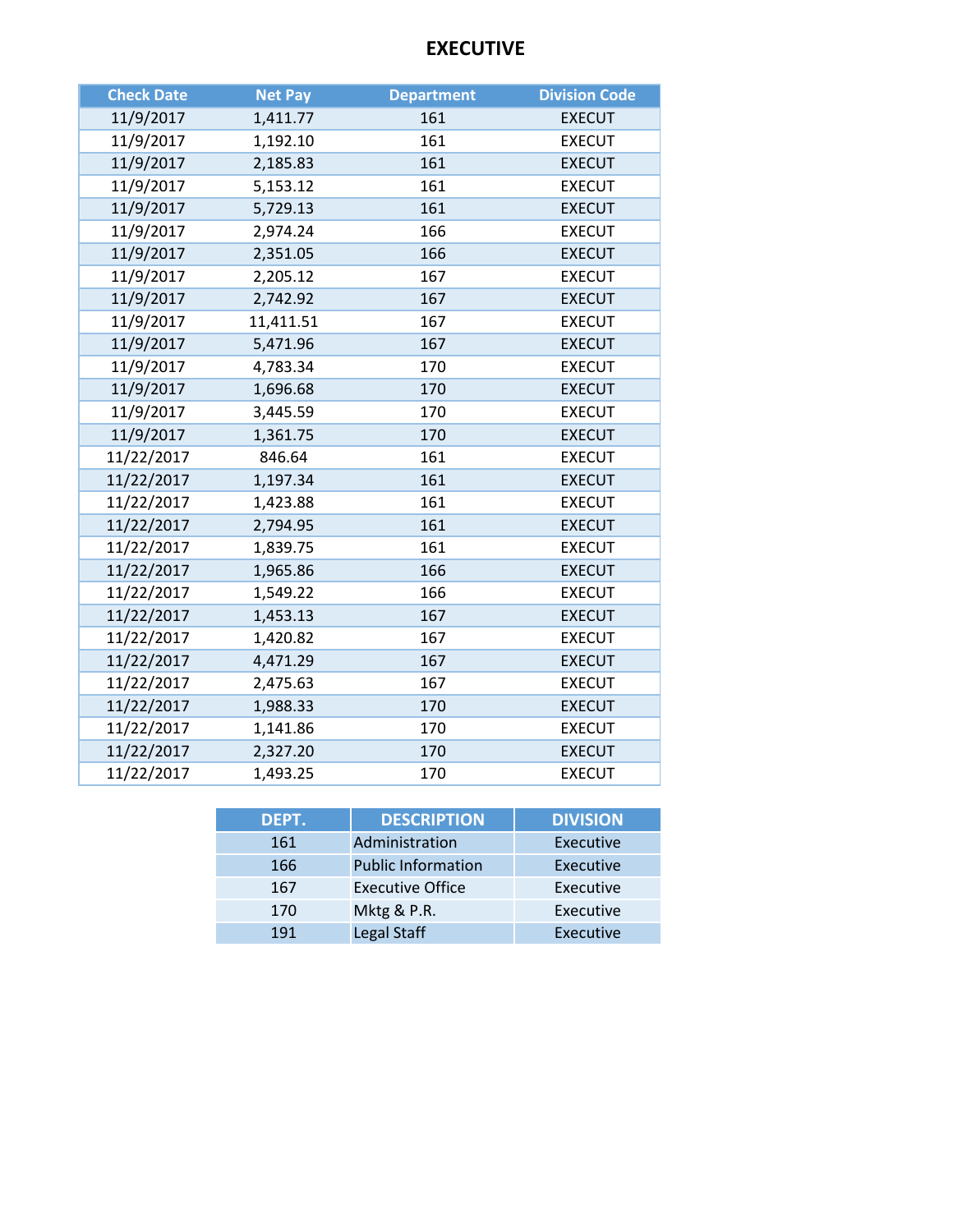# **FINANCE**

| <b>Check Date</b> | <b>Net Pay</b> | <b>Department</b> | <b>Division Code</b> |
|-------------------|----------------|-------------------|----------------------|
| 11/9/2017         | 2,790.27       | 026               | <b>FINANC</b>        |
| 11/9/2017         | 5,307.05       | 026               | <b>FINANC</b>        |
| 11/9/2017         | 2,457.39       | 026               | <b>FINANC</b>        |
| 11/9/2017         | 4,081.88       | 026               | <b>FINANC</b>        |
| 11/9/2017         | 4,647.62       | 026               | <b>FINANC</b>        |
| 11/9/2017         | 1,157.20       | 150               | <b>FINANC</b>        |
| 11/9/2017         | 1,071.59       | 150               | <b>FINANC</b>        |
| 11/9/2017         | 947.60         | 150               | <b>FINANC</b>        |
| 11/9/2017         | 1,046.47       | 150               | <b>FINANC</b>        |
| 11/9/2017         | 1,081.26       | 150               | <b>FINANC</b>        |
| 11/9/2017         | 1,427.68       | 150               | <b>FINANC</b>        |
| 11/9/2017         | 1,141.07       | 150               | <b>FINANC</b>        |
| 11/9/2017         | 1,452.08       | 150               | <b>FINANC</b>        |
| 11/9/2017         | 1,182.78       | 150               | <b>FINANC</b>        |
| 11/9/2017         | 1,151.25       | 150               | <b>FINANC</b>        |
| 11/9/2017         | 8,041.84       | 160               | <b>FINANC</b>        |
| 11/9/2017         | 2,664.41       | 164               | <b>FINANC</b>        |
| 11/9/2017         | 5,574.16       | 164               | <b>FINANC</b>        |
| 11/9/2017         | 1,660.59       | 164               | <b>FINANC</b>        |
| 11/9/2017         | 2,976.44       | 164               | <b>FINANC</b>        |
| 11/9/2017         | 2,560.58       | 164               | <b>FINANC</b>        |
| 11/9/2017         | 2,054.09       | 164               | <b>FINANC</b>        |
| 11/9/2017         | 2,873.58       | 164               | <b>FINANC</b>        |
| 11/9/2017         | 6,350.16       | 169               | <b>FINANC</b>        |
| 11/9/2017         | 5,216.77       | 169               | <b>FINANC</b>        |
| 11/9/2017         | 5,028.54       | 169               | <b>FINANC</b>        |
| 11/9/2017         | 6,524.95       | 169               | <b>FINANC</b>        |
| 11/9/2017         | 2,800.49       | 169               | <b>FINANC</b>        |
| 11/9/2017         | 9,222.52       | 169               | <b>FINANC</b>        |
| 11/9/2017         | 2,858.25       | 169               | <b>FINANC</b>        |
| 11/9/2017         | 2,943.95       | 172               | <b>FINANC</b>        |
| 11/9/2017         | 4,112.82       | 182               | <b>FINANC</b>        |
| 11/9/2017         | 1,561.70       | 182               | <b>FINANC</b>        |
| 11/9/2017         | 3,058.61       | 182               | <b>FINANC</b>        |
| 11/9/2017         | 7,319.45       | 182               | <b>FINANC</b>        |
| 11/9/2017         | 2,152.72       | 183               | <b>FINANC</b>        |
| 11/9/2017         | 1,480.80       | 183               | <b>FINANC</b>        |
| 11/9/2017         | 4,022.08       | 183               | <b>FINANC</b>        |
| 11/9/2017         | 1,876.95       | 183               | <b>FINANC</b>        |
| 11/9/2017         | 2,540.66       | 183               | <b>FINANC</b>        |
| 11/9/2017         | 1,691.48       | 183               | <b>FINANC</b>        |
| 11/9/2017         | 2,544.91       | 183               | <b>FINANC</b>        |
| 11/9/2017         | 1,435.69       | 184               | <b>FINANC</b>        |
| 11/9/2017         | 816.09         | 184               | <b>FINANC</b>        |
| 11/9/2017         | 8,109.23       | 184               | <b>FINANC</b>        |
| 11/9/2017         | 1,283.29       | 192               | <b>FINANC</b>        |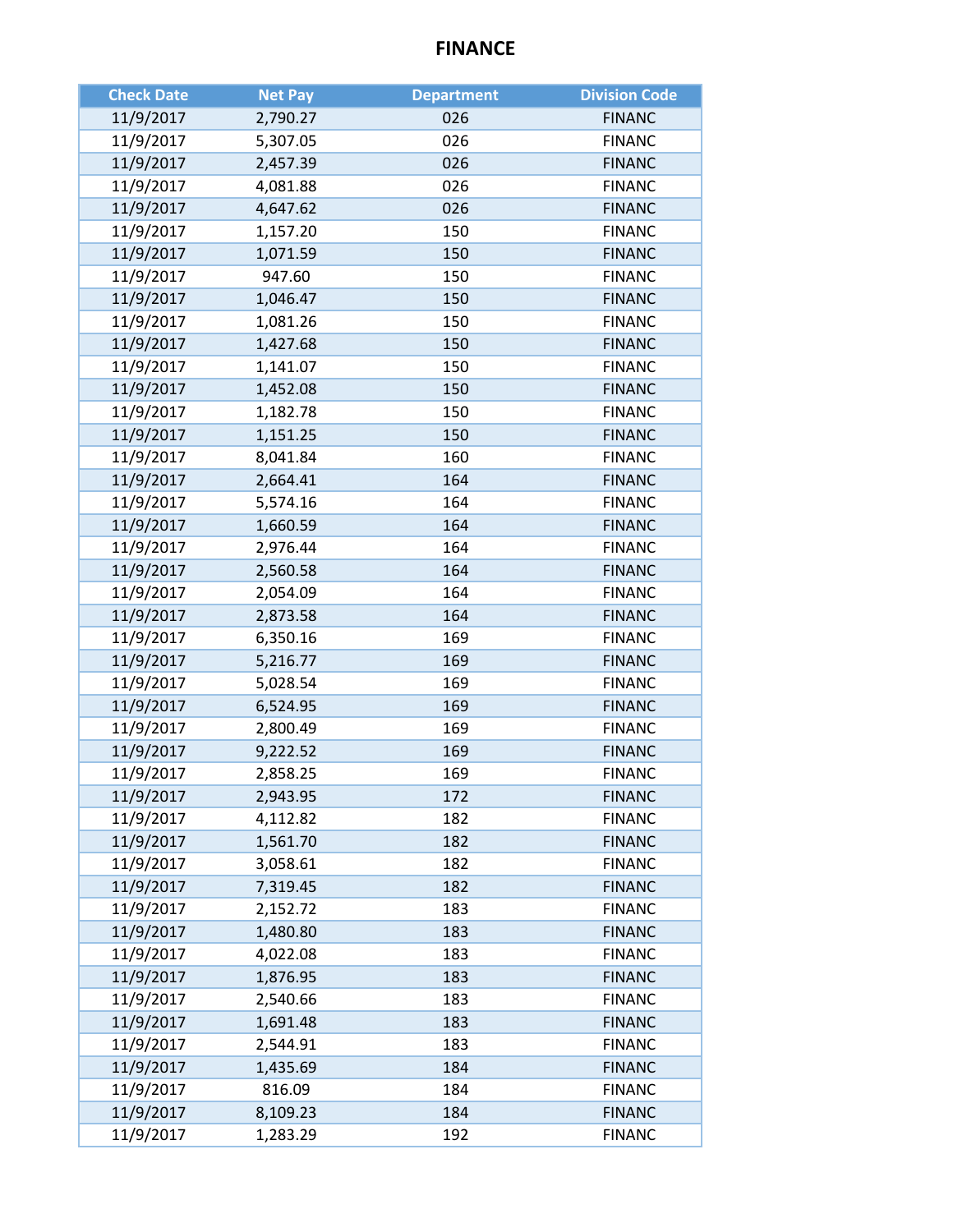# **FINANCE**

| 11/9/2017  | 5,736.99 | 192 | <b>FINANC</b> |
|------------|----------|-----|---------------|
| 11/9/2017  | 1,472.01 | 192 | <b>FINANC</b> |
| 11/9/2017  | 2,917.38 | 193 | <b>FINANC</b> |
| 11/9/2017  | 2,226.89 | 193 | <b>FINANC</b> |
| 11/9/2017  | 4,009.08 | 193 | <b>FINANC</b> |
| 11/22/2017 | 1,571.00 | 026 | <b>FINANC</b> |
| 11/22/2017 | 1,417.22 | 026 | <b>FINANC</b> |
| 11/22/2017 | 1,176.29 | 026 | <b>FINANC</b> |
| 11/22/2017 | 1,937.59 | 026 | <b>FINANC</b> |
| 11/22/2017 | 1,321.48 | 026 | <b>FINANC</b> |
| 11/22/2017 | 1,261.22 | 150 | <b>FINANC</b> |
| 11/22/2017 | 1,419.49 | 150 | <b>FINANC</b> |
| 11/22/2017 | 1,681.28 | 150 | <b>FINANC</b> |
| 11/22/2017 | 1,084.27 | 150 | <b>FINANC</b> |
| 11/22/2017 | 1,805.16 | 150 | <b>FINANC</b> |
| 11/22/2017 | 1,240.77 | 150 | <b>FINANC</b> |
| 11/22/2017 | 1,347.91 | 150 | <b>FINANC</b> |
| 11/22/2017 | 1,355.16 | 150 | <b>FINANC</b> |
| 11/22/2017 | 1,097.27 | 150 | <b>FINANC</b> |
| 11/22/2017 | 892.52   | 150 | <b>FINANC</b> |
| 11/22/2017 | 4,434.53 | 160 | <b>FINANC</b> |
| 11/22/2017 | 1,754.09 | 164 | <b>FINANC</b> |
| 11/22/2017 | 3,012.45 | 164 | <b>FINANC</b> |
| 11/22/2017 | 1,669.44 | 164 | <b>FINANC</b> |
| 11/22/2017 | 1,611.66 | 164 | <b>FINANC</b> |
| 11/22/2017 | 1,730.47 | 164 | <b>FINANC</b> |
| 11/22/2017 | 1,375.59 | 164 | <b>FINANC</b> |
| 11/22/2017 | 1,866.84 | 164 | <b>FINANC</b> |
| 11/22/2017 | 3,053.42 | 169 | <b>FINANC</b> |
| 11/22/2017 | 2,853.95 | 169 | <b>FINANC</b> |
| 11/22/2017 | 2,789.27 | 169 | <b>FINANC</b> |
| 11/22/2017 | 2,151.64 | 169 | <b>FINANC</b> |
| 11/22/2017 | 1,737.36 | 169 | <b>FINANC</b> |
| 11/22/2017 | 1,707.06 | 169 | <b>FINANC</b> |
| 11/22/2017 | 1,473.79 | 169 | <b>FINANC</b> |
| 11/22/2017 | 1,982.80 | 172 | <b>FINANC</b> |
| 11/22/2017 | 2,837.17 | 182 | <b>FINANC</b> |
| 11/22/2017 | 910.48   | 182 | <b>FINANC</b> |
| 11/22/2017 | 1,943.06 | 182 | <b>FINANC</b> |
| 11/22/2017 | 1,722.11 | 182 | <b>FINANC</b> |
| 11/22/2017 | 1,411.38 | 183 | <b>FINANC</b> |
| 11/22/2017 | 971.10   | 183 | <b>FINANC</b> |
| 11/22/2017 | 2,126.25 | 183 | <b>FINANC</b> |
| 11/22/2017 | 1,245.44 | 183 | <b>FINANC</b> |
| 11/22/2017 | 1,320.86 | 183 | <b>FINANC</b> |
| 11/22/2017 | 1,126.08 | 183 | <b>FINANC</b> |
| 11/22/2017 | 1,702.87 | 183 | <b>FINANC</b> |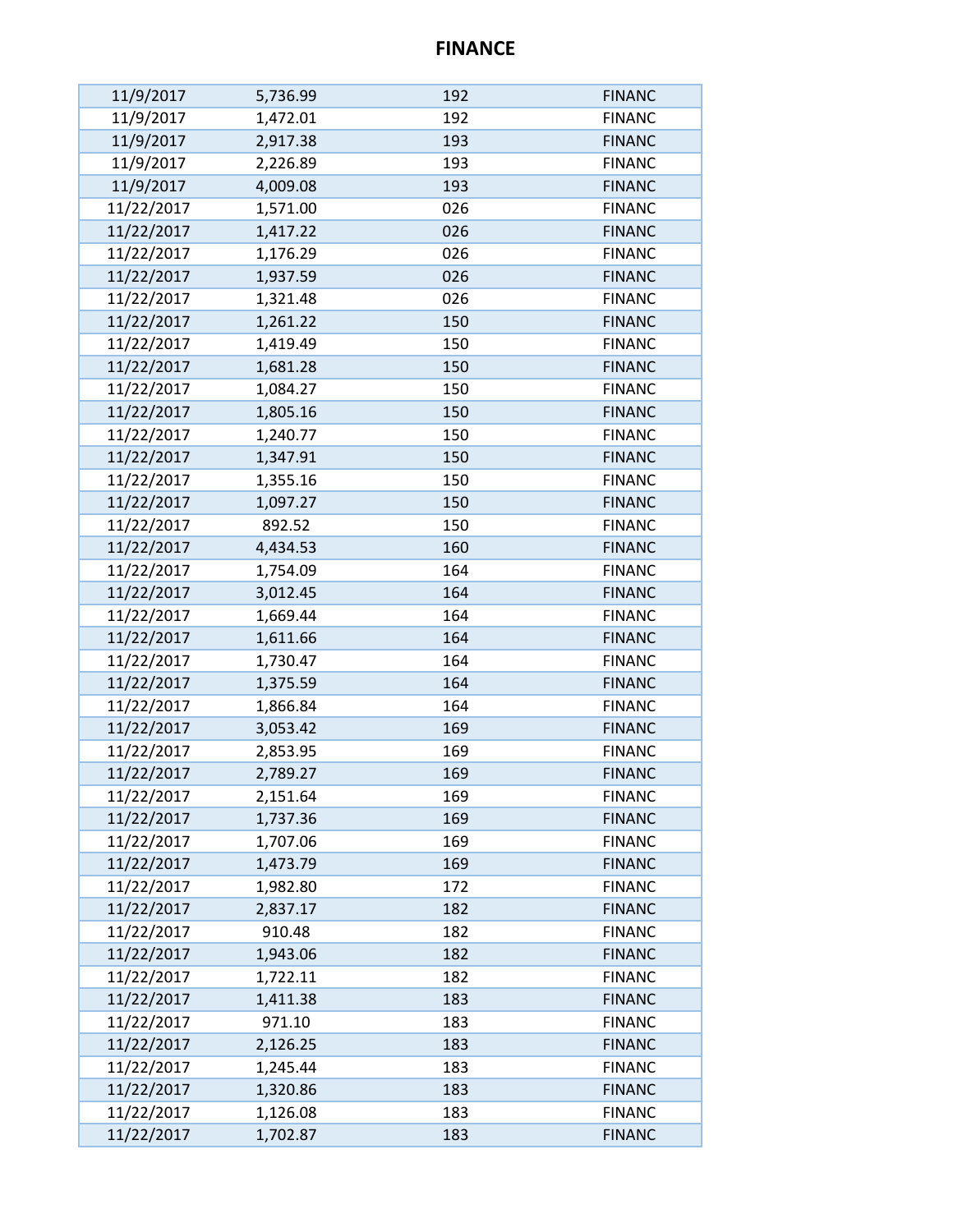# **FINANCE**

| 11/22/2017 | 1,440.99 | 184 | <b>FINANC</b> |
|------------|----------|-----|---------------|
| 11/22/2017 | 819.58   | 184 | <b>FINANC</b> |
| 11/22/2017 | 2,103.12 | 184 | <b>FINANC</b> |
| 11/22/2017 | 1,038.71 | 192 | <b>FINANC</b> |
| 11/22/2017 | 1,711.11 | 192 | <b>FINANC</b> |
| 11/22/2017 | 896.26   | 192 | <b>FINANC</b> |
| 11/22/2017 | 1,516.52 | 193 | <b>FINANC</b> |
| 11/22/2017 | 1,459.07 | 193 | <b>FINANC</b> |
| 11/22/2017 | 2,208.53 | 193 | <b>FINANC</b> |
|            |          |     |               |

| DEPT. | <b>DESCRIPTION</b>               | <b>DIVISION</b> |
|-------|----------------------------------|-----------------|
| 026   | <b>Outlet Sales</b>              | Finance         |
| 150   | <b>Inventory Control</b>         | Finance         |
| 160   | <b>Finance and Budget</b>        | Finance         |
| 164   | Purchasing                       | Finance         |
| 169   | <b>Project Management</b>        | Finance         |
| 172   | <b>Environmental Program</b>     | Finance         |
| 173   | <b>Capital Plng and Projects</b> | Finance         |
| 182   | <b>Budget &amp; Finance</b>      | Finance         |
| 183   | <b>Accounting and Reporting</b>  | Finance         |
| 184   | <b>Revenue Management</b>        | Finance         |
| 192   | Payroll                          | Finance         |
| 193   | <b>Grants Documentation</b>      | Finance         |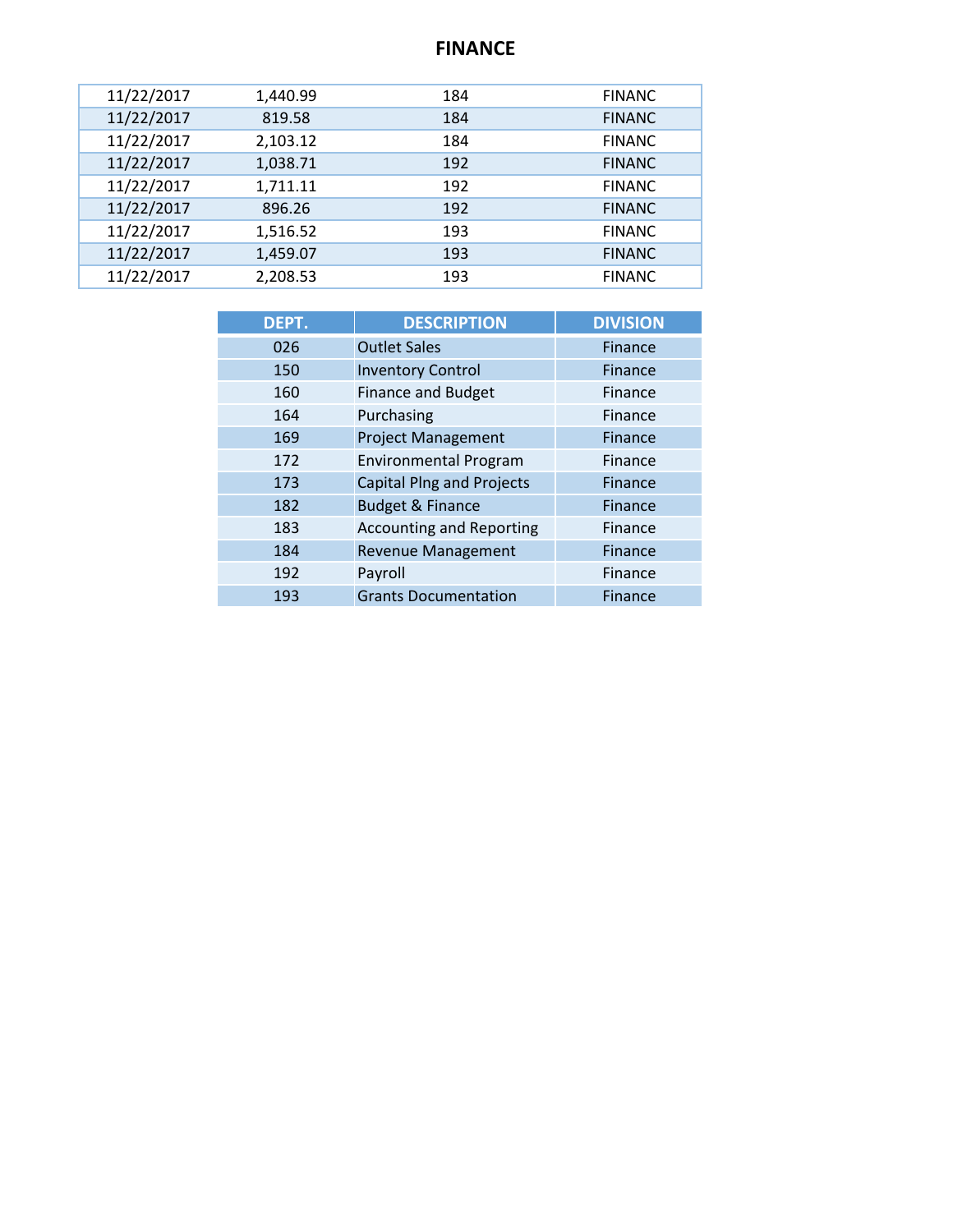| <b>Check Date</b> | <b>Net Pay</b> | <b>Department</b> | <b>Division Code</b> |
|-------------------|----------------|-------------------|----------------------|
| 11/9/2017         | 3,007.34       | 010               | <b>OPERAT</b>        |
| 11/9/2017         | 2,146.24       | 010               | <b>OPERAT</b>        |
| 11/9/2017         | 3,289.06       | 010               | <b>OPERAT</b>        |
| 11/9/2017         | 1,551.39       | 013               | <b>OPERAT</b>        |
| 11/9/2017         | 1,426.51       | 013               | <b>OPERAT</b>        |
| 11/9/2017         | 1,380.07       | 014               | <b>OPERAT</b>        |
| 11/9/2017         | 433.45         | 014               | <b>OPERAT</b>        |
| 11/9/2017         | 1,084.68       | 014               | <b>OPERAT</b>        |
| 11/9/2017         | 1,209.47       | 014               | <b>OPERAT</b>        |
| 11/9/2017         | 1,950.63       | 014               | <b>OPERAT</b>        |
| 11/9/2017         | 1,212.51       | 014               | <b>OPERAT</b>        |
| 11/9/2017         | 870.83         | 014               | <b>OPERAT</b>        |
| 11/9/2017         | 1,037.25       | 014               | <b>OPERAT</b>        |
| 11/9/2017         | 850.89         | 014               | <b>OPERAT</b>        |
| 11/9/2017         | 464.71         | 014               | <b>OPERAT</b>        |
| 11/9/2017         | 0              | 014               | <b>OPERAT</b>        |
| 11/9/2017         | 1,130.05       | 014               | <b>OPERAT</b>        |
| 11/9/2017         | 1,125.16       | 014               | <b>OPERAT</b>        |
| 11/9/2017         | 1,173.90       | 014               | <b>OPERAT</b>        |
| 11/9/2017         | 1,404.66       | 014               | <b>OPERAT</b>        |
| 11/9/2017         | 1,595.39       | 014               | <b>OPERAT</b>        |
| 11/9/2017         | 1,224.83       | 014               | <b>OPERAT</b>        |
| 11/9/2017         | 1,247.10       | 014               | <b>OPERAT</b>        |
| 11/9/2017         | 1,173.68       | 014               | <b>OPERAT</b>        |
| 11/9/2017         | 1,038.05       | 014               | <b>OPERAT</b>        |
| 11/9/2017         | 1,478.80       | 014               | <b>OPERAT</b>        |
| 11/9/2017         | 996.13         | 014               | <b>OPERAT</b>        |
| 11/9/2017         | 1,124.98       | 014               | <b>OPERAT</b>        |
| 11/9/2017         | 1,212.40       | 014               | <b>OPERAT</b>        |
| 11/9/2017         | 1,289.95       | 014               | <b>OPERAT</b>        |
| 11/9/2017         | 983.33         | 014               | <b>OPERAT</b>        |
| 11/9/2017         | 1,182.91       | 014               | <b>OPERAT</b>        |
| 11/9/2017         | 990.91         | 014               | <b>OPERAT</b>        |
| 11/9/2017         | 1,116.54       | 014               | <b>OPERAT</b>        |
| 11/9/2017         | 1,355.97       | 014               | <b>OPERAT</b>        |
| 11/9/2017         | 889.91         | 014               | <b>OPERAT</b>        |
| 11/9/2017         | 594.05         | 014               | <b>OPERAT</b>        |
| 11/9/2017         | 1,063.74       | 014               | <b>OPERAT</b>        |
| 11/9/2017         | 881.69         | 014               | <b>OPERAT</b>        |
| 11/9/2017         | 1,026.19       | 014               | <b>OPERAT</b>        |
| 11/9/2017         | 940.46         | 014               | <b>OPERAT</b>        |
| 11/9/2017         | 1,145.46       | 014               | <b>OPERAT</b>        |
| 11/9/2017         | 1,226.63       | 014               | <b>OPERAT</b>        |
| 11/9/2017         | 1,075.54       | 014               | <b>OPERAT</b>        |
| 11/9/2017         | 1,203.21       | 014               | <b>OPERAT</b>        |
| 11/9/2017         | 1,140.26       | 014               | <b>OPERAT</b>        |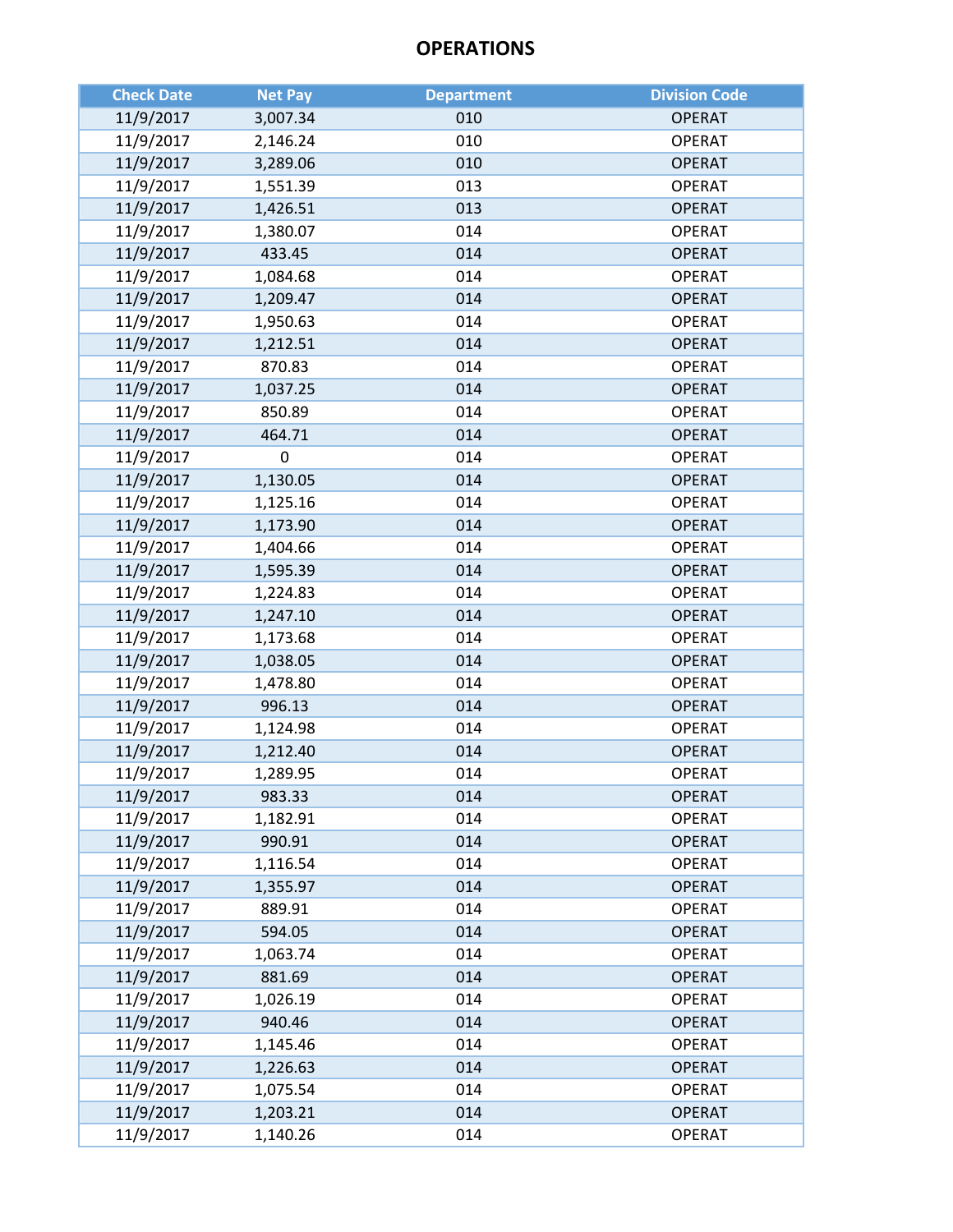| 11/9/2017 | 969.18   | 014 | <b>OPERAT</b> |
|-----------|----------|-----|---------------|
| 11/9/2017 | 396.79   | 014 | <b>OPERAT</b> |
| 11/9/2017 | 1,407.45 | 014 | <b>OPERAT</b> |
| 11/9/2017 | 783.05   | 014 | <b>OPERAT</b> |
| 11/9/2017 | 1,353.05 | 014 | <b>OPERAT</b> |
| 11/9/2017 | 871.37   | 014 | <b>OPERAT</b> |
| 11/9/2017 | 448.79   | 014 | <b>OPERAT</b> |
| 11/9/2017 | 950.44   | 014 | <b>OPERAT</b> |
| 11/9/2017 | 972.69   | 014 | <b>OPERAT</b> |
| 11/9/2017 | 1,120.22 | 014 | <b>OPERAT</b> |
| 11/9/2017 | 824.13   | 014 | <b>OPERAT</b> |
| 11/9/2017 | 1,379.25 | 014 | <b>OPERAT</b> |
| 11/9/2017 | 1,039.41 | 014 | <b>OPERAT</b> |
| 11/9/2017 | 1,204.25 | 014 | <b>OPERAT</b> |
| 11/9/2017 | 1,011.09 | 014 | <b>OPERAT</b> |
| 11/9/2017 | 806.04   | 014 | <b>OPERAT</b> |
| 11/9/2017 | 1,194.90 | 014 | <b>OPERAT</b> |
| 11/9/2017 | 1,018.63 | 014 | <b>OPERAT</b> |
| 11/9/2017 | 809.81   | 014 | <b>OPERAT</b> |
| 11/9/2017 | 1,389.31 | 014 | <b>OPERAT</b> |
| 11/9/2017 | 631.95   | 014 | <b>OPERAT</b> |
| 11/9/2017 | 926.35   | 014 | <b>OPERAT</b> |
| 11/9/2017 | 1,060.68 | 014 | <b>OPERAT</b> |
| 11/9/2017 | 1,015.21 | 014 | <b>OPERAT</b> |
| 11/9/2017 | 889.68   | 014 | <b>OPERAT</b> |
| 11/9/2017 | 1,042.17 | 014 | <b>OPERAT</b> |
| 11/9/2017 | 982.36   | 014 | <b>OPERAT</b> |
| 11/9/2017 | 1,158.89 | 014 | <b>OPERAT</b> |
| 11/9/2017 | 1,357.47 | 014 | <b>OPERAT</b> |
| 11/9/2017 | 311.04   | 014 | <b>OPERAT</b> |
| 11/9/2017 | 878.3    | 014 | <b>OPERAT</b> |
| 11/9/2017 | 888.48   | 014 | <b>OPERAT</b> |
| 11/9/2017 | 918.78   | 014 | <b>OPERAT</b> |
| 11/9/2017 | 770.97   | 014 | <b>OPERAT</b> |
| 11/9/2017 | 1,382.43 | 015 | <b>OPERAT</b> |
| 11/9/2017 | 2,951.09 | 015 | <b>OPERAT</b> |
| 11/9/2017 | 4,937.86 | 015 | <b>OPERAT</b> |
| 11/9/2017 | 3,802.08 | 015 | <b>OPERAT</b> |
| 11/9/2017 | 2,193.85 | 015 | <b>OPERAT</b> |
| 11/9/2017 | 3,900.73 | 015 | <b>OPERAT</b> |
| 11/9/2017 | 2,134.14 | 015 | <b>OPERAT</b> |
| 11/9/2017 | 2,461.12 | 015 | <b>OPERAT</b> |
| 11/9/2017 | 2,137.71 | 015 | <b>OPERAT</b> |
| 11/9/2017 | 886.95   | 016 | <b>OPERAT</b> |
| 11/9/2017 | 1,131.78 | 016 | <b>OPERAT</b> |
| 11/9/2017 | 723.95   | 016 | <b>OPERAT</b> |
| 11/9/2017 | 782.95   | 016 | <b>OPERAT</b> |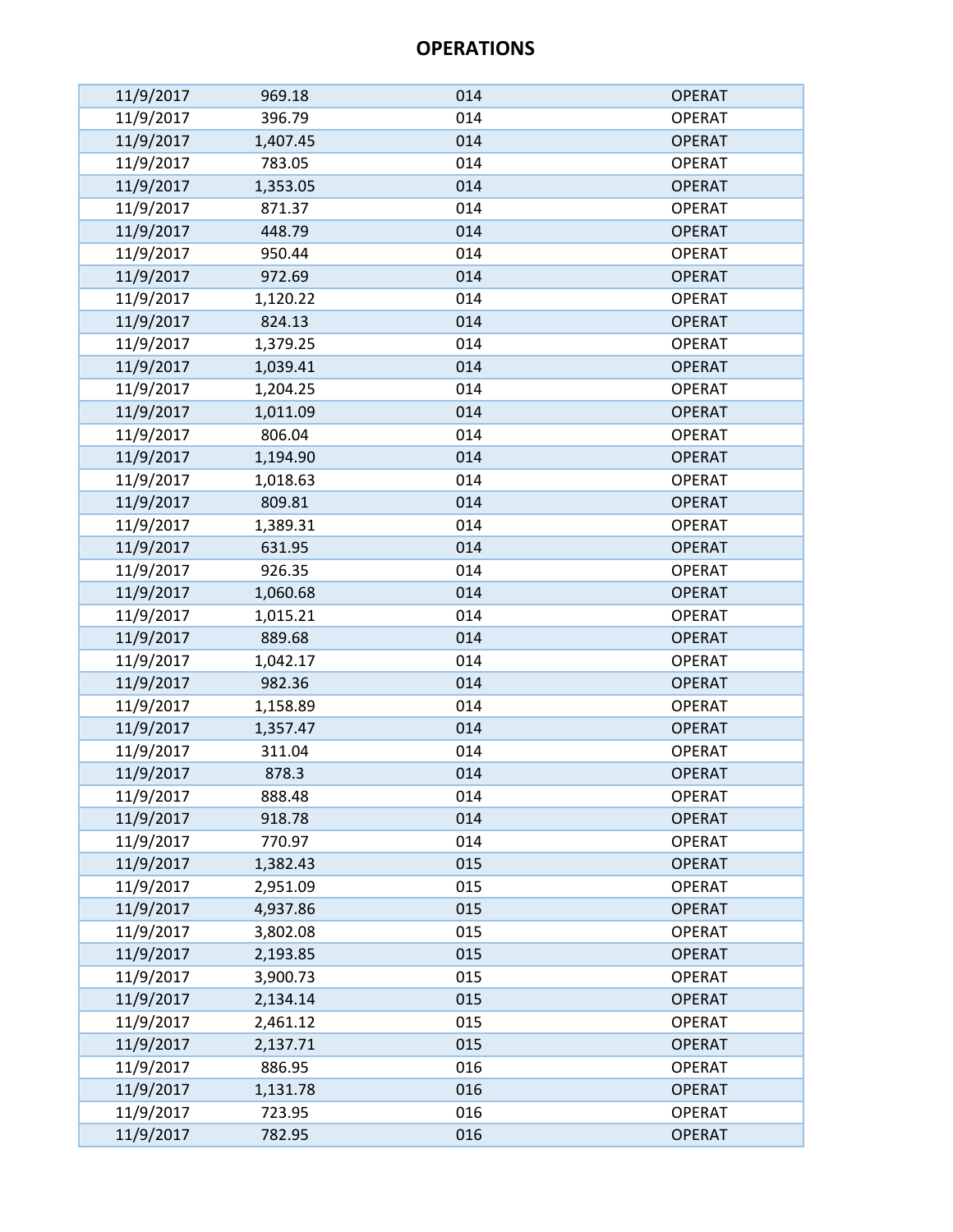| 11/9/2017 | 970.46   | 016 | <b>OPERAT</b> |
|-----------|----------|-----|---------------|
| 11/9/2017 | 244.52   | 017 | <b>OPERAT</b> |
| 11/9/2017 | 1,214.80 | 017 | <b>OPERAT</b> |
| 11/9/2017 | 2,621.98 | 017 | <b>OPERAT</b> |
| 11/9/2017 | 1,305.80 | 017 | <b>OPERAT</b> |
| 11/9/2017 | 1,196.62 | 017 | <b>OPERAT</b> |
| 11/9/2017 | 1,968.59 | 017 | <b>OPERAT</b> |
| 11/9/2017 | 786.02   | 017 | <b>OPERAT</b> |
| 11/9/2017 | 1,004.97 | 017 | <b>OPERAT</b> |
| 11/9/2017 | 2,497.76 | 017 | <b>OPERAT</b> |
| 11/9/2017 | 2,834.53 | 017 | <b>OPERAT</b> |
| 11/9/2017 | 1,871.39 | 017 | <b>OPERAT</b> |
| 11/9/2017 | 1,379.82 | 017 | <b>OPERAT</b> |
| 11/9/2017 | 1,399.86 | 017 | <b>OPERAT</b> |
| 11/9/2017 | 1,697.17 | 017 | <b>OPERAT</b> |
| 11/9/2017 | 1,152.44 | 017 | <b>OPERAT</b> |
| 11/9/2017 | 3,682.36 | 018 | <b>OPERAT</b> |
| 11/9/2017 | 1,692.78 | 018 | <b>OPERAT</b> |
| 11/9/2017 | 927.51   | 018 | <b>OPERAT</b> |
| 11/9/2017 | 1,380.67 | 018 | <b>OPERAT</b> |
| 11/9/2017 | 1,525.57 | 018 | <b>OPERAT</b> |
| 11/9/2017 | 1,632.97 | 018 | <b>OPERAT</b> |
| 11/9/2017 | 1,525.86 | 018 | <b>OPERAT</b> |
| 11/9/2017 | 1,412.86 | 018 | <b>OPERAT</b> |
| 11/9/2017 | 1,396.29 | 018 | <b>OPERAT</b> |
| 11/9/2017 | 1,150.68 | 018 | <b>OPERAT</b> |
| 11/9/2017 | 633.81   | 018 | <b>OPERAT</b> |
| 11/9/2017 | 1,797.39 | 018 | <b>OPERAT</b> |
| 11/9/2017 | 1,481.72 | 018 | <b>OPERAT</b> |
| 11/9/2017 | 1,443.32 | 018 | <b>OPERAT</b> |
| 11/9/2017 | 2,125.53 | 018 | <b>OPERAT</b> |
| 11/9/2017 | 1,636.90 | 018 | <b>OPERAT</b> |
| 11/9/2017 | 2,856.32 | 021 | <b>OPERAT</b> |
| 11/9/2017 | 3,976.36 | 021 | <b>OPERAT</b> |
| 11/9/2017 | 1,757.69 | 022 | <b>OPERAT</b> |
| 11/9/2017 | 1,032.10 | 025 | <b>OPERAT</b> |
| 11/9/2017 | 2,148.41 | 025 | <b>OPERAT</b> |
| 11/9/2017 | 971.1    | 025 | <b>OPERAT</b> |
| 11/9/2017 | 768.47   | 025 | <b>OPERAT</b> |
| 11/9/2017 | 1,078.63 | 025 | <b>OPERAT</b> |
| 11/9/2017 | 580.69   | 025 | <b>OPERAT</b> |
| 11/9/2017 | 861.81   | 025 | <b>OPERAT</b> |
| 11/9/2017 | 798.92   | 025 | <b>OPERAT</b> |
| 11/9/2017 | 2,908.86 | 025 | <b>OPERAT</b> |
| 11/9/2017 | 993.82   | 025 | <b>OPERAT</b> |
| 11/9/2017 | 632.85   | 030 | <b>OPERAT</b> |
| 11/9/2017 | 284.55   | 030 | <b>OPERAT</b> |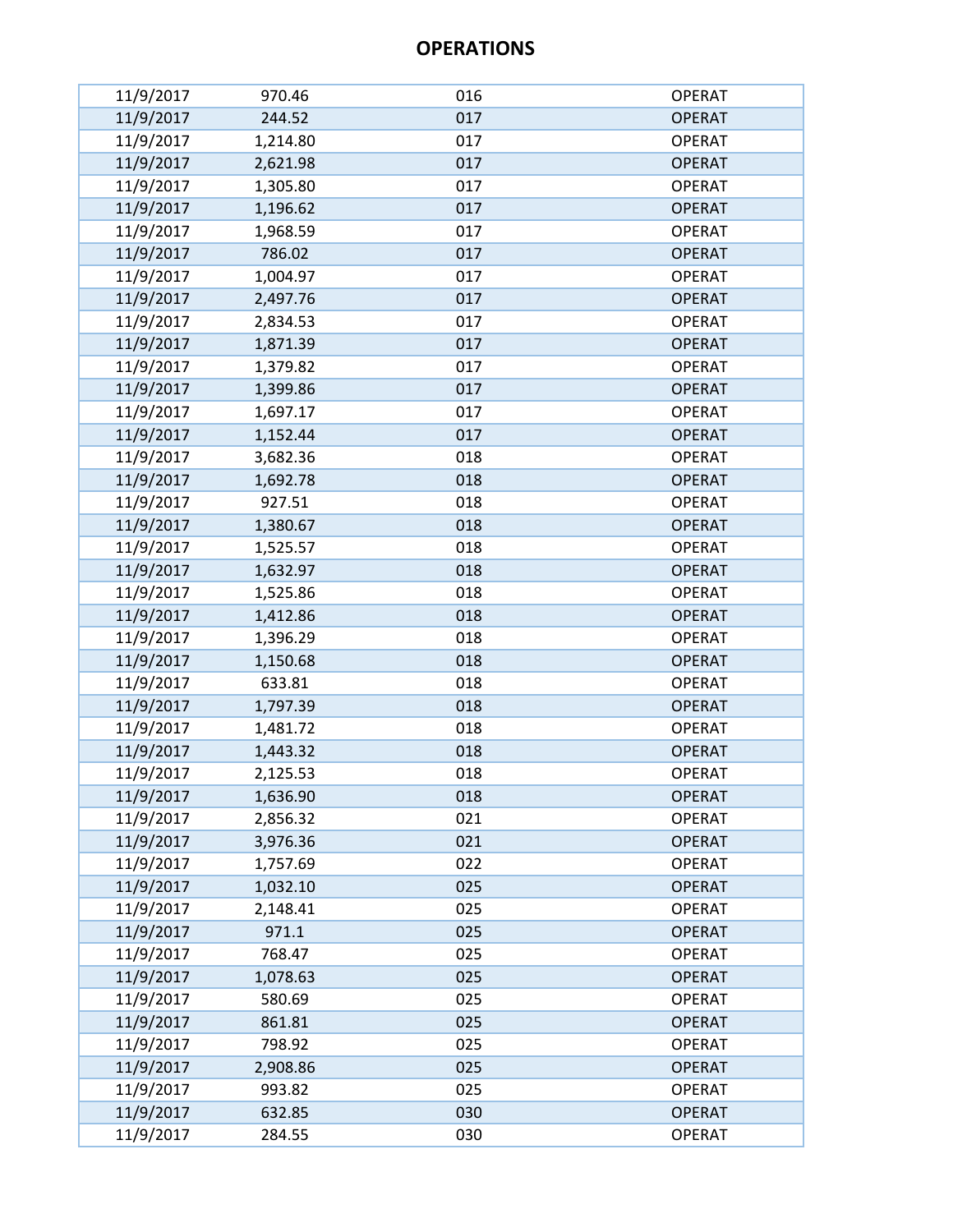| 11/9/2017 | 1,371.35  | 030 | <b>OPERAT</b> |
|-----------|-----------|-----|---------------|
| 11/9/2017 | 14,551.87 | 030 | <b>OPERAT</b> |
| 11/9/2017 | 874.73    | 030 | <b>OPERAT</b> |
| 11/9/2017 | 537.24    | 030 | <b>OPERAT</b> |
| 11/9/2017 | 1,619.76  | 030 | <b>OPERAT</b> |
| 11/9/2017 | 283.12    | 030 | <b>OPERAT</b> |
| 11/9/2017 | 268.34    | 030 | <b>OPERAT</b> |
| 11/9/2017 | 2,225.55  | 030 | <b>OPERAT</b> |
| 11/9/2017 | 1,349.86  | 030 | <b>OPERAT</b> |
| 11/9/2017 | 1,270.91  | 030 | <b>OPERAT</b> |
| 11/9/2017 | 480.79    | 030 | <b>OPERAT</b> |
| 11/9/2017 | 1,401.08  | 030 | <b>OPERAT</b> |
| 11/9/2017 | 1,511.54  | 030 | <b>OPERAT</b> |
| 11/9/2017 | 1,360.37  | 030 | <b>OPERAT</b> |
| 11/9/2017 | 1,698.63  | 030 | <b>OPERAT</b> |
| 11/9/2017 | 580.45    | 030 | <b>OPERAT</b> |
| 11/9/2017 | 1,153.09  | 030 | <b>OPERAT</b> |
| 11/9/2017 | 1,656.18  | 030 | <b>OPERAT</b> |
| 11/9/2017 | 930.96    | 030 | <b>OPERAT</b> |
| 11/9/2017 | 1,175.65  | 030 | <b>OPERAT</b> |
| 11/9/2017 | 743.46    | 030 | <b>OPERAT</b> |
| 11/9/2017 | 1,409.89  | 030 | <b>OPERAT</b> |
| 11/9/2017 | 429.62    | 030 | <b>OPERAT</b> |
| 11/9/2017 | 1,092.61  | 030 | <b>OPERAT</b> |
| 11/9/2017 | 1,372.52  | 030 | <b>OPERAT</b> |
| 11/9/2017 | 1,021.33  | 030 | <b>OPERAT</b> |
| 11/9/2017 | 193.24    | 030 | <b>OPERAT</b> |
| 11/9/2017 | 850.68    | 030 | <b>OPERAT</b> |
| 11/9/2017 | 1,023.09  | 030 | <b>OPERAT</b> |
| 11/9/2017 | 1,814.80  | 030 | <b>OPERAT</b> |
| 11/9/2017 | 932.15    | 030 | <b>OPERAT</b> |
| 11/9/2017 | 828.34    | 030 | <b>OPERAT</b> |
| 11/9/2017 | 932.01    | 030 | <b>OPERAT</b> |
| 11/9/2017 | 1,548.49  | 030 | <b>OPERAT</b> |
| 11/9/2017 | 1,432.26  | 030 | <b>OPERAT</b> |
| 11/9/2017 | 1,515.50  | 030 | <b>OPERAT</b> |
| 11/9/2017 | 932.16    | 030 | <b>OPERAT</b> |
| 11/9/2017 | 1,389.39  | 030 | <b>OPERAT</b> |
| 11/9/2017 | 974.4     | 030 | <b>OPERAT</b> |
| 11/9/2017 | 746.51    | 030 | <b>OPERAT</b> |
| 11/9/2017 | 1,459.54  | 030 | <b>OPERAT</b> |
| 11/9/2017 | 1,427.30  | 030 | <b>OPERAT</b> |
| 11/9/2017 | 1,391.59  | 030 | <b>OPERAT</b> |
| 11/9/2017 | 1,388.94  | 030 | <b>OPERAT</b> |
| 11/9/2017 | 1,321.87  | 030 | <b>OPERAT</b> |
| 11/9/2017 | 1,386.65  | 030 | <b>OPERAT</b> |
| 11/9/2017 | 1,596.19  | 030 | <b>OPERAT</b> |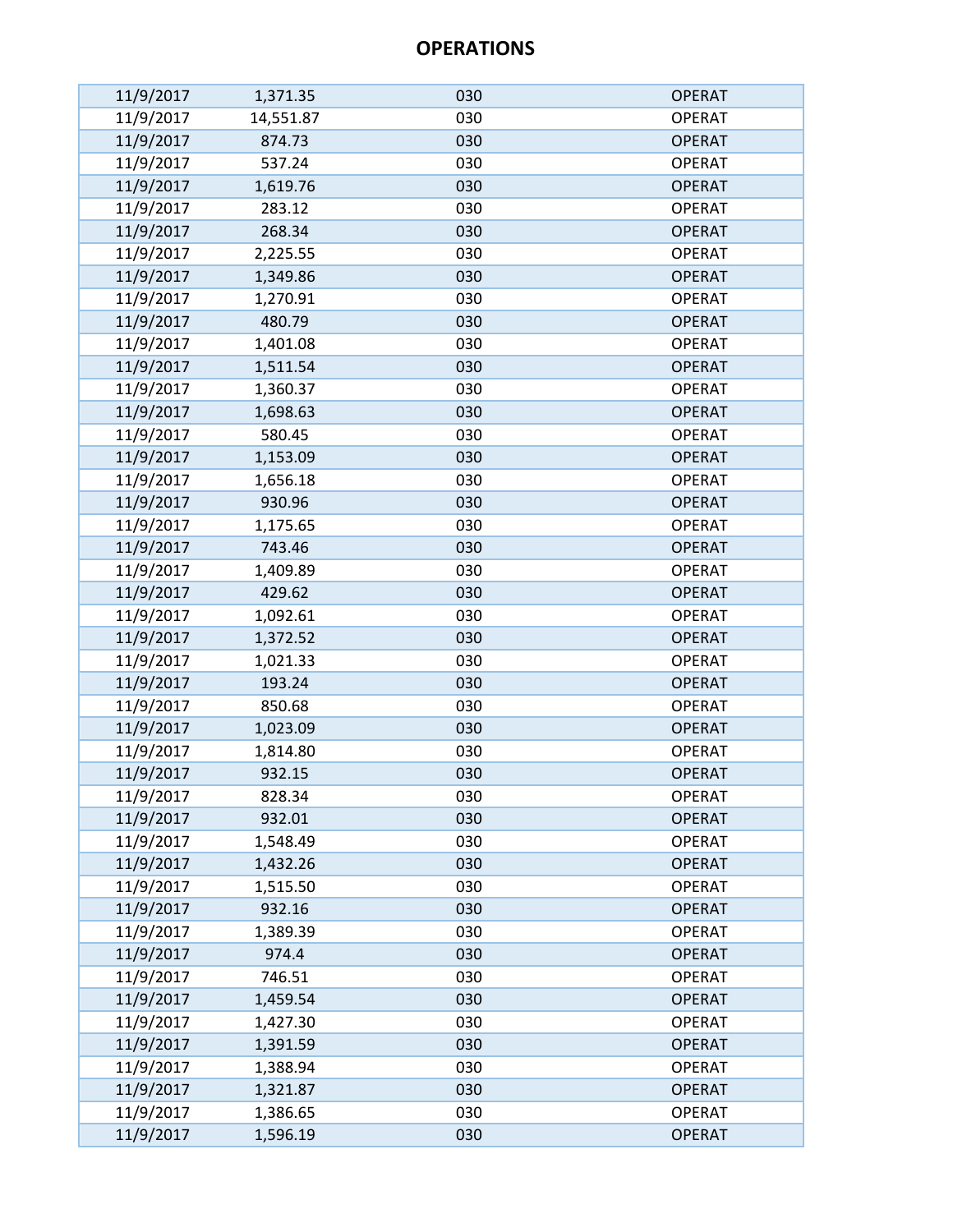| 11/9/2017 | 648.26   | 030 | <b>OPERAT</b> |
|-----------|----------|-----|---------------|
| 11/9/2017 | 549.16   | 030 | <b>OPERAT</b> |
| 11/9/2017 | 825.46   | 030 | <b>OPERAT</b> |
| 11/9/2017 | 337.13   | 030 | <b>OPERAT</b> |
| 11/9/2017 | 1,356.87 | 030 | <b>OPERAT</b> |
| 11/9/2017 | 1,172.08 | 030 | <b>OPERAT</b> |
| 11/9/2017 | 118.54   | 030 | <b>OPERAT</b> |
| 11/9/2017 | 1,520.87 | 030 | <b>OPERAT</b> |
| 11/9/2017 | 921.25   | 030 | <b>OPERAT</b> |
| 11/9/2017 | 1,607.77 | 030 | <b>OPERAT</b> |
| 11/9/2017 | 1,449.44 | 030 | <b>OPERAT</b> |
| 11/9/2017 | 1,078.92 | 030 | <b>OPERAT</b> |
| 11/9/2017 | 1,149.55 | 030 | <b>OPERAT</b> |
| 11/9/2017 | 2,060.78 | 030 | <b>OPERAT</b> |
| 11/9/2017 | 1,037.04 | 030 | <b>OPERAT</b> |
| 11/9/2017 | 838.45   | 030 | <b>OPERAT</b> |
| 11/9/2017 | 550.52   | 030 | <b>OPERAT</b> |
| 11/9/2017 | 789.15   | 030 | <b>OPERAT</b> |
| 11/9/2017 | 1,254.38 | 030 | <b>OPERAT</b> |
| 11/9/2017 | 1,496.17 | 030 | <b>OPERAT</b> |
| 11/9/2017 | 893.95   | 030 | <b>OPERAT</b> |
| 11/9/2017 | 1,345.74 | 030 | <b>OPERAT</b> |
| 11/9/2017 | 723.04   | 030 | <b>OPERAT</b> |
| 11/9/2017 | 955.53   | 030 | <b>OPERAT</b> |
| 11/9/2017 | 1,429.39 | 030 | <b>OPERAT</b> |
| 11/9/2017 | 1,003.72 | 030 | <b>OPERAT</b> |
| 11/9/2017 | 862.69   | 030 | <b>OPERAT</b> |
| 11/9/2017 | 948.71   | 030 | <b>OPERAT</b> |
| 11/9/2017 | 1,593.41 | 030 | <b>OPERAT</b> |
| 11/9/2017 | 1,066.27 | 030 | <b>OPERAT</b> |
| 11/9/2017 | 842.65   | 030 | <b>OPERAT</b> |
| 11/9/2017 | 1,519.10 | 030 | <b>OPERAT</b> |
| 11/9/2017 | 996.7    | 030 | <b>OPERAT</b> |
| 11/9/2017 | 1,355.83 | 030 | <b>OPERAT</b> |
| 11/9/2017 | 845.52   | 030 | <b>OPERAT</b> |
| 11/9/2017 | 887.35   | 030 | <b>OPERAT</b> |
| 11/9/2017 | 948.7    | 030 | <b>OPERAT</b> |
| 11/9/2017 | 1,089.75 | 030 | <b>OPERAT</b> |
| 11/9/2017 | 1,898.21 | 030 | <b>OPERAT</b> |
| 11/9/2017 | 1,640.26 | 030 | <b>OPERAT</b> |
| 11/9/2017 | 773.68   | 030 | <b>OPERAT</b> |
| 11/9/2017 | 1,058.51 | 030 | <b>OPERAT</b> |
| 11/9/2017 | 841.44   | 030 | <b>OPERAT</b> |
| 11/9/2017 | 1,782.06 | 030 | <b>OPERAT</b> |
| 11/9/2017 | 311.39   | 030 | <b>OPERAT</b> |
| 11/9/2017 | 1,470.16 | 030 | <b>OPERAT</b> |
| 11/9/2017 | 1,058.06 | 030 | <b>OPERAT</b> |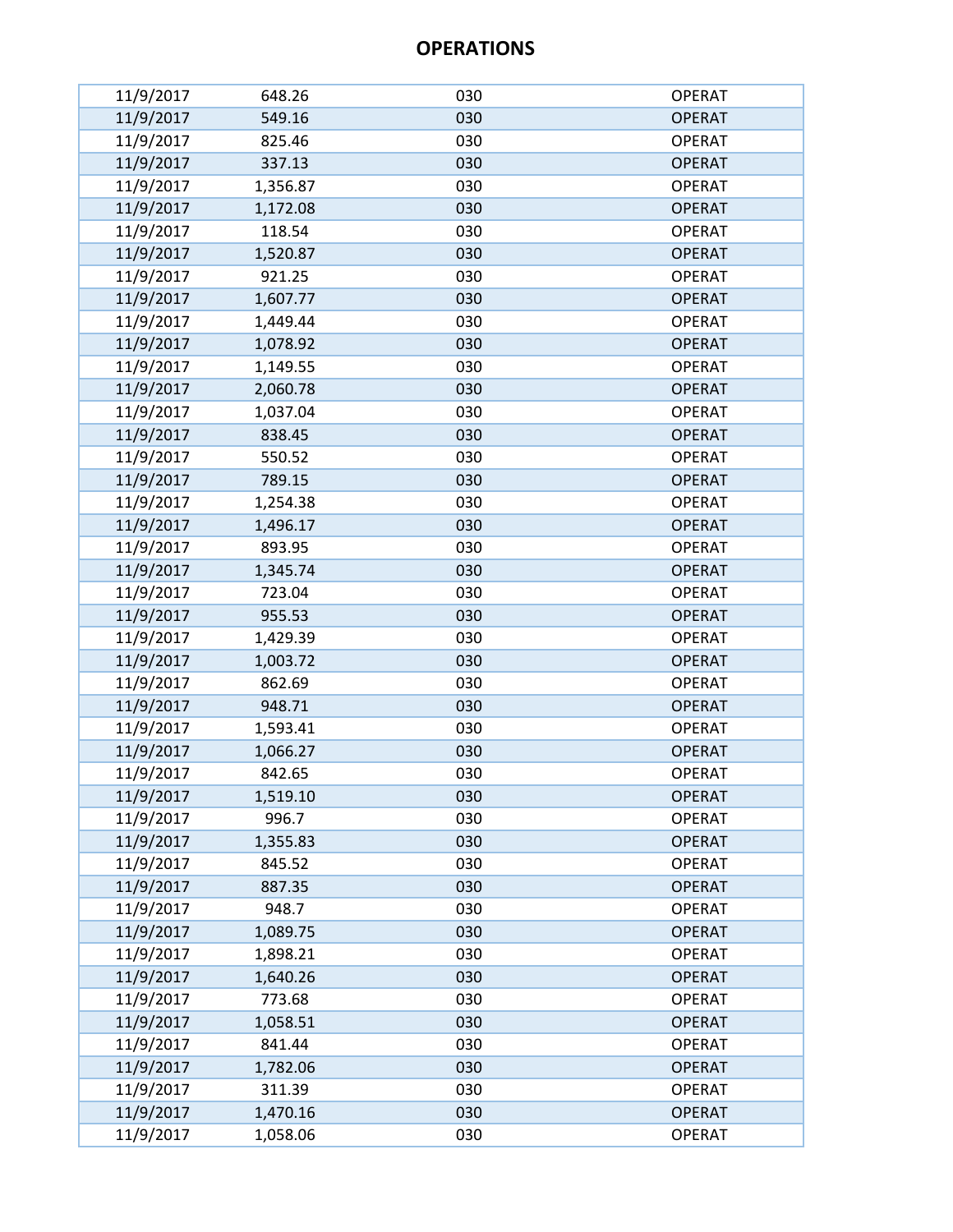| 11/9/2017 | 1,278.01 | 030 | <b>OPERAT</b> |
|-----------|----------|-----|---------------|
| 11/9/2017 | 909.02   | 030 | <b>OPERAT</b> |
| 11/9/2017 | 1,172.61 | 030 | <b>OPERAT</b> |
| 11/9/2017 | 1,053.89 | 030 | <b>OPERAT</b> |
| 11/9/2017 | 309.97   | 030 | <b>OPERAT</b> |
| 11/9/2017 | 1,080.81 | 030 | <b>OPERAT</b> |
| 11/9/2017 | 1,726.66 | 030 | <b>OPERAT</b> |
| 11/9/2017 | 920.33   | 030 | <b>OPERAT</b> |
| 11/9/2017 | 966.17   | 030 | <b>OPERAT</b> |
| 11/9/2017 | 1,047.04 | 030 | <b>OPERAT</b> |
| 11/9/2017 | 719.83   | 030 | <b>OPERAT</b> |
| 11/9/2017 | 1,117.50 | 030 | <b>OPERAT</b> |
| 11/9/2017 | 1,127.03 | 030 | <b>OPERAT</b> |
| 11/9/2017 | 1,223.03 | 030 | <b>OPERAT</b> |
| 11/9/2017 | 38.54    | 030 | <b>OPERAT</b> |
| 11/9/2017 | 758.9    | 030 | <b>OPERAT</b> |
| 11/9/2017 | 1,467.76 | 030 | <b>OPERAT</b> |
| 11/9/2017 | 1,164.48 | 030 | <b>OPERAT</b> |
| 11/9/2017 | 992.98   | 030 | <b>OPERAT</b> |
| 11/9/2017 | 1,206.99 | 030 | <b>OPERAT</b> |
| 11/9/2017 | 1,175.46 | 030 | <b>OPERAT</b> |
| 11/9/2017 | 948.02   | 030 | <b>OPERAT</b> |
| 11/9/2017 | 1,249.27 | 030 | <b>OPERAT</b> |
| 11/9/2017 | 16.35    | 030 | <b>OPERAT</b> |
| 11/9/2017 | 692.19   | 030 | <b>OPERAT</b> |
| 11/9/2017 | 337.4    | 030 | <b>OPERAT</b> |
| 11/9/2017 | 1,214.71 | 030 | <b>OPERAT</b> |
| 11/9/2017 | 1,773.79 | 030 | <b>OPERAT</b> |
| 11/9/2017 | 1,479.40 | 030 | <b>OPERAT</b> |
| 11/9/2017 | 1,619.63 | 030 | <b>OPERAT</b> |
| 11/9/2017 | 767.81   | 030 | <b>OPERAT</b> |
| 11/9/2017 | 820.58   | 030 | <b>OPERAT</b> |
| 11/9/2017 | 10.03    | 030 | <b>OPERAT</b> |
| 11/9/2017 | 1,531.35 | 030 | <b>OPERAT</b> |
| 11/9/2017 | 913.62   | 030 | <b>OPERAT</b> |
| 11/9/2017 | 1,461.33 | 030 | <b>OPERAT</b> |
| 11/9/2017 | 1,089.32 | 030 | <b>OPERAT</b> |
| 11/9/2017 | 877.47   | 030 | <b>OPERAT</b> |
| 11/9/2017 | 1,009.78 | 030 | <b>OPERAT</b> |
| 11/9/2017 | 1,223.01 | 030 | <b>OPERAT</b> |
| 11/9/2017 | 1,206.41 | 030 | <b>OPERAT</b> |
| 11/9/2017 | 1,649.56 | 030 | <b>OPERAT</b> |
| 11/9/2017 | 1,600.76 | 030 | <b>OPERAT</b> |
| 11/9/2017 | 1,337.10 | 030 | <b>OPERAT</b> |
| 11/9/2017 | 731.03   | 030 | <b>OPERAT</b> |
| 11/9/2017 | 1,165.22 | 030 | <b>OPERAT</b> |
| 11/9/2017 | 933.31   | 030 | <b>OPERAT</b> |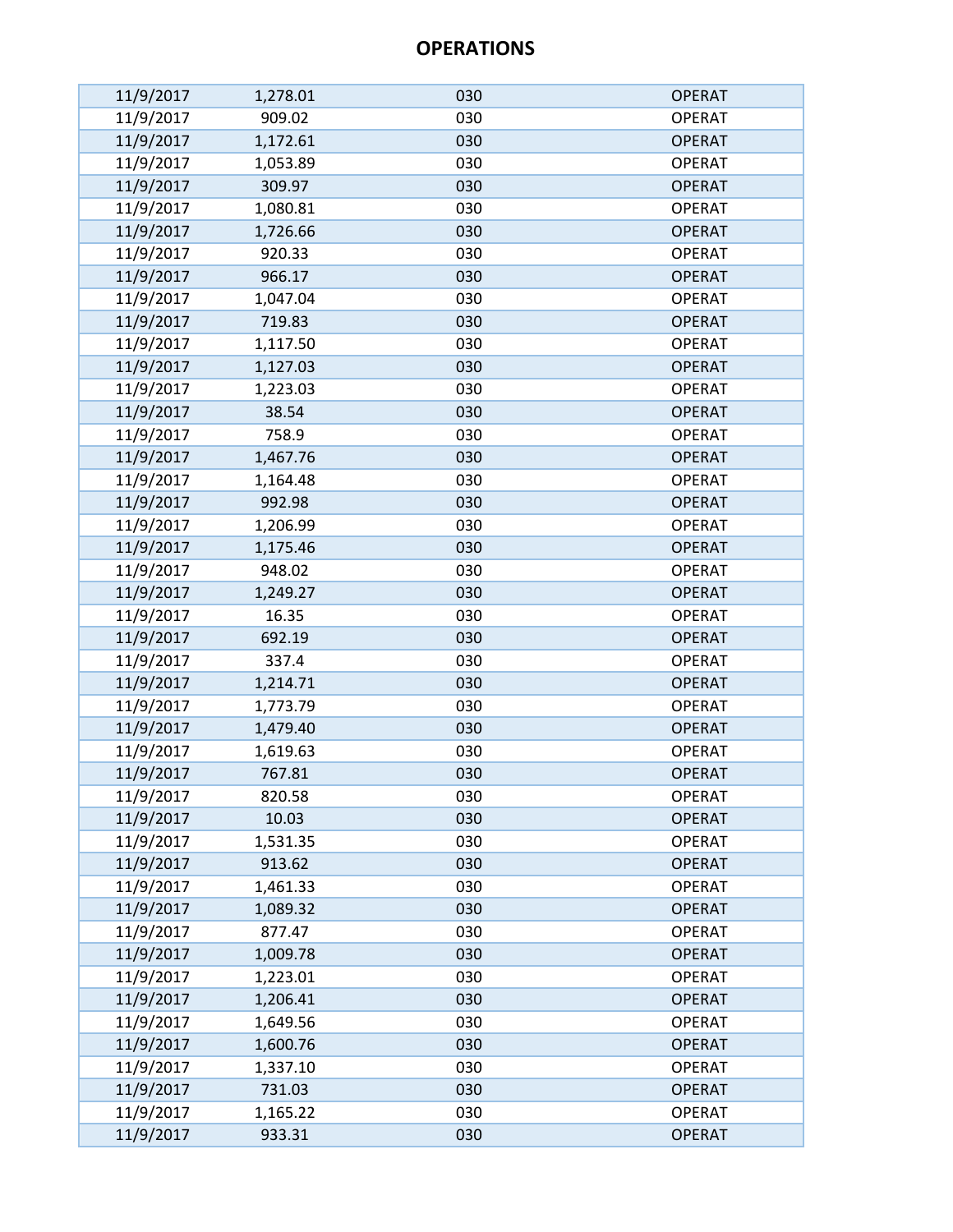| 11/9/2017 | 1,111.72    | 030 | <b>OPERAT</b> |
|-----------|-------------|-----|---------------|
| 11/9/2017 | 1,590.01    | 030 | <b>OPERAT</b> |
| 11/9/2017 | 1,255.50    | 030 | <b>OPERAT</b> |
| 11/9/2017 | 930.9       | 030 | <b>OPERAT</b> |
| 11/9/2017 | 959.81      | 030 | <b>OPERAT</b> |
| 11/9/2017 | 1,775.49    | 030 | <b>OPERAT</b> |
| 11/9/2017 | 1,357.09    | 030 | <b>OPERAT</b> |
| 11/9/2017 | 1,192.77    | 030 | <b>OPERAT</b> |
| 11/9/2017 | 988.67      | 030 | <b>OPERAT</b> |
| 11/9/2017 | 1,408.21    | 030 | <b>OPERAT</b> |
| 11/9/2017 | 992.25      | 030 | <b>OPERAT</b> |
| 11/9/2017 | 601.37      | 030 | <b>OPERAT</b> |
| 11/9/2017 | 1,435.09    | 030 | <b>OPERAT</b> |
| 11/9/2017 | 806.27      | 030 | <b>OPERAT</b> |
| 11/9/2017 | 1,147.75    | 030 | <b>OPERAT</b> |
| 11/9/2017 | 929.86      | 030 | <b>OPERAT</b> |
| 11/9/2017 | 1,090.15    | 030 | <b>OPERAT</b> |
| 11/9/2017 | 1,392.39    | 030 | <b>OPERAT</b> |
| 11/9/2017 | 2,010.23    | 030 | <b>OPERAT</b> |
| 11/9/2017 | 1,801.16    | 030 | <b>OPERAT</b> |
| 11/9/2017 | 1,578.45    | 030 | <b>OPERAT</b> |
| 11/9/2017 | 1,137.12    | 030 | <b>OPERAT</b> |
| 11/9/2017 | 738.7       | 030 | <b>OPERAT</b> |
| 11/9/2017 | 921.87      | 030 | <b>OPERAT</b> |
| 11/9/2017 | 1,038.80    | 030 | <b>OPERAT</b> |
| 11/9/2017 | 1,259.93    | 030 | <b>OPERAT</b> |
| 11/9/2017 | 1,710.52    | 030 | <b>OPERAT</b> |
| 11/9/2017 | 421.62      | 030 | <b>OPERAT</b> |
| 11/9/2017 | 917.43      | 030 | <b>OPERAT</b> |
| 11/9/2017 | 1,168.79    | 030 | <b>OPERAT</b> |
| 11/9/2017 | 1,474.23    | 030 | <b>OPERAT</b> |
| 11/9/2017 | 1,400.87    | 030 | <b>OPERAT</b> |
| 11/9/2017 | 1,007.35    | 030 | <b>OPERAT</b> |
| 11/9/2017 | 1,188.45    | 030 | <b>OPERAT</b> |
| 11/9/2017 | 1,463.83    | 030 | <b>OPERAT</b> |
| 11/9/2017 | 855.25      | 030 | <b>OPERAT</b> |
| 11/9/2017 | 905.82      | 030 | <b>OPERAT</b> |
| 11/9/2017 | 739.52      | 030 | <b>OPERAT</b> |
| 11/9/2017 | 1,400.98    | 030 | <b>OPERAT</b> |
| 11/9/2017 | $\mathbf 0$ | 030 | <b>OPERAT</b> |
| 11/9/2017 | 1,612.77    | 030 | <b>OPERAT</b> |
| 11/9/2017 | 938.74      | 030 | <b>OPERAT</b> |
| 11/9/2017 | 994         | 030 | <b>OPERAT</b> |
| 11/9/2017 | 1,199.41    | 030 | <b>OPERAT</b> |
| 11/9/2017 | 1,458.02    | 030 | <b>OPERAT</b> |
| 11/9/2017 | 1,028.95    | 030 | <b>OPERAT</b> |
| 11/9/2017 | 648.42      | 030 | <b>OPERAT</b> |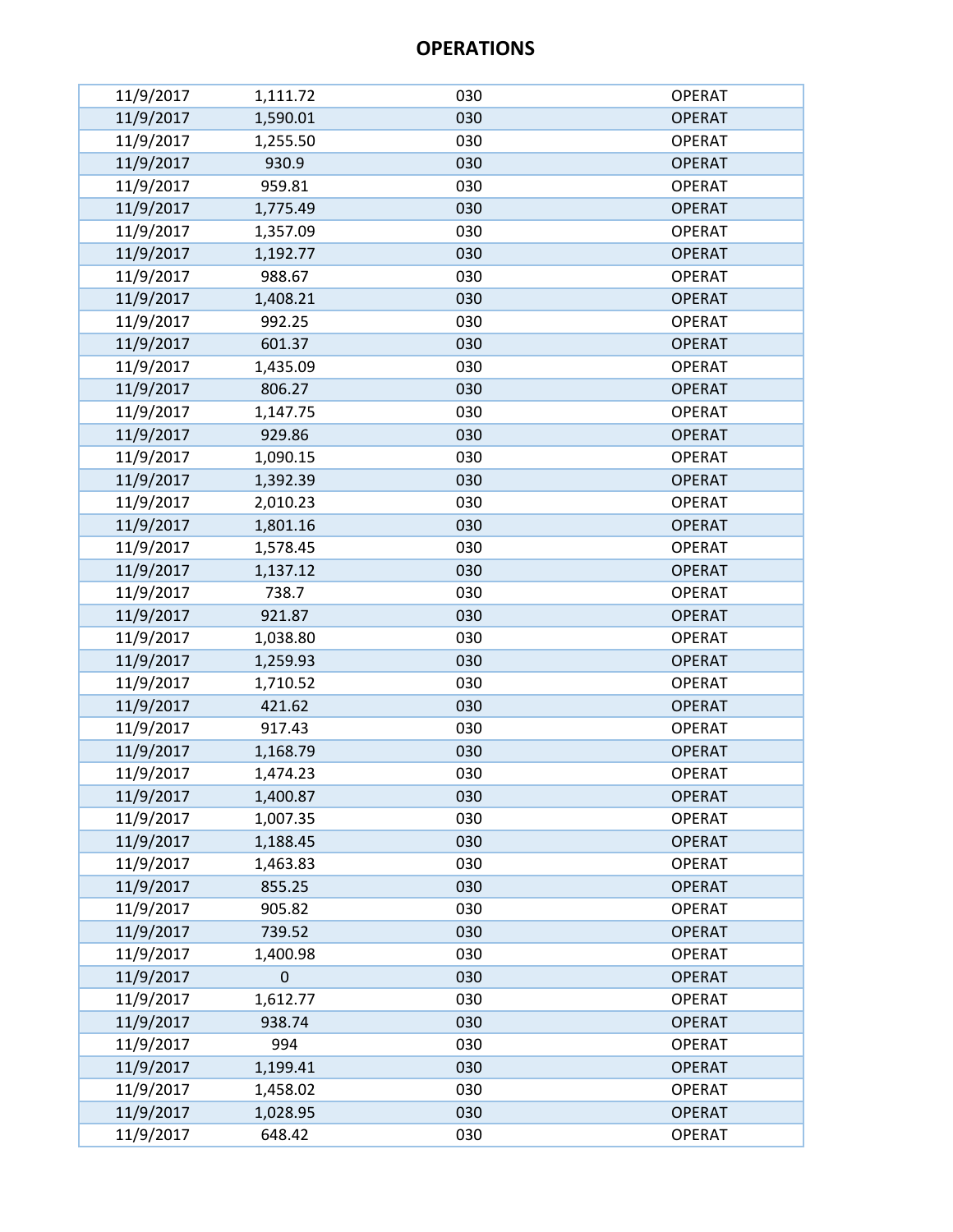| 11/9/2017 | 545.45   | 030 | <b>OPERAT</b> |
|-----------|----------|-----|---------------|
| 11/9/2017 | 1,481.59 | 030 | <b>OPERAT</b> |
| 11/9/2017 | 1,492.62 | 030 | <b>OPERAT</b> |
| 11/9/2017 | 1,496.83 | 030 | <b>OPERAT</b> |
| 11/9/2017 | 1,415.61 | 030 | <b>OPERAT</b> |
| 11/9/2017 | 822.95   | 030 | <b>OPERAT</b> |
| 11/9/2017 | 1,133.39 | 030 | <b>OPERAT</b> |
| 11/9/2017 | 915.69   | 030 | <b>OPERAT</b> |
| 11/9/2017 | 1,078.97 | 030 | <b>OPERAT</b> |
| 11/9/2017 | 770.31   | 030 | <b>OPERAT</b> |
| 11/9/2017 | 968.11   | 030 | <b>OPERAT</b> |
| 11/9/2017 | 1,431.89 | 030 | <b>OPERAT</b> |
| 11/9/2017 | 841.53   | 030 | <b>OPERAT</b> |
| 11/9/2017 | 911.48   | 030 | <b>OPERAT</b> |
| 11/9/2017 | 841.49   | 030 | <b>OPERAT</b> |
| 11/9/2017 | 812.03   | 030 | <b>OPERAT</b> |
| 11/9/2017 | 1,591.54 | 030 | <b>OPERAT</b> |
| 11/9/2017 | 1,143.78 | 030 | <b>OPERAT</b> |
| 11/9/2017 | 1,452.04 | 030 | <b>OPERAT</b> |
| 11/9/2017 | 1,315.07 | 030 | <b>OPERAT</b> |
| 11/9/2017 | 1,047.93 | 030 | <b>OPERAT</b> |
| 11/9/2017 | 1,094.27 | 030 | <b>OPERAT</b> |
| 11/9/2017 | 913.03   | 030 | <b>OPERAT</b> |
| 11/9/2017 | 833.38   | 030 | <b>OPERAT</b> |
| 11/9/2017 | 774.44   | 030 | <b>OPERAT</b> |
| 11/9/2017 | 930.33   | 030 | <b>OPERAT</b> |
| 11/9/2017 | 1,703.64 | 030 | <b>OPERAT</b> |
| 11/9/2017 | 1,009.34 | 030 | <b>OPERAT</b> |
| 11/9/2017 | 1,410.90 | 030 | <b>OPERAT</b> |
| 11/9/2017 | 1,533.24 | 030 | <b>OPERAT</b> |
| 11/9/2017 | 1,736.10 | 030 | <b>OPERAT</b> |
| 11/9/2017 | 981.49   | 030 | <b>OPERAT</b> |
| 11/9/2017 | 1,211.36 | 030 | <b>OPERAT</b> |
| 11/9/2017 | 1,258.85 | 030 | <b>OPERAT</b> |
| 11/9/2017 | 911.32   | 030 | <b>OPERAT</b> |
| 11/9/2017 | 1,110.30 | 030 | <b>OPERAT</b> |
| 11/9/2017 | 767.85   | 030 | <b>OPERAT</b> |
| 11/9/2017 | 1,971.07 | 030 | <b>OPERAT</b> |
| 11/9/2017 | 1,497.33 | 030 | <b>OPERAT</b> |
| 11/9/2017 | 1,313.20 | 030 | <b>OPERAT</b> |
| 11/9/2017 | 912.41   | 030 | <b>OPERAT</b> |
| 11/9/2017 | 68.49    | 030 | <b>OPERAT</b> |
| 11/9/2017 | 687.05   | 030 | <b>OPERAT</b> |
| 11/9/2017 | 963      | 030 | <b>OPERAT</b> |
| 11/9/2017 | 969.89   | 030 | <b>OPERAT</b> |
| 11/9/2017 | 988.12   | 030 | <b>OPERAT</b> |
| 11/9/2017 | 331.27   | 030 | <b>OPERAT</b> |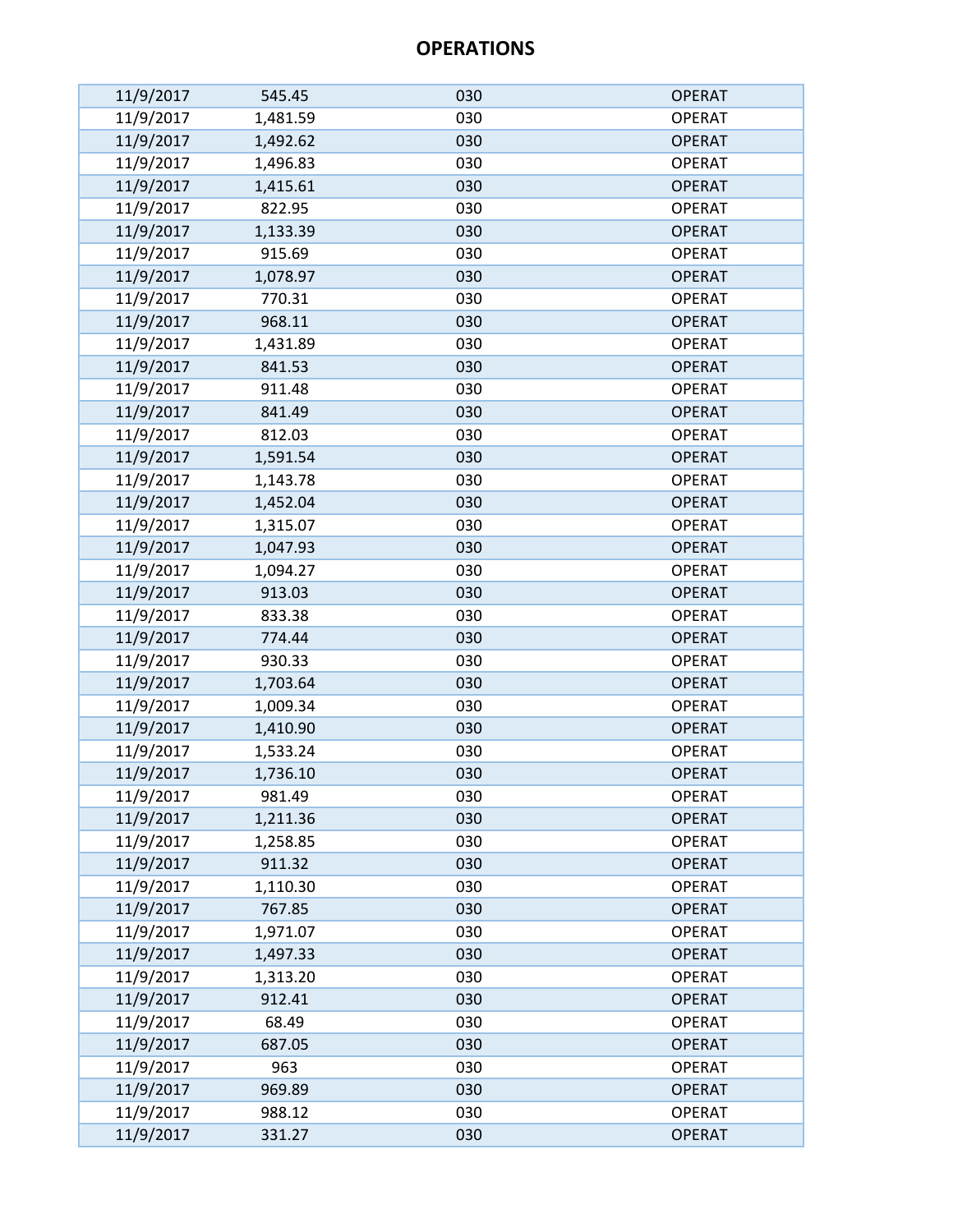| 11/9/2017 | 775.61   | 030 | <b>OPERAT</b> |
|-----------|----------|-----|---------------|
| 11/9/2017 | 866.3    | 030 | <b>OPERAT</b> |
| 11/9/2017 | 1,197.39 | 030 | <b>OPERAT</b> |
| 11/9/2017 | 1,715.36 | 030 | <b>OPERAT</b> |
| 11/9/2017 | 1,336.55 | 030 | <b>OPERAT</b> |
| 11/9/2017 | 1,471.52 | 030 | <b>OPERAT</b> |
| 11/9/2017 | 1,416.89 | 030 | <b>OPERAT</b> |
| 11/9/2017 | 219.43   | 030 | <b>OPERAT</b> |
| 11/9/2017 | 1,647.71 | 030 | <b>OPERAT</b> |
| 11/9/2017 | 922.5    | 030 | <b>OPERAT</b> |
| 11/9/2017 | 1,490.72 | 030 | <b>OPERAT</b> |
| 11/9/2017 | 1,344.94 | 030 | <b>OPERAT</b> |
| 11/9/2017 | 436.71   | 030 | <b>OPERAT</b> |
| 11/9/2017 | 837.98   | 030 | <b>OPERAT</b> |
| 11/9/2017 | 889.43   | 030 | <b>OPERAT</b> |
| 11/9/2017 | 422.69   | 030 | <b>OPERAT</b> |
| 11/9/2017 | 1,429.32 | 030 | <b>OPERAT</b> |
| 11/9/2017 | 811.94   | 030 | <b>OPERAT</b> |
| 11/9/2017 | 887.24   | 030 | <b>OPERAT</b> |
| 11/9/2017 | 749.24   | 030 | <b>OPERAT</b> |
| 11/9/2017 | 951.77   | 030 | <b>OPERAT</b> |
| 11/9/2017 | 1,332.69 | 030 | <b>OPERAT</b> |
| 11/9/2017 | 1,239.79 | 030 | <b>OPERAT</b> |
| 11/9/2017 | 802.91   | 030 | <b>OPERAT</b> |
| 11/9/2017 | 1,184.82 | 030 | <b>OPERAT</b> |
| 11/9/2017 | 862.88   | 030 | <b>OPERAT</b> |
| 11/9/2017 | 959.06   | 030 | <b>OPERAT</b> |
| 11/9/2017 | 1,479.06 | 030 | <b>OPERAT</b> |
| 11/9/2017 | 874.36   | 030 | <b>OPERAT</b> |
| 11/9/2017 | 996.5    | 030 | <b>OPERAT</b> |
| 11/9/2017 | 1,391.24 | 030 | <b>OPERAT</b> |
| 11/9/2017 | 1,162.52 | 030 | <b>OPERAT</b> |
| 11/9/2017 | 1,585.87 | 030 | <b>OPERAT</b> |
| 11/9/2017 | 1,090.25 | 030 | <b>OPERAT</b> |
| 11/9/2017 | 812.07   | 030 | <b>OPERAT</b> |
| 11/9/2017 | 1,095.59 | 030 | <b>OPERAT</b> |
| 11/9/2017 | 972.3    | 030 | <b>OPERAT</b> |
| 11/9/2017 | 1,390.47 | 030 | <b>OPERAT</b> |
| 11/9/2017 | 1,582.13 | 030 | <b>OPERAT</b> |
| 11/9/2017 | 1,431.98 | 030 | <b>OPERAT</b> |
| 11/9/2017 | 1,482.44 | 030 | <b>OPERAT</b> |
| 11/9/2017 | 951.97   | 030 | <b>OPERAT</b> |
| 11/9/2017 | 1,365.09 | 030 | <b>OPERAT</b> |
| 11/9/2017 | 791.71   | 030 | <b>OPERAT</b> |
| 11/9/2017 | 1,362.13 | 030 | <b>OPERAT</b> |
| 11/9/2017 | 1,156.75 | 030 | <b>OPERAT</b> |
| 11/9/2017 | 835.4    | 030 | <b>OPERAT</b> |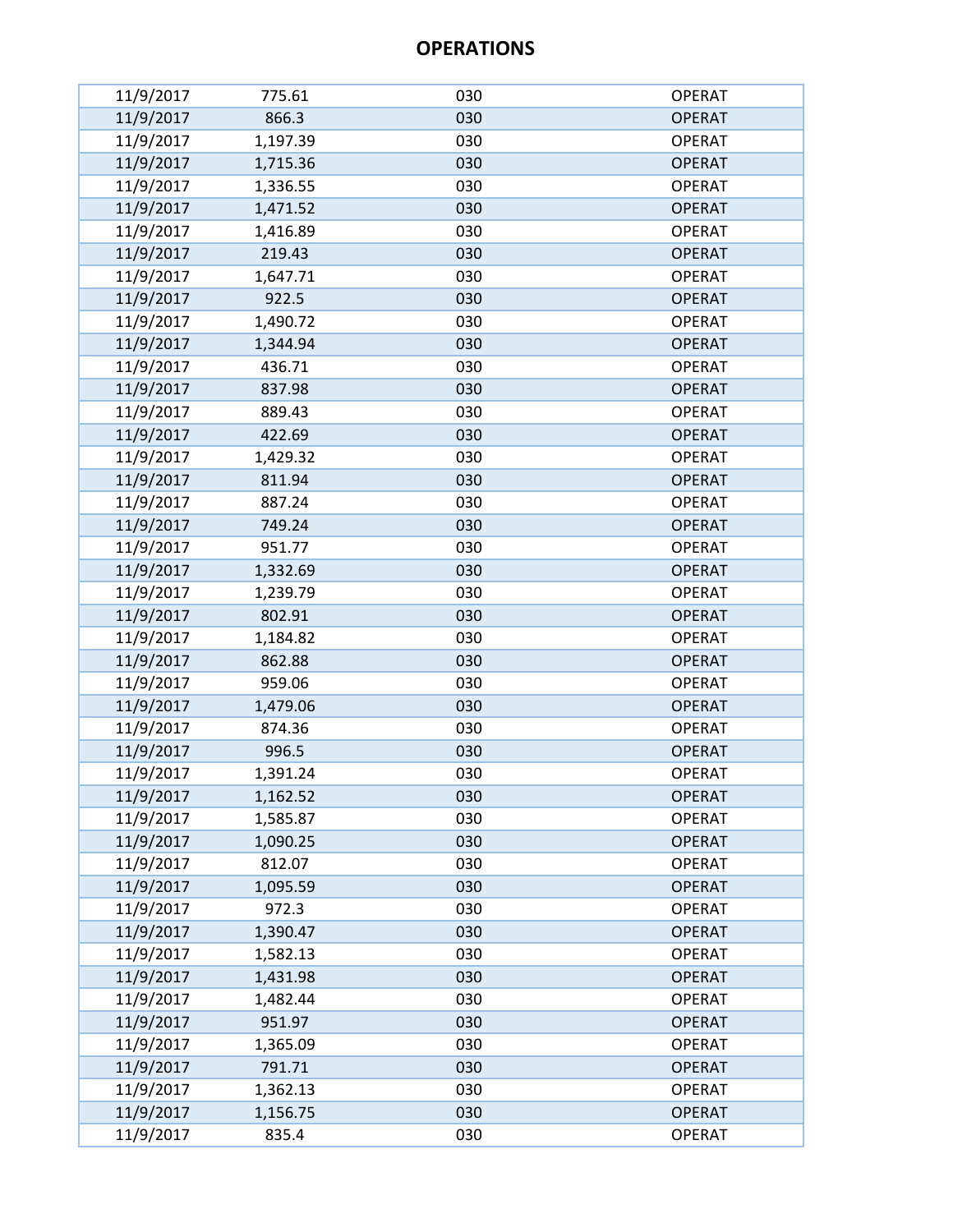| 11/9/2017 | 840.06   | 030 | <b>OPERAT</b> |
|-----------|----------|-----|---------------|
| 11/9/2017 | 1,430.06 | 030 | <b>OPERAT</b> |
| 11/9/2017 | 1,497.60 | 030 | <b>OPERAT</b> |
| 11/9/2017 | 1,165.18 | 030 | <b>OPERAT</b> |
| 11/9/2017 | 918.81   | 030 | <b>OPERAT</b> |
| 11/9/2017 | 908.79   | 030 | <b>OPERAT</b> |
| 11/9/2017 | 1,286.15 | 030 | <b>OPERAT</b> |
| 11/9/2017 | 1,073.58 | 030 | <b>OPERAT</b> |
| 11/9/2017 | 779.35   | 030 | <b>OPERAT</b> |
| 11/9/2017 | 704.14   | 030 | <b>OPERAT</b> |
| 11/9/2017 | 1,388.88 | 030 | <b>OPERAT</b> |
| 11/9/2017 | 1,433.56 | 030 | <b>OPERAT</b> |
| 11/9/2017 | 982.08   | 030 | <b>OPERAT</b> |
| 11/9/2017 | 1,422.75 | 030 | <b>OPERAT</b> |
| 11/9/2017 | 1,034.45 | 030 | <b>OPERAT</b> |
| 11/9/2017 | 1,395.35 | 030 | <b>OPERAT</b> |
| 11/9/2017 | 801.39   | 030 | <b>OPERAT</b> |
| 11/9/2017 | 1,568.22 | 030 | <b>OPERAT</b> |
| 11/9/2017 | 1,702.64 | 030 | <b>OPERAT</b> |
| 11/9/2017 | 2,222.78 | 030 | <b>OPERAT</b> |
| 11/9/2017 | 1,002.28 | 030 | <b>OPERAT</b> |
| 11/9/2017 | 1,275.66 | 030 | <b>OPERAT</b> |
| 11/9/2017 | 536.67   | 030 | <b>OPERAT</b> |
| 11/9/2017 | 762.28   | 030 | <b>OPERAT</b> |
| 11/9/2017 | 1,416.85 | 030 | <b>OPERAT</b> |
| 11/9/2017 | 1,139.01 | 030 | <b>OPERAT</b> |
| 11/9/2017 | 601.15   | 030 | <b>OPERAT</b> |
| 11/9/2017 | 1,163.98 | 030 | <b>OPERAT</b> |
| 11/9/2017 | 914.48   | 030 | <b>OPERAT</b> |
| 11/9/2017 | 1,360.26 | 030 | <b>OPERAT</b> |
| 11/9/2017 | 909.99   | 030 | <b>OPERAT</b> |
| 11/9/2017 | 793.97   | 030 | <b>OPERAT</b> |
| 11/9/2017 | 891.95   | 030 | <b>OPERAT</b> |
| 11/9/2017 | 1,473.32 | 030 | <b>OPERAT</b> |
| 11/9/2017 | 1,023.52 | 030 | <b>OPERAT</b> |
| 11/9/2017 | 712.16   | 030 | <b>OPERAT</b> |
| 11/9/2017 | 1,164.91 | 030 | <b>OPERAT</b> |
| 11/9/2017 | 1,054.95 | 030 | <b>OPERAT</b> |
| 11/9/2017 | 422.48   | 030 | <b>OPERAT</b> |
| 11/9/2017 | 1,929.84 | 030 | <b>OPERAT</b> |
| 11/9/2017 | 1,454.17 | 030 | <b>OPERAT</b> |
| 11/9/2017 | 857.41   | 030 | <b>OPERAT</b> |
| 11/9/2017 | 631.49   | 030 | <b>OPERAT</b> |
| 11/9/2017 | 1,099.74 | 030 | <b>OPERAT</b> |
| 11/9/2017 | 944.78   | 030 | <b>OPERAT</b> |
| 11/9/2017 | 26.14    | 030 | <b>OPERAT</b> |
| 11/9/2017 | 946.8    | 030 | <b>OPERAT</b> |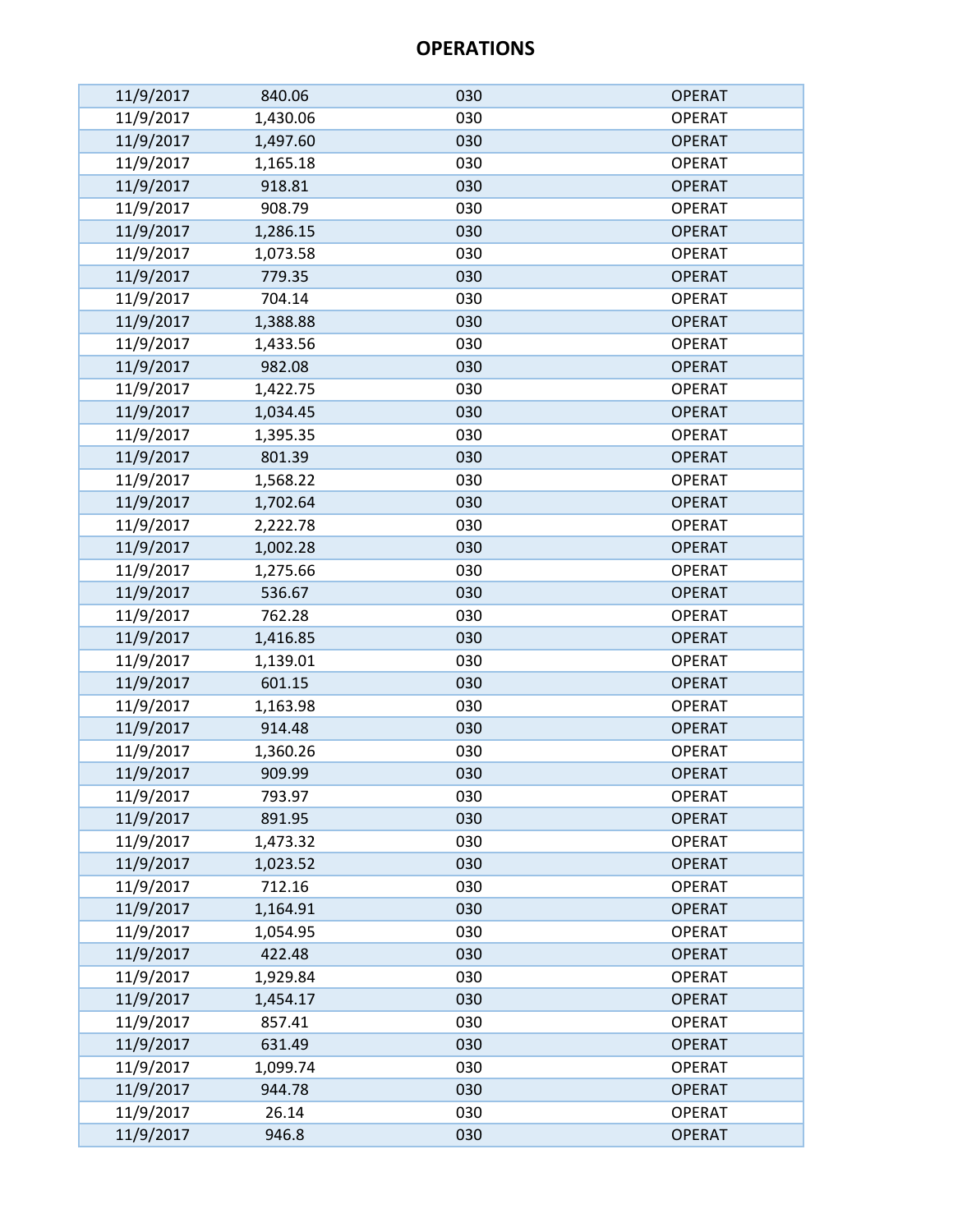| 11/9/2017 | 1,369.91 | 030 | <b>OPERAT</b> |
|-----------|----------|-----|---------------|
| 11/9/2017 | 796.63   | 030 | <b>OPERAT</b> |
| 11/9/2017 | 1,090.07 | 030 | <b>OPERAT</b> |
| 11/9/2017 | 925.9    | 030 | <b>OPERAT</b> |
| 11/9/2017 | 943.37   | 030 | <b>OPERAT</b> |
| 11/9/2017 | 735.52   | 030 | <b>OPERAT</b> |
| 11/9/2017 | 1,211.32 | 030 | <b>OPERAT</b> |
| 11/9/2017 | 1,118.99 | 030 | <b>OPERAT</b> |
| 11/9/2017 | 1,091.32 | 030 | <b>OPERAT</b> |
| 11/9/2017 | 883.24   | 030 | <b>OPERAT</b> |
| 11/9/2017 | 986.55   | 030 | <b>OPERAT</b> |
| 11/9/2017 | 1,072.74 | 030 | <b>OPERAT</b> |
| 11/9/2017 | 1,261.51 | 030 | <b>OPERAT</b> |
| 11/9/2017 | 979.6    | 030 | <b>OPERAT</b> |
| 11/9/2017 | 1,022.70 | 030 | <b>OPERAT</b> |
| 11/9/2017 | 1,758.41 | 030 | <b>OPERAT</b> |
| 11/9/2017 | 1,482.81 | 030 | <b>OPERAT</b> |
| 11/9/2017 | 1,446.21 | 030 | <b>OPERAT</b> |
| 11/9/2017 | 842.71   | 030 | <b>OPERAT</b> |
| 11/9/2017 | 255.42   | 030 | <b>OPERAT</b> |
| 11/9/2017 | 1,531.17 | 030 | <b>OPERAT</b> |
| 11/9/2017 | 1,009.78 | 030 | <b>OPERAT</b> |
| 11/9/2017 | 947.34   | 030 | <b>OPERAT</b> |
| 11/9/2017 | 1,007.20 | 030 | <b>OPERAT</b> |
| 11/9/2017 | 1,841.48 | 030 | <b>OPERAT</b> |
| 11/9/2017 | 1,076.18 | 030 | <b>OPERAT</b> |
| 11/9/2017 | 992.52   | 030 | <b>OPERAT</b> |
| 11/9/2017 | 1,386.55 | 030 | <b>OPERAT</b> |
| 11/9/2017 | 1,009.37 | 030 | <b>OPERAT</b> |
| 11/9/2017 | 98.84    | 030 | <b>OPERAT</b> |
| 11/9/2017 | 841.03   | 030 | <b>OPERAT</b> |
| 11/9/2017 | 1,211.45 | 030 | <b>OPERAT</b> |
| 11/9/2017 | 931.91   | 030 | <b>OPERAT</b> |
| 11/9/2017 | 198.68   | 031 | <b>OPERAT</b> |
| 11/9/2017 | 1,296.12 | 031 | <b>OPERAT</b> |
| 11/9/2017 | 1,086.66 | 031 | <b>OPERAT</b> |
| 11/9/2017 | 1,429.20 | 031 | <b>OPERAT</b> |
| 11/9/2017 | 1,100.64 | 031 | <b>OPERAT</b> |
| 11/9/2017 | 2,487.96 | 041 | <b>MNTENG</b> |
| 11/9/2017 | 2,327.24 | 041 | <b>MNTENG</b> |
| 11/9/2017 | 1,614.72 | 041 | <b>MNTENG</b> |
| 11/9/2017 | 2,542.16 | 041 | <b>OPERAT</b> |
| 11/9/2017 | 2,725.82 | 043 | <b>MNTENG</b> |
| 11/9/2017 | 2,457.94 | 043 | <b>MNTENG</b> |
| 11/9/2017 | 1,599.91 | 044 | <b>MNTENG</b> |
| 11/9/2017 | 1,374.32 | 045 | <b>MNTENG</b> |
| 11/9/2017 | 1,938.07 | 046 | <b>MNTENG</b> |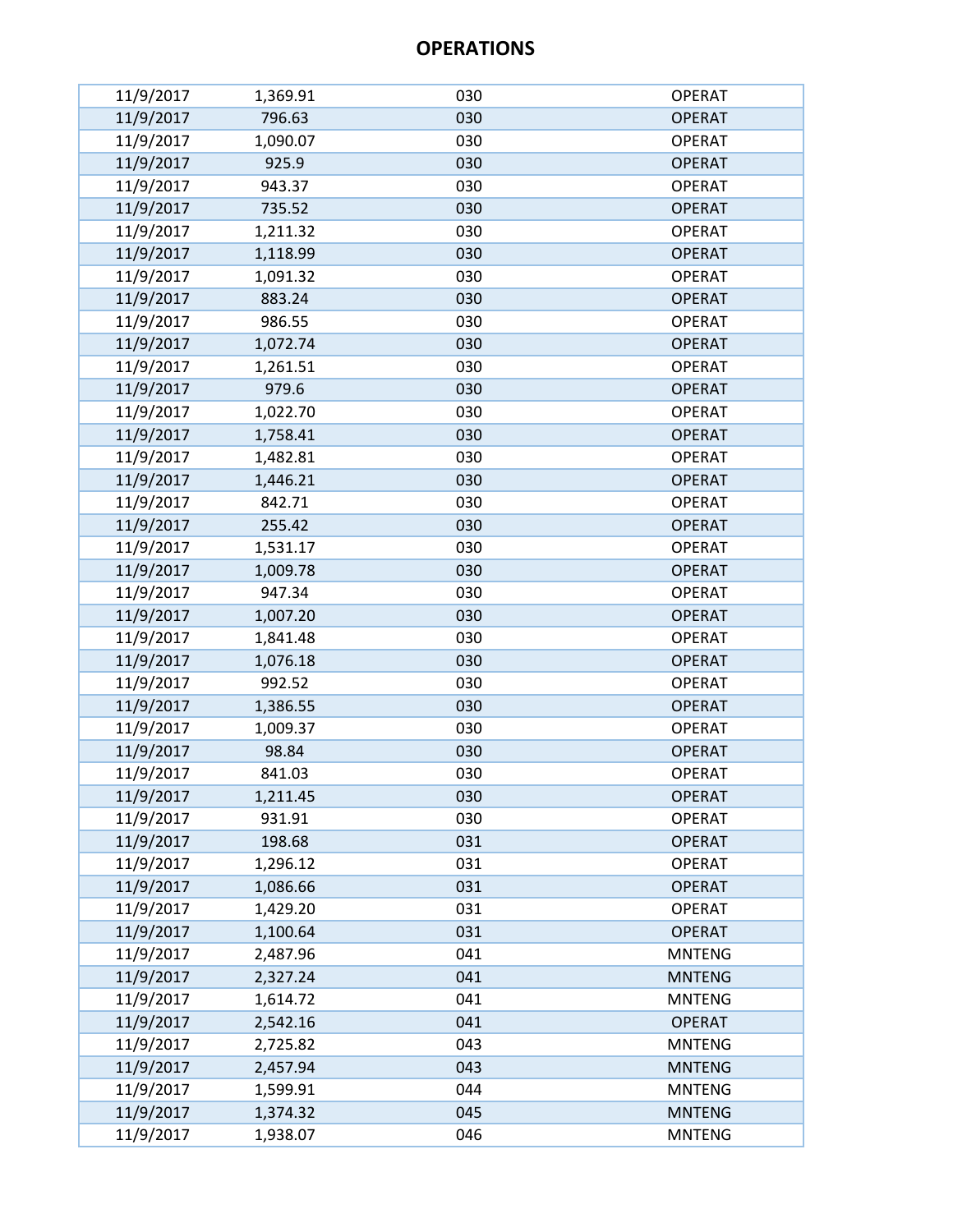| 11/9/2017 | 1,996.00 | 046 | <b>MNTENG</b> |
|-----------|----------|-----|---------------|
| 11/9/2017 | 1,943.22 | 046 | <b>MNTENG</b> |
| 11/9/2017 | 1,458.47 | 046 | <b>MNTENG</b> |
| 11/9/2017 | 1,548.00 | 046 | <b>MNTENG</b> |
| 11/9/2017 | 4,066.44 | 046 | <b>MNTENG</b> |
| 11/9/2017 | 3,112.81 | 046 | <b>MNTENG</b> |
| 11/9/2017 | 64.76    | 046 | <b>MNTENG</b> |
| 11/9/2017 | 2,873.28 | 046 | <b>MNTENG</b> |
| 11/9/2017 | 2,062.38 | 046 | <b>MNTENG</b> |
| 11/9/2017 | 1,709.62 | 046 | <b>MNTENG</b> |
| 11/9/2017 | 704.92   | 050 | <b>MNTENG</b> |
| 11/9/2017 | 1,226.81 | 050 | <b>MNTENG</b> |
| 11/9/2017 | 1,540.17 | 050 | <b>MNTENG</b> |
| 11/9/2017 | 959.43   | 050 | <b>MNTENG</b> |
| 11/9/2017 | 1,186.93 | 050 | <b>MNTENG</b> |
| 11/9/2017 | 1,446.89 | 050 | <b>MNTENG</b> |
| 11/9/2017 | 1,379.85 | 050 | <b>MNTENG</b> |
| 11/9/2017 | 1,058.54 | 050 | <b>MNTENG</b> |
| 11/9/2017 | 1,144.43 | 050 | <b>MNTENG</b> |
| 11/9/2017 | 790.84   | 050 | <b>MNTENG</b> |
| 11/9/2017 | 771.82   | 050 | <b>MNTENG</b> |
| 11/9/2017 | 1,714.78 | 050 | <b>MNTENG</b> |
| 11/9/2017 | 721.68   | 050 | <b>MNTENG</b> |
| 11/9/2017 | 912.09   | 050 | <b>MNTENG</b> |
| 11/9/2017 | 1,305.03 | 050 | <b>MNTENG</b> |
| 11/9/2017 | 1,071.86 | 050 | <b>MNTENG</b> |
| 11/9/2017 | 911.15   | 050 | <b>MNTENG</b> |
| 11/9/2017 | 1,017.66 | 050 | <b>MNTENG</b> |
| 11/9/2017 | 935.18   | 050 | <b>MNTENG</b> |
| 11/9/2017 | 924.85   | 050 | <b>MNTENG</b> |
| 11/9/2017 | 1,242.49 | 050 | <b>MNTENG</b> |
| 11/9/2017 | 653.18   | 050 | <b>MNTENG</b> |
| 11/9/2017 | 753.73   | 050 | <b>MNTENG</b> |
| 11/9/2017 | 1,895.93 | 060 | <b>MNTENG</b> |
| 11/9/2017 | 9,441.47 | 060 | <b>MNTENG</b> |
| 11/9/2017 | 565.43   | 060 | <b>MNTENG</b> |
| 11/9/2017 | 995.8    | 060 | <b>MNTENG</b> |
| 11/9/2017 | 1,338.01 | 060 | <b>MNTENG</b> |
| 11/9/2017 | 319.79   | 060 | <b>MNTENG</b> |
| 11/9/2017 | 768.96   | 060 | <b>MNTENG</b> |
| 11/9/2017 | 1,297.21 | 060 | <b>MNTENG</b> |
| 11/9/2017 | 1,821.06 | 060 | <b>MNTENG</b> |
| 11/9/2017 | 1,586.91 | 060 | <b>MNTENG</b> |
| 11/9/2017 | 1,392.77 | 060 | <b>MNTENG</b> |
| 11/9/2017 | 1,946.26 | 060 | <b>MNTENG</b> |
| 11/9/2017 | 1,172.80 | 060 | <b>MNTENG</b> |
| 11/9/2017 | 1,209.30 | 060 | <b>MNTENG</b> |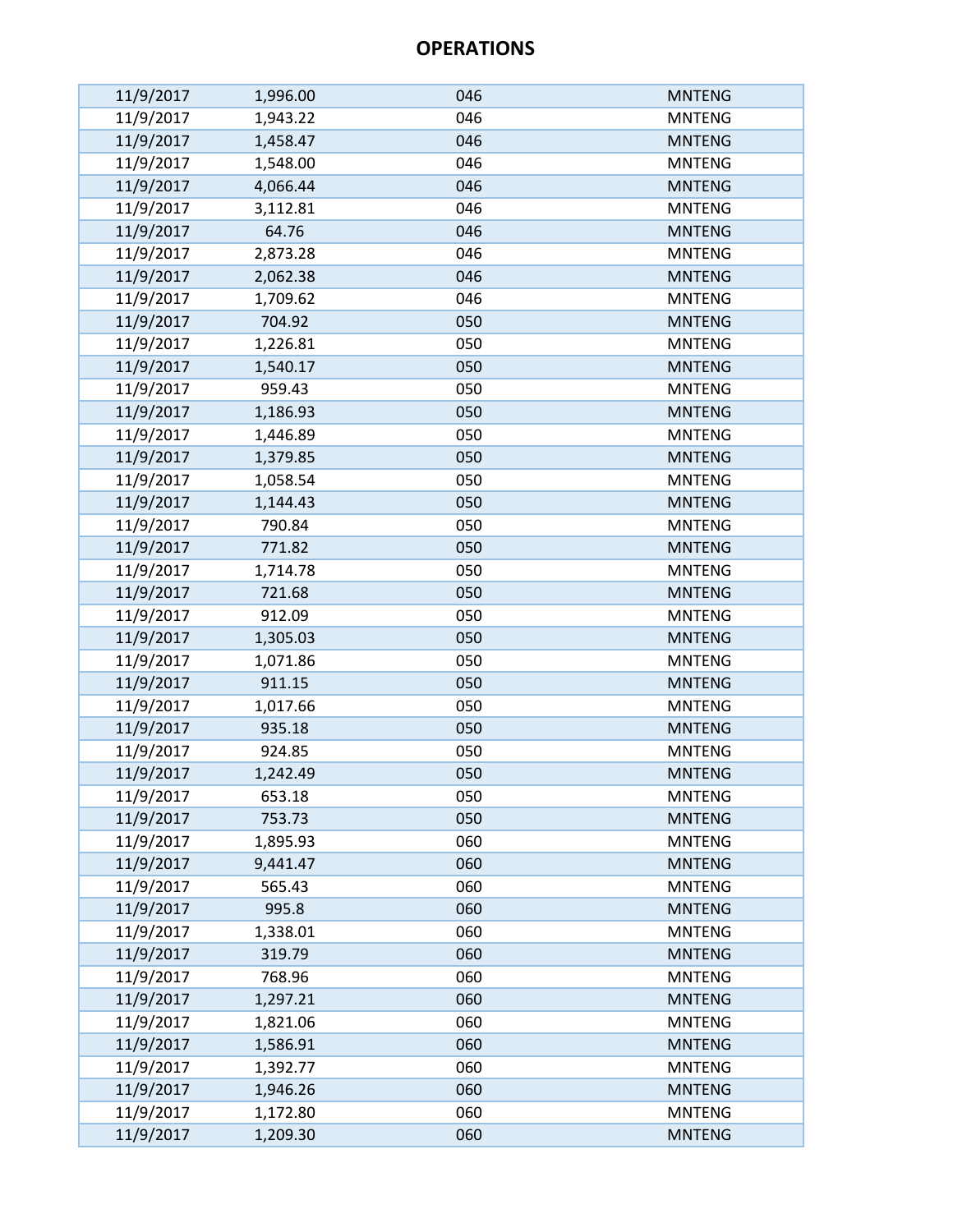| 11/9/2017 | 1,273.21 | 060 | <b>MNTENG</b> |
|-----------|----------|-----|---------------|
| 11/9/2017 | 1,817.58 | 060 | <b>MNTENG</b> |
| 11/9/2017 | 1,253.12 | 060 | <b>MNTENG</b> |
| 11/9/2017 | 1,102.58 | 060 | <b>MNTENG</b> |
| 11/9/2017 | 988.68   | 060 | <b>MNTENG</b> |
| 11/9/2017 | 2,080.13 | 060 | <b>MNTENG</b> |
| 11/9/2017 | 1,454.13 | 060 | <b>MNTENG</b> |
| 11/9/2017 | 968.56   | 060 | <b>MNTENG</b> |
| 11/9/2017 | 910.07   | 060 | <b>MNTENG</b> |
| 11/9/2017 | 1,347.26 | 060 | <b>MNTENG</b> |
| 11/9/2017 | 1,064.45 | 060 | <b>MNTENG</b> |
| 11/9/2017 | 1,107.88 | 060 | <b>MNTENG</b> |
| 11/9/2017 | 1,476.84 | 060 | <b>MNTENG</b> |
| 11/9/2017 | 1,241.03 | 060 | <b>MNTENG</b> |
| 11/9/2017 | 1,215.19 | 060 | <b>MNTENG</b> |
| 11/9/2017 | 1,114.29 | 060 | <b>MNTENG</b> |
| 11/9/2017 | 1,481.98 | 060 | <b>MNTENG</b> |
| 11/9/2017 | 796.05   | 060 | <b>MNTENG</b> |
| 11/9/2017 | 1,082.04 | 060 | <b>MNTENG</b> |
| 11/9/2017 | 1,451.83 | 060 | <b>MNTENG</b> |
| 11/9/2017 | 1,175.31 | 060 | <b>MNTENG</b> |
| 11/9/2017 | 895.49   | 060 | <b>MNTENG</b> |
| 11/9/2017 | 1,154.12 | 060 | <b>MNTENG</b> |
| 11/9/2017 | 1,937.08 | 060 | <b>MNTENG</b> |
| 11/9/2017 | 1,217.36 | 060 | <b>MNTENG</b> |
| 11/9/2017 | 1,354.48 | 060 | <b>MNTENG</b> |
| 11/9/2017 | 1,355.26 | 060 | <b>MNTENG</b> |
| 11/9/2017 | 1,262.59 | 060 | <b>OPERAT</b> |
| 11/9/2017 | 571.76   | 062 | <b>MNTENG</b> |
| 11/9/2017 | 1,304.56 | 062 | <b>MNTENG</b> |
| 11/9/2017 | 8.19     | 062 | <b>MNTENG</b> |
| 11/9/2017 | 1,773.19 | 062 | <b>MNTENG</b> |
| 11/9/2017 | 1,554.53 | 101 | <b>MNTENG</b> |
| 11/9/2017 | 1,607.33 | 101 | <b>MNTENG</b> |
| 11/9/2017 | 1,578.24 | 101 | <b>MNTENG</b> |
| 11/9/2017 | 2,094.82 | 101 | <b>MNTENG</b> |
| 11/9/2017 | 1,828.40 | 101 | <b>MNTENG</b> |
| 11/9/2017 | 623.64   | 120 | <b>MNTENG</b> |
| 11/9/2017 | 320.46   | 120 | <b>MNTENG</b> |
| 11/9/2017 | 637.46   | 120 | <b>MNTENG</b> |
| 11/9/2017 | 642.78   | 120 | <b>MNTENG</b> |
| 11/9/2017 | 1,330.08 | 120 | <b>MNTENG</b> |
| 11/9/2017 | 1,152.36 | 120 | <b>MNTENG</b> |
| 11/9/2017 | 1,009.26 | 120 | <b>MNTENG</b> |
| 11/9/2017 | 882.63   | 120 | <b>MNTENG</b> |
| 11/9/2017 | 1,119.16 | 120 | <b>MNTENG</b> |
| 11/9/2017 | 391.12   | 120 | <b>MNTENG</b> |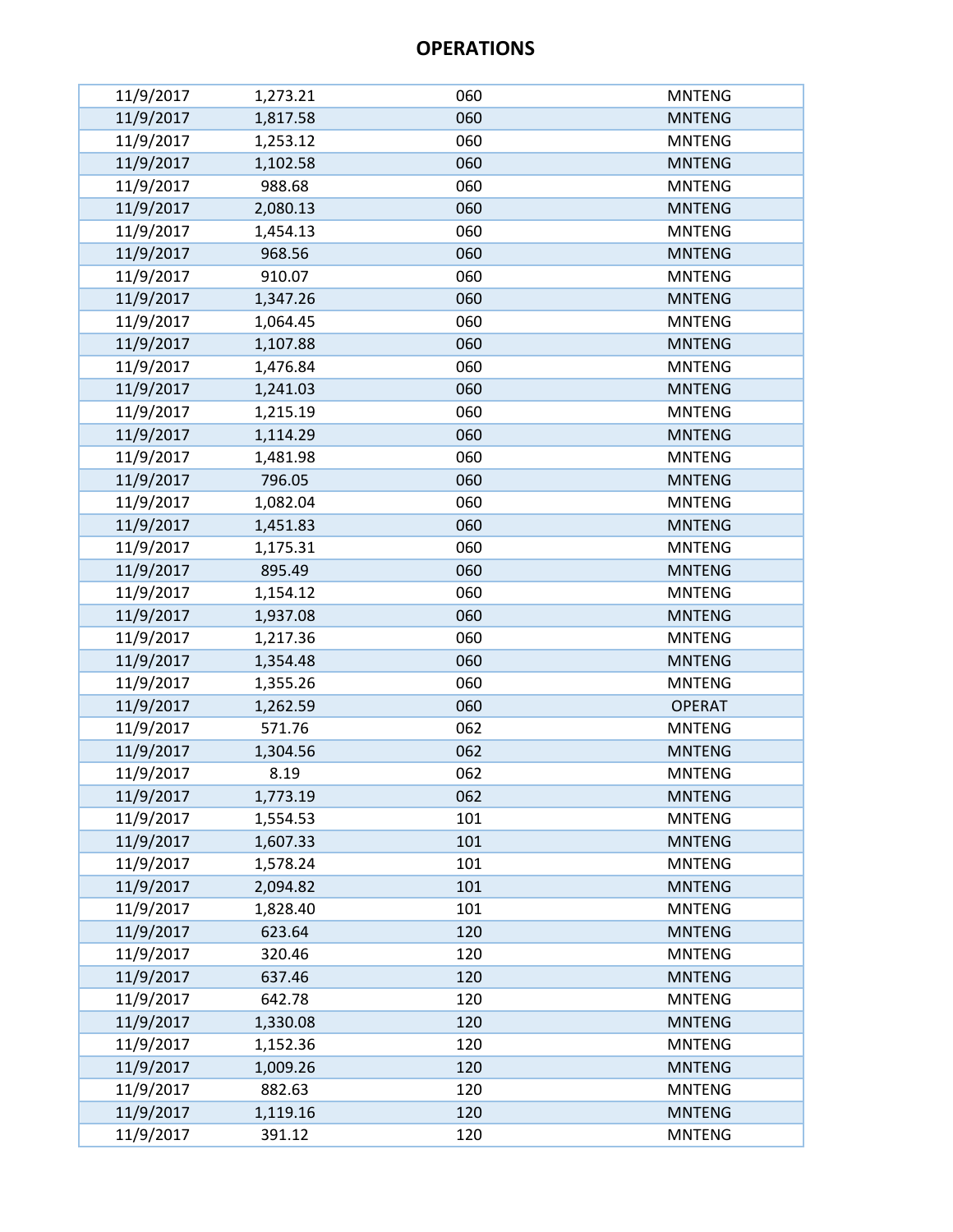| 11/9/2017 | 687.26    | 120 | <b>MNTENG</b> |
|-----------|-----------|-----|---------------|
| 11/9/2017 | 1,123.51  | 120 | <b>MNTENG</b> |
| 11/9/2017 | 919.97    | 120 | <b>MNTENG</b> |
| 11/9/2017 | 1,197.03  | 120 | <b>MNTENG</b> |
| 11/9/2017 | 637.59    | 120 | <b>MNTENG</b> |
| 11/9/2017 | 1,542.51  | 120 | <b>MNTENG</b> |
| 11/9/2017 | 1,076.94  | 120 | <b>MNTENG</b> |
| 11/9/2017 | 817.63    | 120 | <b>MNTENG</b> |
| 11/9/2017 | 992.17    | 120 | <b>MNTENG</b> |
| 11/9/2017 | 763.76    | 120 | <b>MNTENG</b> |
| 11/9/2017 | 654.04    | 120 | <b>MNTENG</b> |
| 11/9/2017 | 1,541.91  | 120 | <b>MNTENG</b> |
| 11/9/2017 | 769.51    | 120 | <b>MNTENG</b> |
| 11/9/2017 | 738.5     | 120 | <b>MNTENG</b> |
| 11/9/2017 | 1,327.83  | 120 | <b>MNTENG</b> |
| 11/9/2017 | 1,113.67  | 123 | <b>MNTENG</b> |
| 11/9/2017 | 311.84    | 123 | <b>MNTENG</b> |
| 11/9/2017 | 1,883.77  | 123 | <b>MNTENG</b> |
| 11/9/2017 | 3,169.29  | 123 | <b>MNTENG</b> |
| 11/9/2017 | 1,584.21  | 123 | <b>MNTENG</b> |
| 11/9/2017 | 892.42    | 124 | <b>MNTENG</b> |
| 11/9/2017 | 747.61    | 124 | <b>MNTENG</b> |
| 11/9/2017 | 1,309.18  | 124 | <b>MNTENG</b> |
| 11/9/2017 | 1,067.10  | 124 | <b>MNTENG</b> |
| 11/9/2017 | 1,482.64  | 124 | <b>MNTENG</b> |
| 11/9/2017 | 767.05    | 124 | <b>MNTENG</b> |
| 11/9/2017 | 851.87    | 124 | <b>MNTENG</b> |
| 11/9/2017 | 958.28    | 124 | <b>MNTENG</b> |
| 11/9/2017 | 1,152.07  | 124 | <b>MNTENG</b> |
| 11/9/2017 | 2,140.81  | 171 | <b>OPERAT</b> |
| 11/9/2017 | 11,576.38 | 171 | <b>OPERAT</b> |
| 11/9/2017 | 1,568.10  | 179 | <b>OPERAT</b> |
| 11/9/2017 | 2,246.88  | 179 | <b>OPERAT</b> |
| 11/9/2017 | 8,505.10  | 179 | <b>OPERAT</b> |
| 11/9/2017 | 1,696.72  | 179 | <b>OPERAT</b> |
| 11/9/2017 | 7,196.61  | 179 | <b>OPERAT</b> |
| 11/9/2017 | 2,070.18  | 179 | <b>OPERAT</b> |
| 11/9/2017 | 2,077.22  | 179 | <b>OPERAT</b> |
| 11/9/2017 | 5,906.46  | 198 | <b>OPERAT</b> |
| 11/9/2017 | 2,387.77  | 198 | <b>OPERAT</b> |
| 11/9/2017 | 3,236.47  | 198 | <b>OPERAT</b> |
| 11/9/2017 | 2,313.00  | 198 | <b>OPERAT</b> |
| 11/9/2017 | 3,350.90  | 210 | <b>OPERAT</b> |
| 11/9/2017 | 1,016.89  | 230 | <b>OPERAT</b> |
| 11/9/2017 | 1,320.51  | 230 | <b>OPERAT</b> |
| 11/9/2017 | 1,496.39  | 230 | <b>OPERAT</b> |
| 11/9/2017 | 2,234.29  | 230 | <b>OPERAT</b> |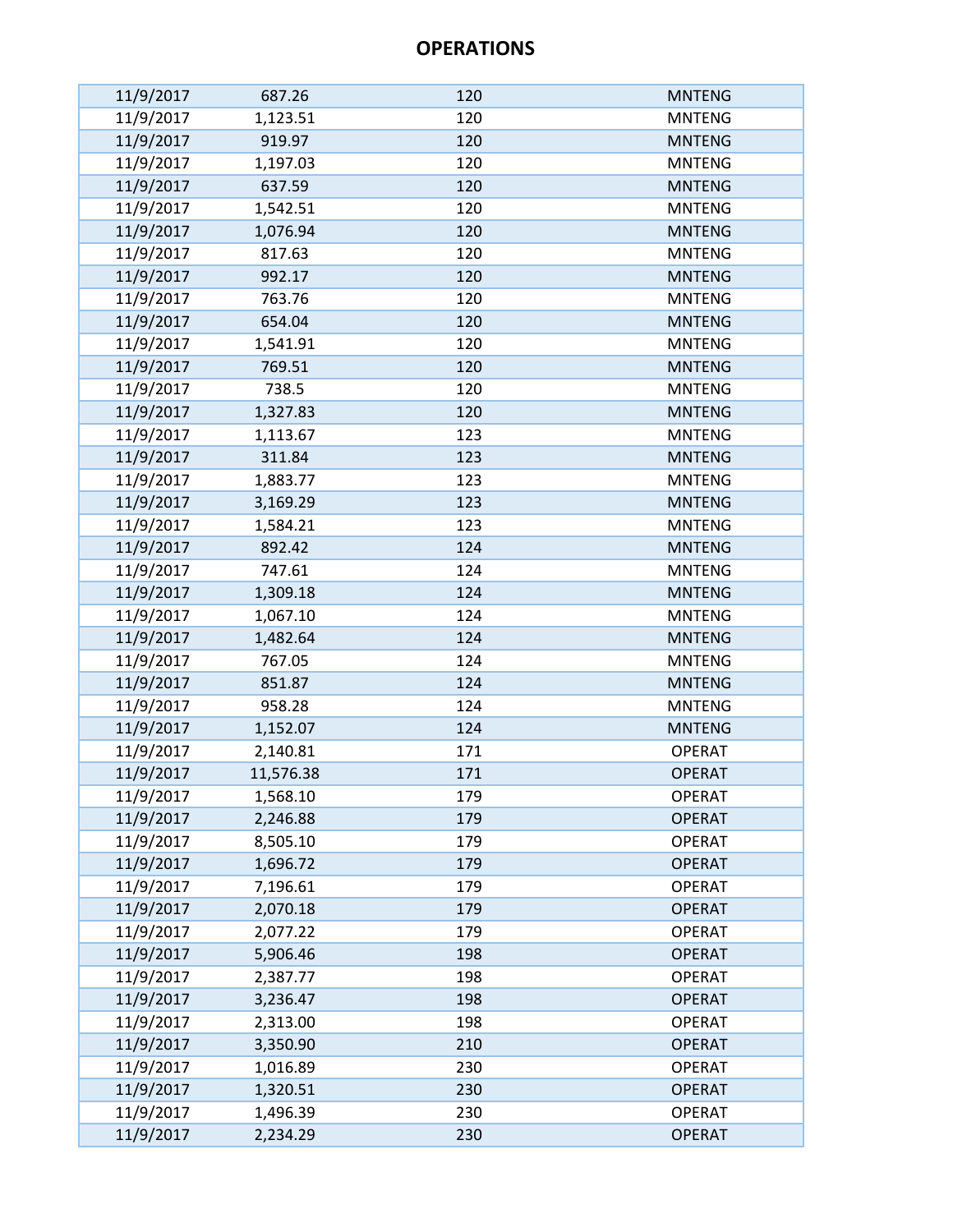| 11/9/2017  | 1,470.46    | 230 | <b>OPERAT</b> |
|------------|-------------|-----|---------------|
| 11/9/2017  | 1,634.31    | 230 | <b>OPERAT</b> |
| 11/9/2017  | 1,224.63    | 230 | <b>OPERAT</b> |
| 11/9/2017  | 1,262.97    | 241 | <b>MNTENG</b> |
| 11/9/2017  | 863.04      | 250 | <b>MNTENG</b> |
| 11/9/2017  | 1,063.94    | 250 | <b>MNTENG</b> |
| 11/9/2017  | 1,749.96    | 260 | <b>MNTENG</b> |
| 11/9/2017  | 895.38      | 260 | <b>MNTENG</b> |
| 11/9/2017  | 1,437.84    | 260 | <b>MNTENG</b> |
| 11/9/2017  | 1,211.38    | 260 | <b>OPERAT</b> |
| 11/9/2017  | 1,159.62    | 320 | <b>MNTENG</b> |
| 11/9/2017  | 970.69      | 320 | <b>MNTENG</b> |
| 11/9/2017  | 763.27      | 324 | <b>OPERAT</b> |
| 11/22/2017 | 2,452.26    | 010 | <b>OPERAT</b> |
| 11/22/2017 | 1,366.79    | 010 | <b>OPERAT</b> |
| 11/22/2017 | 2,133.74    | 010 | <b>OPERAT</b> |
| 11/22/2017 | 1,691.57    | 013 | <b>OPERAT</b> |
| 11/22/2017 | 1,604.24    | 013 | <b>OPERAT</b> |
| 11/22/2017 | 1,618.26    | 014 | <b>OPERAT</b> |
| 11/22/2017 | 559.66      | 014 | <b>OPERAT</b> |
| 11/22/2017 | 1,189.87    | 014 | <b>OPERAT</b> |
| 11/22/2017 | 1,279.26    | 014 | <b>OPERAT</b> |
| 11/22/2017 | 1,618.13    | 014 | <b>OPERAT</b> |
| 11/22/2017 | 1,165.46    | 014 | <b>OPERAT</b> |
| 11/22/2017 | 1,308.62    | 014 | <b>OPERAT</b> |
| 11/22/2017 | 1,393.86    | 014 | <b>OPERAT</b> |
| 11/22/2017 | 1,141.69    | 014 | <b>OPERAT</b> |
| 11/22/2017 | 1,082.46    | 014 | <b>OPERAT</b> |
| 11/22/2017 | 708.64      | 014 | <b>OPERAT</b> |
| 11/22/2017 | $\mathbf 0$ | 014 | <b>OPERAT</b> |
| 11/22/2017 | 1,431.52    | 014 | <b>OPERAT</b> |
| 11/22/2017 | 1,106.59    | 014 | <b>OPERAT</b> |
| 11/22/2017 | 1,292.46    | 014 | <b>OPERAT</b> |
| 11/22/2017 | 1,459.21    | 014 | <b>OPERAT</b> |
| 11/22/2017 | 1,777.01    | 014 | <b>OPERAT</b> |
| 11/22/2017 | 1,361.77    | 014 | <b>OPERAT</b> |
| 11/22/2017 | 1,475.13    | 014 | <b>OPERAT</b> |
| 11/22/2017 | 1,435.97    | 014 | <b>OPERAT</b> |
| 11/22/2017 | 1,119.43    | 014 | <b>OPERAT</b> |
| 11/22/2017 | 1,580.44    | 014 | <b>OPERAT</b> |
| 11/22/2017 | 1,325.29    | 014 | <b>OPERAT</b> |
| 11/22/2017 | 1,101.54    | 014 | <b>OPERAT</b> |
| 11/22/2017 | 1,312.68    | 014 | <b>OPERAT</b> |
| 11/22/2017 | 1,628.97    | 014 | <b>OPERAT</b> |
| 11/22/2017 | 1,127.57    | 014 | <b>OPERAT</b> |
| 11/22/2017 | 1,540.16    | 014 | <b>OPERAT</b> |
| 11/22/2017 | 973.58      | 014 | <b>OPERAT</b> |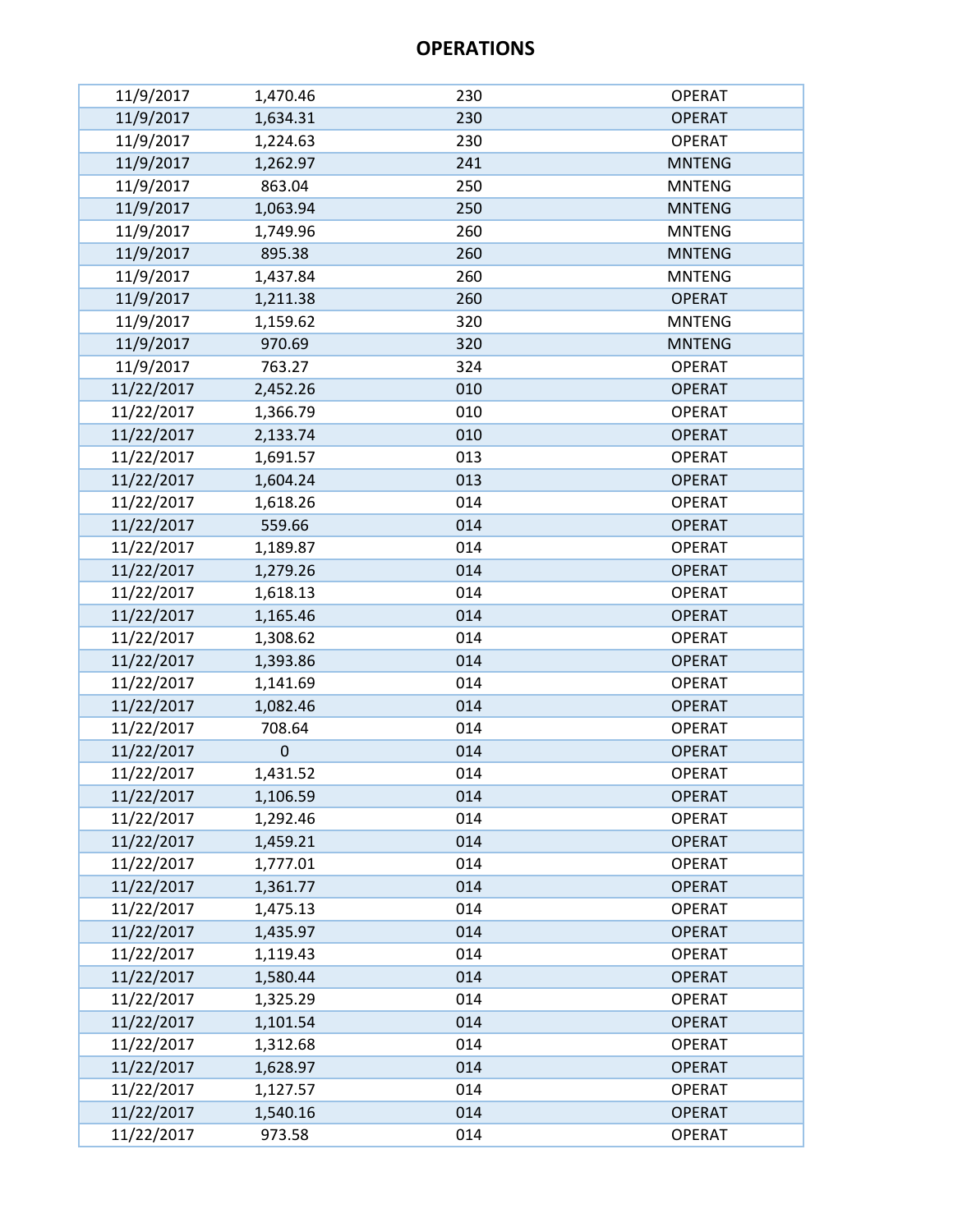| 11/22/2017 | 1,211.15 | 014 | <b>OPERAT</b> |
|------------|----------|-----|---------------|
| 11/22/2017 | 1,120.60 | 014 | <b>OPERAT</b> |
| 11/22/2017 | 1,285.18 | 014 | <b>OPERAT</b> |
| 11/22/2017 | 586.31   | 014 | <b>OPERAT</b> |
| 11/22/2017 | 1,203.86 | 014 | <b>OPERAT</b> |
| 11/22/2017 | 1,162.39 | 014 | <b>OPERAT</b> |
| 11/22/2017 | 732.28   | 014 | <b>OPERAT</b> |
| 11/22/2017 | 981.69   | 014 | <b>OPERAT</b> |
| 11/22/2017 | 968.49   | 014 | <b>OPERAT</b> |
| 11/22/2017 | 1,208.91 | 014 | <b>OPERAT</b> |
| 11/22/2017 | 1,186.88 | 014 | <b>OPERAT</b> |
| 11/22/2017 | 1,054.26 | 014 | <b>OPERAT</b> |
| 11/22/2017 | 1,246.96 | 014 | <b>OPERAT</b> |
| 11/22/2017 | 1,260.75 | 014 | <b>OPERAT</b> |
| 11/22/2017 | 1,060.34 | 014 | <b>OPERAT</b> |
| 11/22/2017 | 0        | 014 | <b>OPERAT</b> |
| 11/22/2017 | 1,249.19 | 014 | <b>OPERAT</b> |
| 11/22/2017 | 872.16   | 014 | <b>OPERAT</b> |
| 11/22/2017 | 749.46   | 014 | <b>OPERAT</b> |
| 11/22/2017 | 1,589.49 | 014 | <b>OPERAT</b> |
| 11/22/2017 | 1,496.58 | 014 | <b>OPERAT</b> |
| 11/22/2017 | 653.28   | 014 | <b>OPERAT</b> |
| 11/22/2017 | 1,032.24 | 014 | <b>OPERAT</b> |
| 11/22/2017 | 1,163.53 | 014 | <b>OPERAT</b> |
| 11/22/2017 | 1,270.13 | 014 | <b>OPERAT</b> |
| 11/22/2017 | 897.41   | 014 | <b>OPERAT</b> |
| 11/22/2017 | 376.5    | 014 | <b>OPERAT</b> |
| 11/22/2017 | 35.19    | 014 | <b>OPERAT</b> |
| 11/22/2017 | 1,232.42 | 014 | <b>OPERAT</b> |
| 11/22/2017 | 1,437.84 | 014 | <b>OPERAT</b> |
| 11/22/2017 | 901      | 014 | <b>OPERAT</b> |
| 11/22/2017 | 1,647.99 | 014 | <b>OPERAT</b> |
| 11/22/2017 | 1,129.41 | 014 | <b>OPERAT</b> |
| 11/22/2017 | 835.76   | 014 | <b>OPERAT</b> |
| 11/22/2017 | 1,424.08 | 014 | <b>OPERAT</b> |
| 11/22/2017 | 1,696.79 | 014 | <b>OPERAT</b> |
| 11/22/2017 | 1,034.95 | 014 | <b>OPERAT</b> |
| 11/22/2017 | 1,227.95 | 014 | <b>OPERAT</b> |
| 11/22/2017 | 997.77   | 014 | <b>OPERAT</b> |
| 11/22/2017 | 1,166.40 | 014 | <b>OPERAT</b> |
| 11/22/2017 | 1,077.13 | 014 | <b>OPERAT</b> |
| 11/22/2017 | 1,670.62 | 014 | <b>OPERAT</b> |
| 11/22/2017 | 1,228.52 | 014 | <b>OPERAT</b> |
| 11/22/2017 | 335.91   | 014 | <b>OPERAT</b> |
| 11/22/2017 | 741.33   | 014 | <b>OPERAT</b> |
| 11/22/2017 | 993.72   | 014 | <b>OPERAT</b> |
| 11/22/2017 | 1,029.83 | 014 | <b>OPERAT</b> |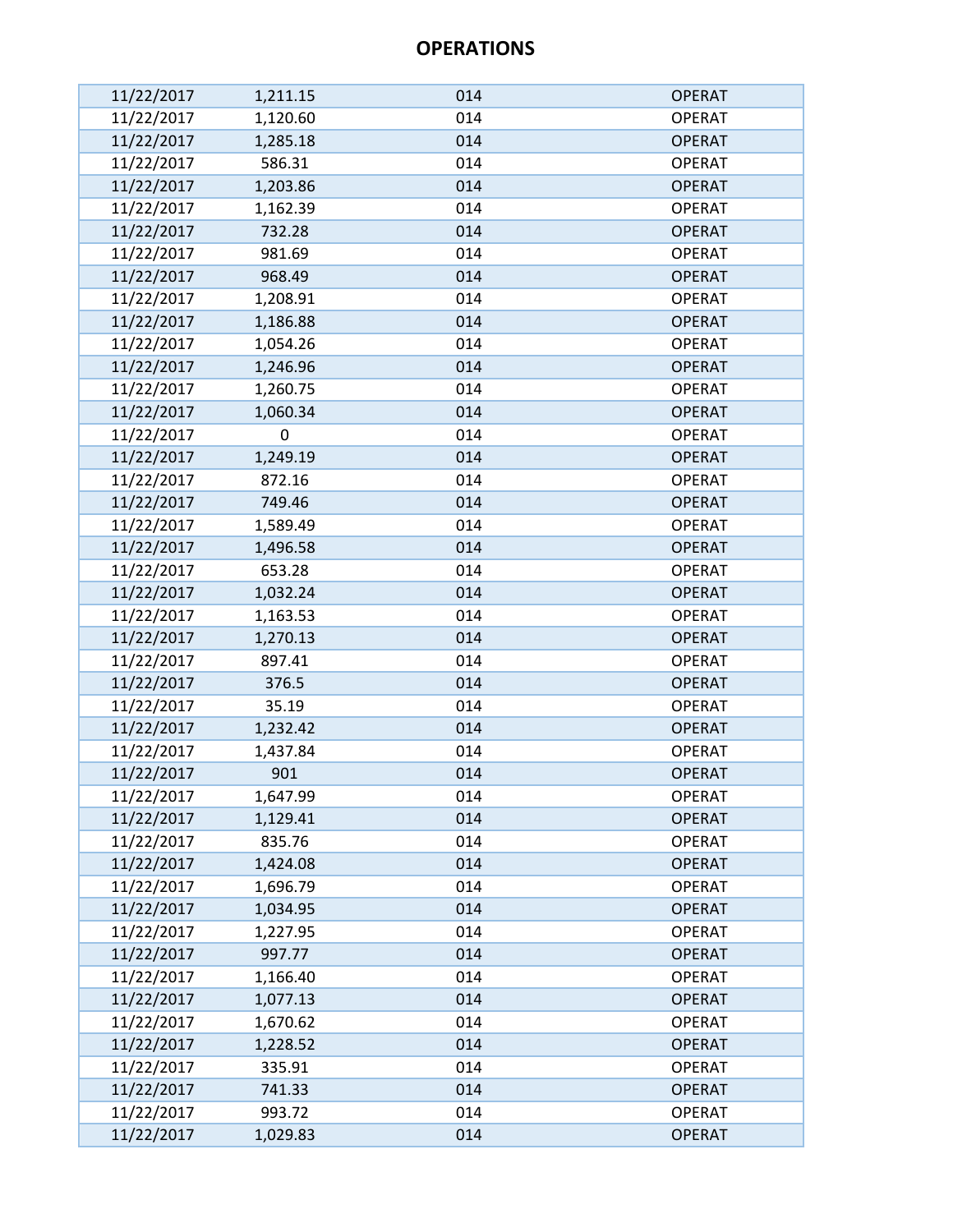| 11/22/2017 | 840.33   | 014 | <b>OPERAT</b> |
|------------|----------|-----|---------------|
| 11/22/2017 | 1,483.68 | 015 | <b>OPERAT</b> |
| 11/22/2017 | 1,959.14 | 015 | <b>OPERAT</b> |
| 11/22/2017 | 2,669.98 | 015 | <b>OPERAT</b> |
| 11/22/2017 | 2,087.82 | 015 | <b>OPERAT</b> |
| 11/22/2017 | 1,415.37 | 015 | <b>OPERAT</b> |
| 11/22/2017 | 1,666.93 | 015 | <b>OPERAT</b> |
| 11/22/2017 | 1,352.66 | 015 | <b>OPERAT</b> |
| 11/22/2017 | 1,591.77 | 015 | <b>OPERAT</b> |
| 11/22/2017 | 1,410.23 | 015 | <b>OPERAT</b> |
| 11/22/2017 | 908.91   | 016 | <b>OPERAT</b> |
| 11/22/2017 | 1,271.53 | 016 | <b>OPERAT</b> |
| 11/22/2017 | 211.89   | 016 | <b>OPERAT</b> |
| 11/22/2017 | 955.17   | 016 | <b>OPERAT</b> |
| 11/22/2017 | 970.69   | 016 | <b>OPERAT</b> |
| 11/22/2017 | 1,723.05 | 017 | <b>OPERAT</b> |
| 11/22/2017 | 1,680.81 | 017 | <b>OPERAT</b> |
| 11/22/2017 | 617.97   | 017 | <b>OPERAT</b> |
| 11/22/2017 | 1,582.68 | 017 | <b>OPERAT</b> |
| 11/22/2017 | 1,894.82 | 017 | <b>OPERAT</b> |
| 11/22/2017 | 1,878.90 | 017 | <b>OPERAT</b> |
| 11/22/2017 | 1,304.21 | 017 | <b>OPERAT</b> |
| 11/22/2017 | 1,044.96 | 017 | <b>OPERAT</b> |
| 11/22/2017 | 2,068.62 | 017 | <b>OPERAT</b> |
| 11/22/2017 | 1,880.30 | 017 | <b>OPERAT</b> |
| 11/22/2017 | 1,883.50 | 017 | <b>OPERAT</b> |
| 11/22/2017 | 1,881.72 | 017 | <b>OPERAT</b> |
| 11/22/2017 | 1,621.68 | 017 | <b>OPERAT</b> |
| 11/22/2017 | 2,042.24 | 017 | <b>OPERAT</b> |
| 11/22/2017 | 1,055.34 | 017 | <b>OPERAT</b> |
| 11/22/2017 | 2,634.26 | 018 | <b>OPERAT</b> |
| 11/22/2017 | 1,926.37 | 018 | <b>OPERAT</b> |
| 11/22/2017 | 1,640.80 | 018 | <b>OPERAT</b> |
| 11/22/2017 | 1,520.21 | 018 | <b>OPERAT</b> |
| 11/22/2017 | 1,890.20 | 018 | <b>OPERAT</b> |
| 11/22/2017 | 1,801.35 | 018 | <b>OPERAT</b> |
| 11/22/2017 | 1,715.75 | 018 | <b>OPERAT</b> |
| 11/22/2017 | 1,534.81 | 018 | <b>OPERAT</b> |
| 11/22/2017 | 1,828.75 | 018 | <b>OPERAT</b> |
| 11/22/2017 | 1,290.15 | 018 | <b>OPERAT</b> |
| 11/22/2017 | 1,382.56 | 018 | <b>OPERAT</b> |
| 11/22/2017 | 1,854.44 | 018 | <b>OPERAT</b> |
| 11/22/2017 | 2,038.74 | 018 | <b>OPERAT</b> |
| 11/22/2017 | 1,696.05 | 018 | <b>OPERAT</b> |
| 11/22/2017 | 1,746.22 | 018 | <b>OPERAT</b> |
| 11/22/2017 | 1,854.36 | 018 | <b>OPERAT</b> |
| 11/22/2017 | 1,502.17 | 021 | <b>OPERAT</b> |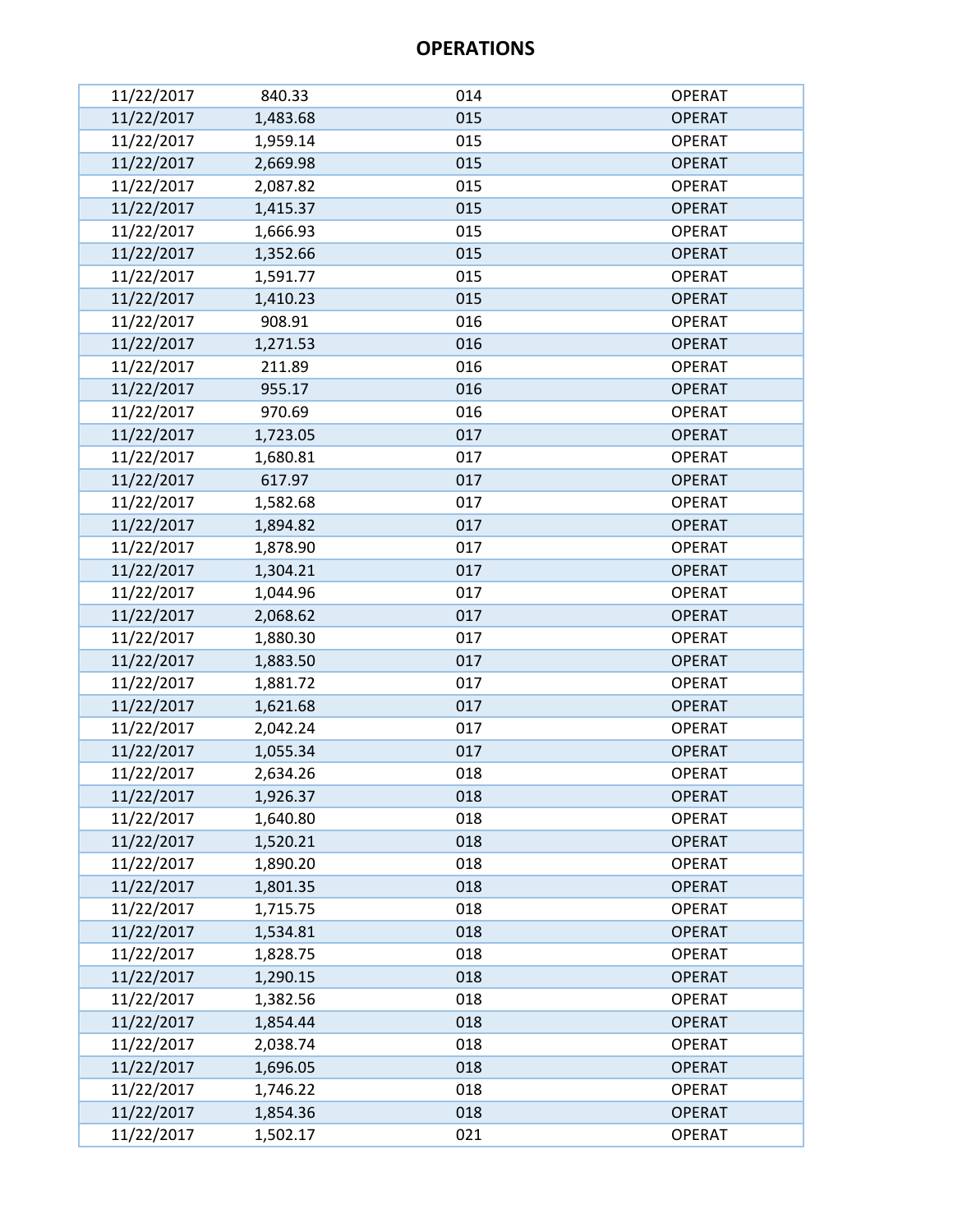| 11/22/2017 | 1,581.94 | 021 | <b>OPERAT</b> |
|------------|----------|-----|---------------|
| 11/22/2017 | 1,000.97 | 022 | <b>OPERAT</b> |
| 11/22/2017 | 1,091.54 | 025 | <b>OPERAT</b> |
| 11/22/2017 | 1,456.00 | 025 | <b>OPERAT</b> |
| 11/22/2017 | 1,202.55 | 025 | <b>OPERAT</b> |
| 11/22/2017 | 850.15   | 025 | <b>OPERAT</b> |
| 11/22/2017 | 1,193.84 | 025 | <b>OPERAT</b> |
| 11/22/2017 | 537.53   | 025 | <b>OPERAT</b> |
| 11/22/2017 | 876.49   | 025 | <b>OPERAT</b> |
| 11/22/2017 | 802.99   | 025 | <b>OPERAT</b> |
| 11/22/2017 | 1,640.30 | 025 | <b>OPERAT</b> |
| 11/22/2017 | 980.82   | 025 | <b>OPERAT</b> |
| 11/22/2017 | 161.24   | 030 | <b>OPERAT</b> |
| 11/22/2017 | 198.3    | 030 | <b>OPERAT</b> |
| 11/22/2017 | 1,072.71 | 030 | <b>OPERAT</b> |
| 11/22/2017 | 1,215.94 | 030 | <b>OPERAT</b> |
| 11/22/2017 | 763.4    | 030 | <b>OPERAT</b> |
| 11/22/2017 | 2,022.23 | 030 | <b>OPERAT</b> |
| 11/22/2017 | 564.24   | 030 | <b>OPERAT</b> |
| 11/22/2017 | 9.35     | 030 | <b>OPERAT</b> |
| 11/22/2017 | 1,484.91 | 030 | <b>OPERAT</b> |
| 11/22/2017 | 1,437.78 | 030 | <b>OPERAT</b> |
| 11/22/2017 | 711.96   | 030 | <b>OPERAT</b> |
| 11/22/2017 | 1,434.18 | 030 | <b>OPERAT</b> |
| 11/22/2017 | 1,768.78 | 030 | <b>OPERAT</b> |
| 11/22/2017 | 1,502.24 | 030 | <b>OPERAT</b> |
| 11/22/2017 | 1,494.35 | 030 | <b>OPERAT</b> |
| 11/22/2017 | 661.55   | 030 | <b>OPERAT</b> |
| 11/22/2017 | 1,155.09 | 030 | <b>OPERAT</b> |
| 11/22/2017 | 1,922.73 | 030 | <b>OPERAT</b> |
| 11/22/2017 | 992.31   | 030 | <b>OPERAT</b> |
| 11/22/2017 | 1,245.21 | 030 | <b>OPERAT</b> |
| 11/22/2017 | 895.27   | 030 | <b>OPERAT</b> |
| 11/22/2017 | 1,545.64 | 030 | <b>OPERAT</b> |
| 11/22/2017 | 604.06   | 030 | <b>OPERAT</b> |
| 11/22/2017 | 1,689.99 | 030 | <b>OPERAT</b> |
| 11/22/2017 | 1,300.51 | 030 | <b>OPERAT</b> |
| 11/22/2017 | 85.38    | 030 | <b>OPERAT</b> |
| 11/22/2017 | 1,294.26 | 030 | <b>OPERAT</b> |
| 11/22/2017 | 1,140.71 | 030 | <b>OPERAT</b> |
| 11/22/2017 | 2,323.80 | 030 | <b>OPERAT</b> |
| 11/22/2017 | 893.67   | 030 | <b>OPERAT</b> |
| 11/22/2017 | 776.29   | 030 | <b>OPERAT</b> |
| 11/22/2017 | 1,356.71 | 030 | <b>OPERAT</b> |
| 11/22/2017 | 1,708.72 | 030 | <b>OPERAT</b> |
| 11/22/2017 | 1,552.42 | 030 | <b>OPERAT</b> |
| 11/22/2017 | 1,420.64 | 030 | <b>OPERAT</b> |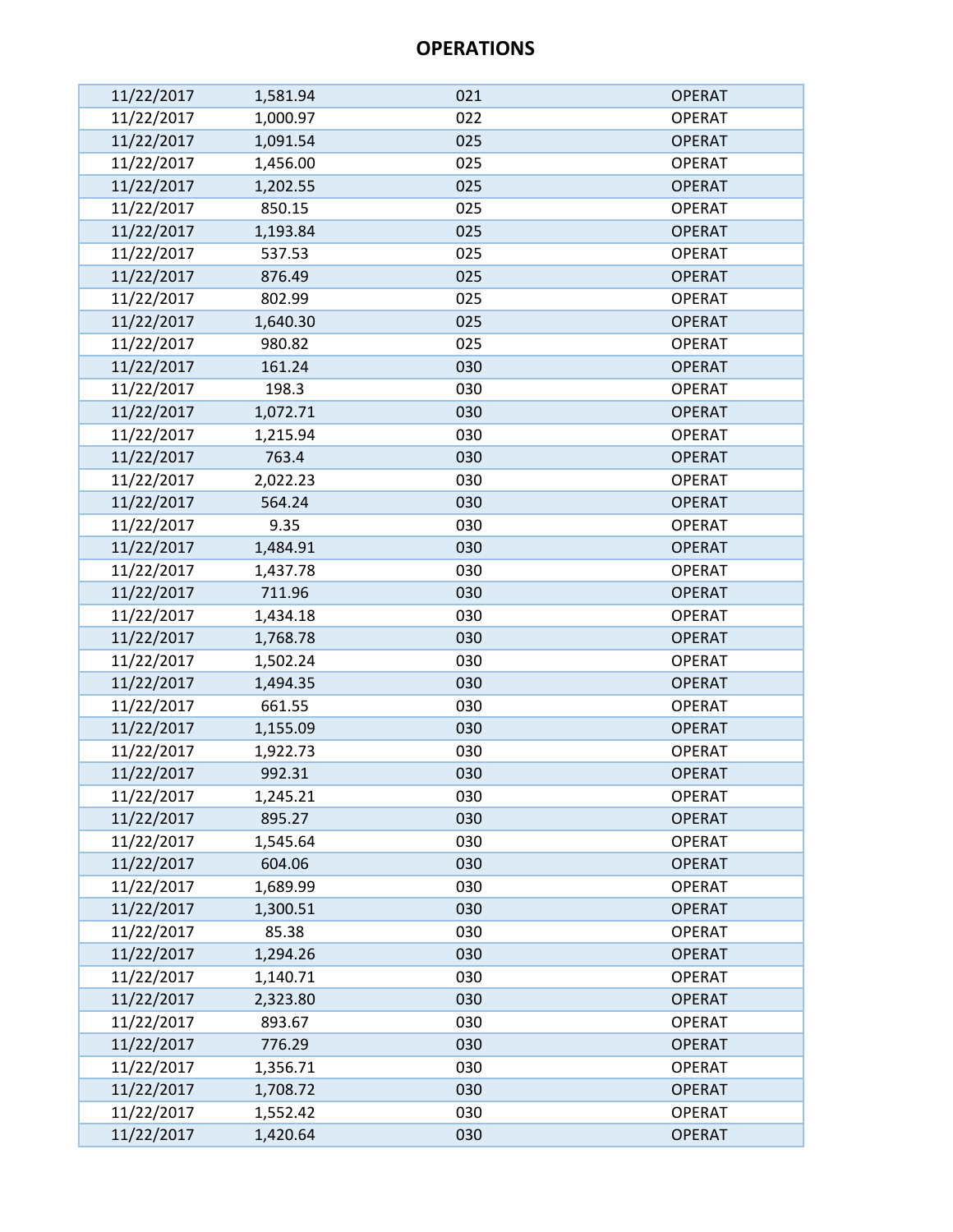| 11/22/2017 | 997.4    | 030 | <b>OPERAT</b> |
|------------|----------|-----|---------------|
| 11/22/2017 | 1,561.35 | 030 | <b>OPERAT</b> |
| 11/22/2017 | 946.39   | 030 | <b>OPERAT</b> |
| 11/22/2017 | 818.07   | 030 | <b>OPERAT</b> |
| 11/22/2017 | 1,623.29 | 030 | <b>OPERAT</b> |
| 11/22/2017 | 1,528.71 | 030 | <b>OPERAT</b> |
| 11/22/2017 | 1,542.50 | 030 | <b>OPERAT</b> |
| 11/22/2017 | 1,516.76 | 030 | <b>OPERAT</b> |
| 11/22/2017 | 1,432.86 | 030 | <b>OPERAT</b> |
| 11/22/2017 | 1,519.60 | 030 | <b>OPERAT</b> |
| 11/22/2017 | 2,297.55 | 030 | <b>OPERAT</b> |
| 11/22/2017 | 657.26   | 030 | <b>OPERAT</b> |
| 11/22/2017 | 694.29   | 030 | <b>OPERAT</b> |
| 11/22/2017 | 1,206.92 | 030 | <b>OPERAT</b> |
| 11/22/2017 | 575.68   | 030 | <b>OPERAT</b> |
| 11/22/2017 | 1,640.54 | 030 | <b>OPERAT</b> |
| 11/22/2017 | 1,365.95 | 030 | <b>OPERAT</b> |
| 11/22/2017 | 1,276.29 | 030 | <b>OPERAT</b> |
| 11/22/2017 | 1,054.49 | 030 | <b>OPERAT</b> |
| 11/22/2017 | 1,842.51 | 030 | <b>OPERAT</b> |
| 11/22/2017 | 1,613.94 | 030 | <b>OPERAT</b> |
| 11/22/2017 | 1,195.02 | 030 | <b>OPERAT</b> |
| 11/22/2017 | 1,415.39 | 030 | <b>OPERAT</b> |
| 11/22/2017 | 1,686.70 | 030 | <b>OPERAT</b> |
| 11/22/2017 | 1,302.53 | 030 | <b>OPERAT</b> |
| 11/22/2017 | 1,009.88 | 030 | <b>OPERAT</b> |
| 11/22/2017 | 718.64   | 030 | <b>OPERAT</b> |
| 11/22/2017 | 1,380.17 | 030 | <b>OPERAT</b> |
| 11/22/2017 | 666.05   | 030 | <b>OPERAT</b> |
| 11/22/2017 | 1,448.75 | 030 | <b>OPERAT</b> |
| 11/22/2017 | 1,696.19 | 030 | <b>OPERAT</b> |
| 11/22/2017 | 656.57   | 030 | <b>OPERAT</b> |
| 11/22/2017 | 1,780.11 | 030 | <b>OPERAT</b> |
| 11/22/2017 | 875.97   | 030 | <b>OPERAT</b> |
| 11/22/2017 | 1,053.54 | 030 | <b>OPERAT</b> |
| 11/22/2017 | 1,819.36 | 030 | <b>OPERAT</b> |
| 11/22/2017 | 1,021.22 | 030 | <b>OPERAT</b> |
| 11/22/2017 | 980.86   | 030 | <b>OPERAT</b> |
| 11/22/2017 | 1,117.11 | 030 | <b>OPERAT</b> |
| 11/22/2017 | 1,781.51 | 030 | <b>OPERAT</b> |
| 11/22/2017 | 1,149.84 | 030 | <b>OPERAT</b> |
| 11/22/2017 | 1,057.79 | 030 | <b>OPERAT</b> |
| 11/22/2017 | 1,712.96 | 030 | <b>OPERAT</b> |
| 11/22/2017 | 1,123.00 | 030 | <b>OPERAT</b> |
| 11/22/2017 | 1,737.91 | 030 | <b>OPERAT</b> |
| 11/22/2017 | 1,386.45 | 030 | <b>OPERAT</b> |
| 11/22/2017 | 997.73   | 030 | <b>OPERAT</b> |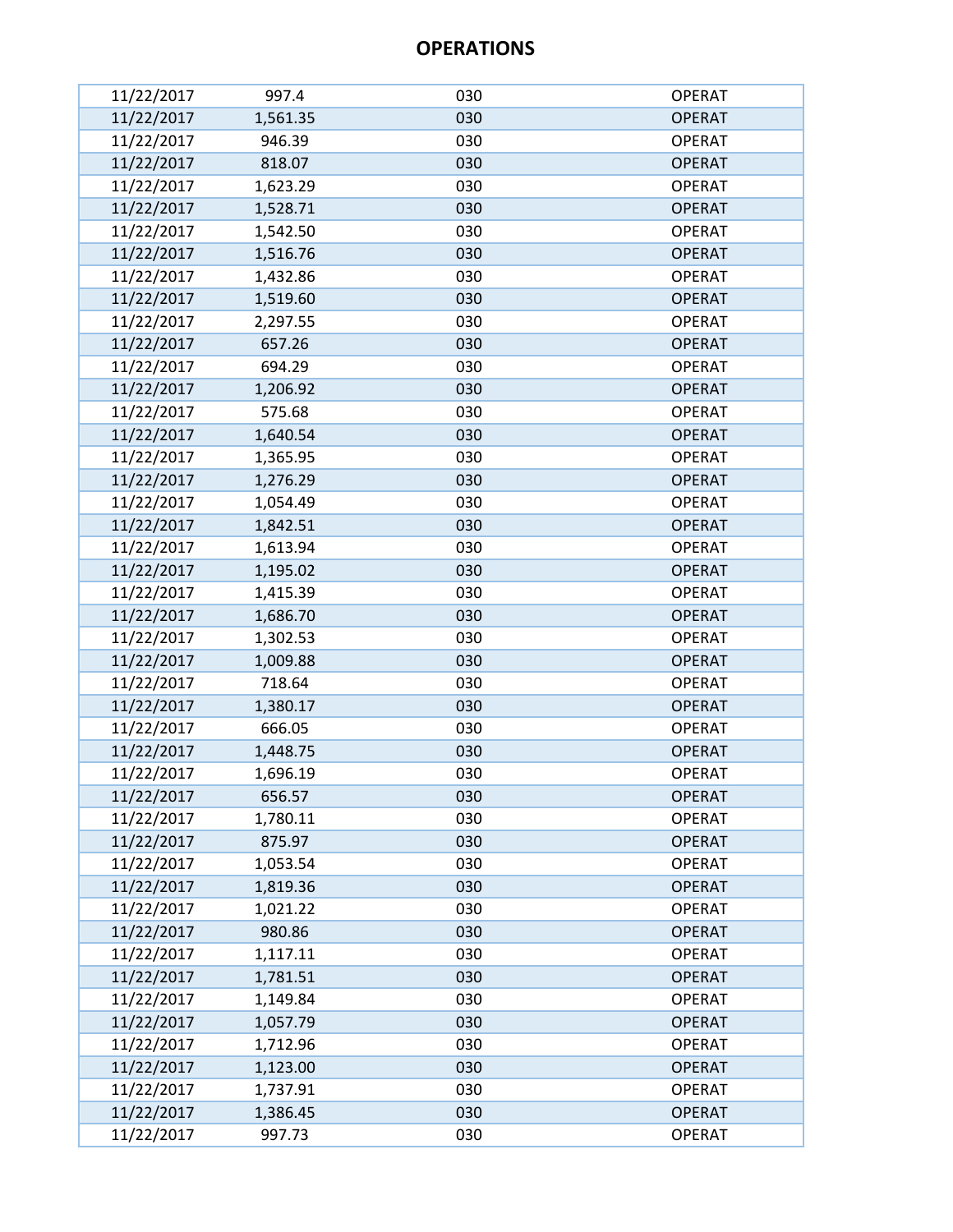| 11/22/2017 | 1,088.61 | 030 | <b>OPERAT</b> |
|------------|----------|-----|---------------|
| 11/22/2017 | 1,282.63 | 030 | <b>OPERAT</b> |
| 11/22/2017 | 2,043.57 | 030 | <b>OPERAT</b> |
| 11/22/2017 | 1,771.63 | 030 | <b>OPERAT</b> |
| 11/22/2017 | 821.16   | 030 | <b>OPERAT</b> |
| 11/22/2017 | 1,087.36 | 030 | <b>OPERAT</b> |
| 11/22/2017 | 983.43   | 030 | <b>OPERAT</b> |
| 11/22/2017 | 2,039.29 | 030 | <b>OPERAT</b> |
| 11/22/2017 | 304.46   | 030 | <b>OPERAT</b> |
| 11/22/2017 | 1,596.34 | 030 | <b>OPERAT</b> |
| 11/22/2017 | 1,202.36 | 030 | <b>OPERAT</b> |
| 11/22/2017 | 1,974.80 | 030 | <b>OPERAT</b> |
| 11/22/2017 | 1,101.13 | 030 | <b>OPERAT</b> |
| 11/22/2017 | 1,094.42 | 030 | <b>OPERAT</b> |
| 11/22/2017 | 727.04   | 030 | <b>OPERAT</b> |
| 11/22/2017 | 361.37   | 030 | <b>OPERAT</b> |
| 11/22/2017 | 1,126.49 | 030 | <b>OPERAT</b> |
| 11/22/2017 | 1,663.36 | 030 | <b>OPERAT</b> |
| 11/22/2017 | 1,030.27 | 030 | <b>OPERAT</b> |
| 11/22/2017 | 1,098.02 | 030 | <b>OPERAT</b> |
| 11/22/2017 | 1,180.00 | 030 | <b>OPERAT</b> |
| 11/22/2017 | 1,038.13 | 030 | <b>OPERAT</b> |
| 11/22/2017 | 1,225.58 | 030 | <b>OPERAT</b> |
| 11/22/2017 | 1,618.07 | 030 | <b>OPERAT</b> |
| 11/22/2017 | 1,358.47 | 030 | <b>OPERAT</b> |
| 11/22/2017 | 1,037.64 | 030 | <b>OPERAT</b> |
| 11/22/2017 | 1,219.36 | 030 | <b>OPERAT</b> |
| 11/22/2017 | 1,778.39 | 030 | <b>OPERAT</b> |
| 11/22/2017 | 1,411.84 | 030 | <b>OPERAT</b> |
| 11/22/2017 | 1,179.97 | 030 | <b>OPERAT</b> |
| 11/22/2017 | 888.26   | 030 | <b>OPERAT</b> |
| 11/22/2017 | 1,500.82 | 030 | <b>OPERAT</b> |
| 11/22/2017 | 1,073.62 | 030 | <b>OPERAT</b> |
| 11/22/2017 | 1,366.04 | 030 | <b>OPERAT</b> |
| 11/22/2017 | 16.35    | 030 | <b>OPERAT</b> |
| 11/22/2017 | 724.46   | 030 | <b>OPERAT</b> |
| 11/22/2017 | 471.23   | 030 | <b>OPERAT</b> |
| 11/22/2017 | 1,083.41 | 030 | <b>OPERAT</b> |
| 11/22/2017 | 1,960.60 | 030 | <b>OPERAT</b> |
| 11/22/2017 | 1,619.63 | 030 | <b>OPERAT</b> |
| 11/22/2017 | 1,751.47 | 030 | <b>OPERAT</b> |
| 11/22/2017 | 1,284.28 | 030 | <b>OPERAT</b> |
| 11/22/2017 | 1,003.39 | 030 | <b>OPERAT</b> |
| 11/22/2017 | 8.52     | 030 | <b>OPERAT</b> |
| 11/22/2017 | 1,464.26 | 030 | <b>OPERAT</b> |
| 11/22/2017 | 1,512.39 | 030 | <b>OPERAT</b> |
| 11/22/2017 | 1,574.31 | 030 | <b>OPERAT</b> |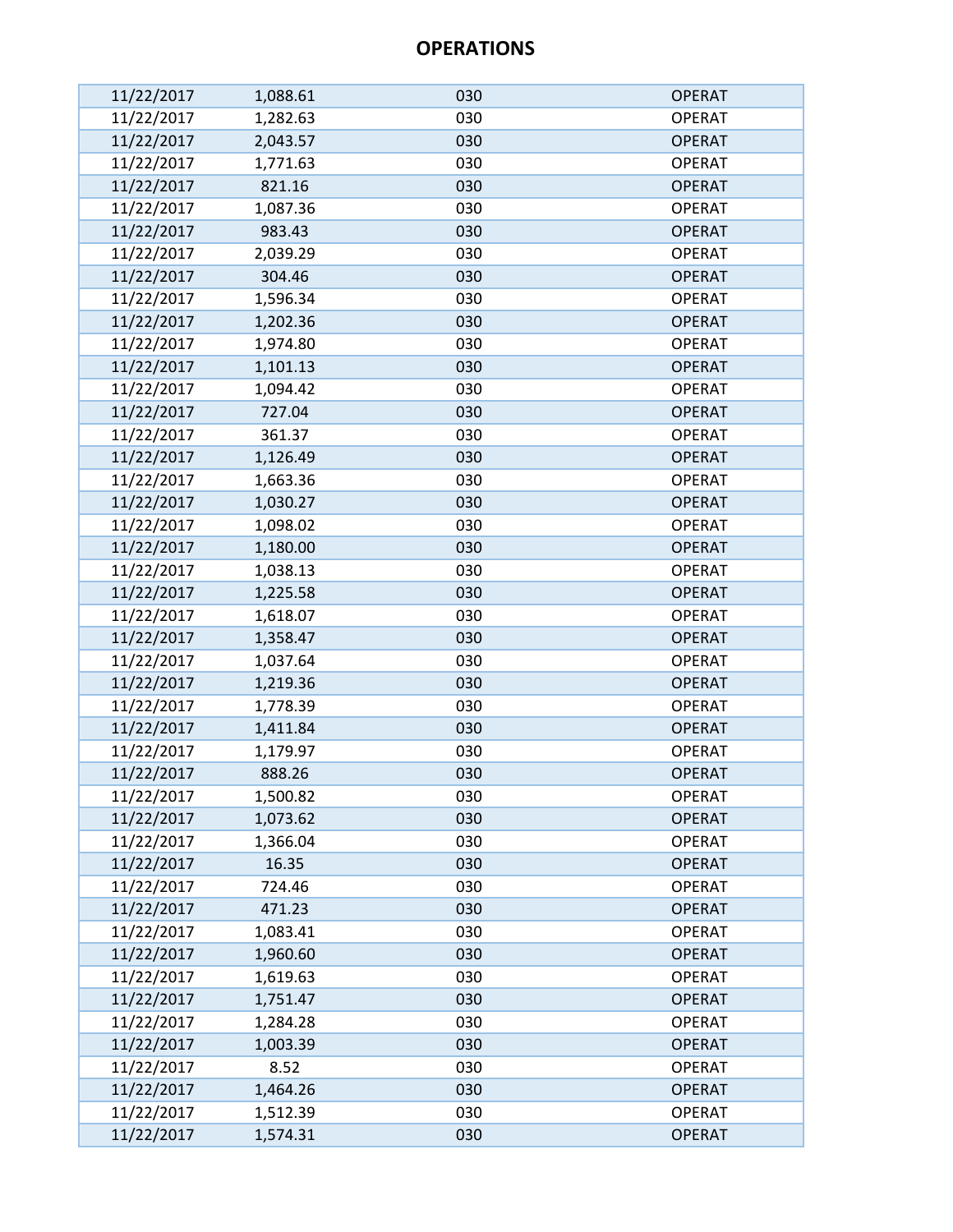| 11/22/2017 | 1,120.83 | 030 | <b>OPERAT</b> |
|------------|----------|-----|---------------|
| 11/22/2017 | 426.32   | 030 | <b>OPERAT</b> |
| 11/22/2017 | 1,103.56 | 030 | <b>OPERAT</b> |
| 11/22/2017 | 2,170.65 | 030 | <b>OPERAT</b> |
| 11/22/2017 | 1,399.73 | 030 | <b>OPERAT</b> |
| 11/22/2017 | 1,527.14 | 030 | <b>OPERAT</b> |
| 11/22/2017 | 1,651.50 | 030 | <b>OPERAT</b> |
| 11/22/2017 | 2,070.38 | 030 | <b>OPERAT</b> |
| 11/22/2017 | 784.56   | 030 | <b>OPERAT</b> |
| 11/22/2017 | 1,283.08 | 030 | <b>OPERAT</b> |
| 11/22/2017 | 921.7    | 030 | <b>OPERAT</b> |
| 11/22/2017 | 1,585.79 | 030 | <b>OPERAT</b> |
| 11/22/2017 | 1,767.09 | 030 | <b>OPERAT</b> |
| 11/22/2017 | 1,642.24 | 030 | <b>OPERAT</b> |
| 11/22/2017 | 1,045.89 | 030 | <b>OPERAT</b> |
| 11/22/2017 | 1,105.98 | 030 | <b>OPERAT</b> |
| 11/22/2017 | 2,791.98 | 030 | <b>OPERAT</b> |
| 11/22/2017 | 1,495.61 | 030 | <b>OPERAT</b> |
| 11/22/2017 | 1,325.56 | 030 | <b>OPERAT</b> |
| 11/22/2017 | 925.78   | 030 | <b>OPERAT</b> |
| 11/22/2017 | 1,765.40 | 030 | <b>OPERAT</b> |
| 11/22/2017 | 1,189.01 | 030 | <b>OPERAT</b> |
| 11/22/2017 | 1,271.05 | 030 | <b>OPERAT</b> |
| 11/22/2017 | 1,500.65 | 030 | <b>OPERAT</b> |
| 11/22/2017 | 806.28   | 030 | <b>OPERAT</b> |
| 11/22/2017 | 1,037.53 | 030 | <b>OPERAT</b> |
| 11/22/2017 | 1,047.40 | 030 | <b>OPERAT</b> |
| 11/22/2017 | 1,220.79 | 030 | <b>OPERAT</b> |
| 11/22/2017 | 1,521.88 | 030 | <b>OPERAT</b> |
| 11/22/2017 | 2,210.70 | 030 | <b>OPERAT</b> |
| 11/22/2017 | 2,013.25 | 030 | <b>OPERAT</b> |
| 11/22/2017 | 1,581.94 | 030 | <b>OPERAT</b> |
| 11/22/2017 | 1,366.83 | 030 | <b>OPERAT</b> |
| 11/22/2017 | 1,100.87 | 030 | <b>OPERAT</b> |
| 11/22/2017 | 1,035.68 | 030 | <b>OPERAT</b> |
| 11/22/2017 | 1,081.66 | 030 | <b>OPERAT</b> |
| 11/22/2017 | 1,341.49 | 030 | <b>OPERAT</b> |
| 11/22/2017 | 1,831.41 | 030 | <b>OPERAT</b> |
| 11/22/2017 | 513.94   | 030 | <b>OPERAT</b> |
| 11/22/2017 | 1,034.18 | 030 | <b>OPERAT</b> |
| 11/22/2017 | 1,325.47 | 030 | <b>OPERAT</b> |
| 11/22/2017 | 1,839.22 | 030 | <b>OPERAT</b> |
| 11/22/2017 | 1,250.66 | 030 | <b>OPERAT</b> |
| 11/22/2017 | 1,167.74 | 030 | <b>OPERAT</b> |
| 11/22/2017 | 1,049.20 | 030 | <b>OPERAT</b> |
| 11/22/2017 | 1,649.32 | 030 | <b>OPERAT</b> |
| 11/22/2017 | 1,027.70 | 030 | <b>OPERAT</b> |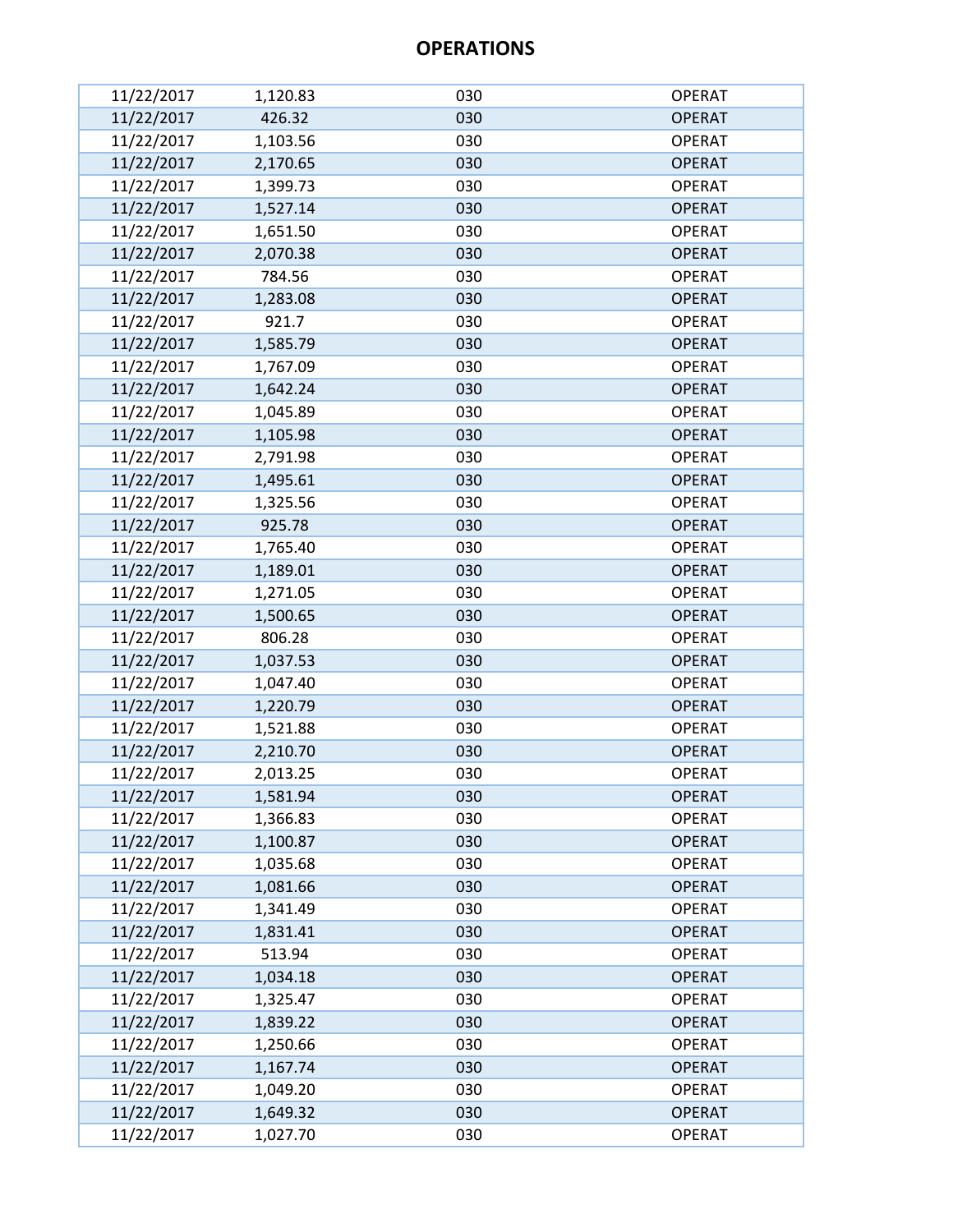| 11/22/2017               | 1,304.22             | 030        | <b>OPERAT</b>                  |
|--------------------------|----------------------|------------|--------------------------------|
| 11/22/2017               | 859.33               | 030        | <b>OPERAT</b>                  |
| 11/22/2017               | 1,267.94             | 030        | <b>OPERAT</b>                  |
| 11/22/2017               | $\mathbf 0$          | 030        | <b>OPERAT</b>                  |
| 11/22/2017               | 1,825.92             | 030        | <b>OPERAT</b>                  |
| 11/22/2017               | 972.44               | 030        | <b>OPERAT</b>                  |
| 11/22/2017               | 1,510.56             | 030        | <b>OPERAT</b>                  |
| 11/22/2017               | 1,349.93             | 030        | <b>OPERAT</b>                  |
| 11/22/2017               | 1,459.01             | 030        | <b>OPERAT</b>                  |
| 11/22/2017               | 1,175.36             | 030        | <b>OPERAT</b>                  |
| 11/22/2017               | 759.59               | 030        | <b>OPERAT</b>                  |
| 11/22/2017               | 349.15               | 030        | <b>OPERAT</b>                  |
| 11/22/2017               | 1,078.19             | 030        | <b>OPERAT</b>                  |
| 11/22/2017               | 2,144.03             | 030        | <b>OPERAT</b>                  |
| 11/22/2017               | 1,566.74             | 030        | <b>OPERAT</b>                  |
| 11/22/2017               | 1,583.15             | 030        | <b>OPERAT</b>                  |
| 11/22/2017               | 1,087.02             | 030        | <b>OPERAT</b>                  |
| 11/22/2017               | 1,714.58             | 030        | <b>OPERAT</b>                  |
| 11/22/2017               | 798.43               | 030        | <b>OPERAT</b>                  |
| 11/22/2017               | 902.94               | 030        | <b>OPERAT</b>                  |
| 11/22/2017               | 773.17               | 030        | <b>OPERAT</b>                  |
| 11/22/2017               | 1,077.64             | 030        | <b>OPERAT</b>                  |
| 11/22/2017               | 1,015.86             | 030        | <b>OPERAT</b>                  |
| 11/22/2017               | 1,010.18             | 030        | <b>OPERAT</b>                  |
| 11/22/2017               | 1,213.22             | 030        | <b>OPERAT</b>                  |
| 11/22/2017               | 1,594.79             | 030        | <b>OPERAT</b>                  |
| 11/22/2017               | 1,155.29             | 030        | <b>OPERAT</b>                  |
| 11/22/2017               | 1,563.46             | 030        | <b>OPERAT</b>                  |
| 11/22/2017               | 1,350.72             | 030        | <b>OPERAT</b>                  |
| 11/22/2017               | 974.05               | 030        | <b>OPERAT</b>                  |
| 11/22/2017               | 869.33               | 030        | <b>OPERAT</b>                  |
| 11/22/2017               | 1,084.99             | 030        | <b>OPERAT</b>                  |
| 11/22/2017               | 952.9                | 030        | <b>OPERAT</b>                  |
| 11/22/2017               | 1,157.69             | 030        | <b>OPERAT</b>                  |
| 11/22/2017               | 1,074.57             | 030        | <b>OPERAT</b>                  |
| 11/22/2017               | 1,920.86             | 030        | <b>OPERAT</b>                  |
| 11/22/2017               | 1,145.22             | 030        | <b>OPERAT</b>                  |
| 11/22/2017               | 1,324.61             | 030        | <b>OPERAT</b>                  |
| 11/22/2017               | 1,511.81             | 030        | <b>OPERAT</b>                  |
| 11/22/2017               | 2,095.94             | 030        | <b>OPERAT</b>                  |
| 11/22/2017               | 1,089.93             | 030        | <b>OPERAT</b>                  |
| 11/22/2017               | 1,393.38             | 030<br>030 | <b>OPERAT</b>                  |
| 11/22/2017               | 1,097.92             |            | <b>OPERAT</b>                  |
| 11/22/2017               | 1,033.97             | 030<br>030 | <b>OPERAT</b>                  |
| 11/22/2017<br>11/22/2017 | 1,312.60<br>1,830.64 | 030        | <b>OPERAT</b><br><b>OPERAT</b> |
| 11/22/2017               | 1,715.76             | 030        | <b>OPERAT</b>                  |
|                          |                      |            |                                |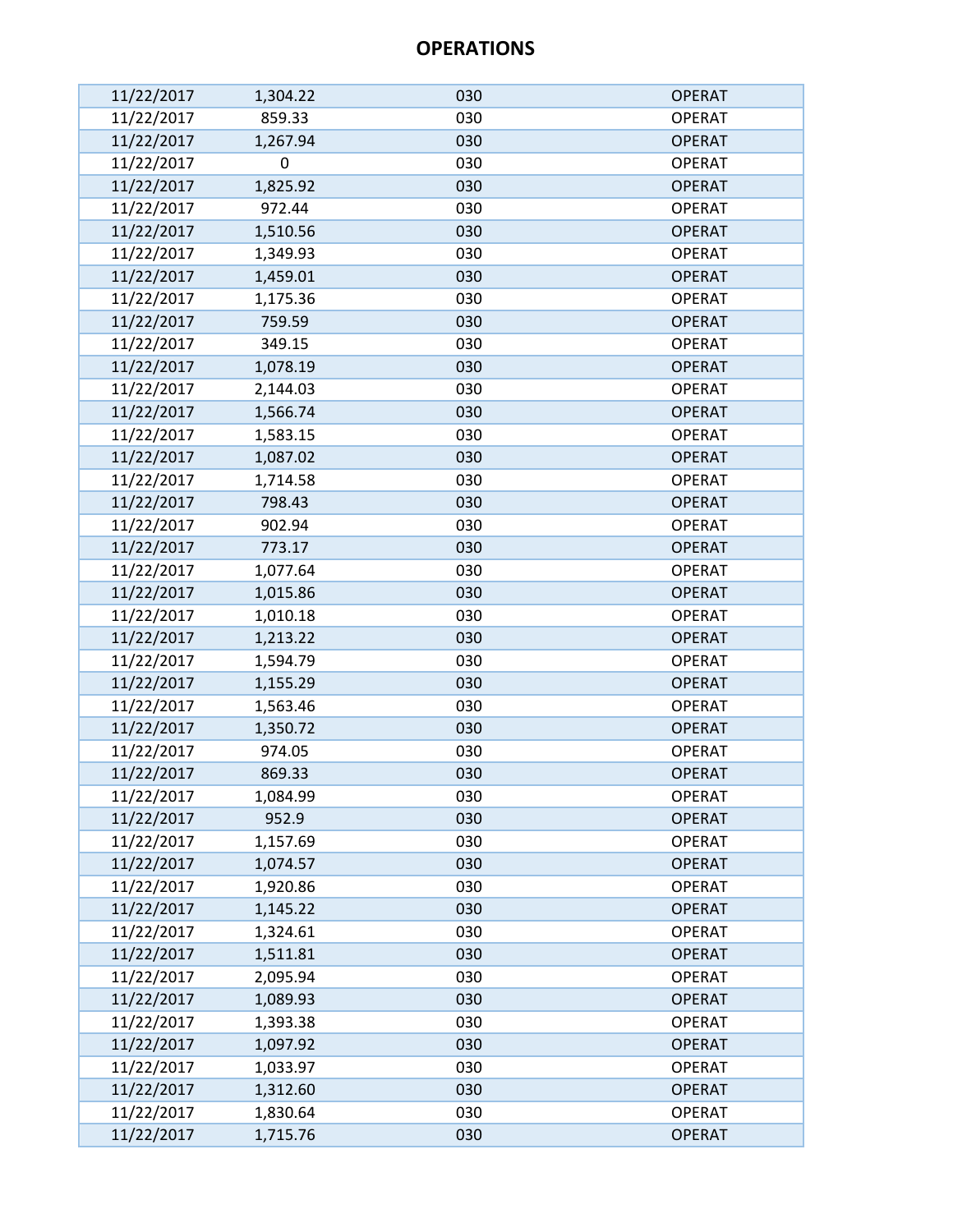| 11/22/2017 | 1,494.28 | 030 | <b>OPERAT</b> |
|------------|----------|-----|---------------|
| 11/22/2017 | 1,017.72 | 030 | <b>OPERAT</b> |
| 11/22/2017 | 71.99    | 030 | <b>OPERAT</b> |
| 11/22/2017 | 964.78   | 030 | <b>OPERAT</b> |
| 11/22/2017 | 928.58   | 030 | <b>OPERAT</b> |
| 11/22/2017 | 1,071.27 | 030 | <b>OPERAT</b> |
| 11/22/2017 | 686.28   | 030 | <b>OPERAT</b> |
| 11/22/2017 | 334.76   | 030 | <b>OPERAT</b> |
| 11/22/2017 | 813.53   | 030 | <b>OPERAT</b> |
| 11/22/2017 | 866.32   | 030 | <b>OPERAT</b> |
| 11/22/2017 | 1,364.00 | 030 | <b>OPERAT</b> |
| 11/22/2017 | 1,263.39 | 030 | <b>OPERAT</b> |
| 11/22/2017 | 1,516.52 | 030 | <b>OPERAT</b> |
| 11/22/2017 | 1,733.74 | 030 | <b>OPERAT</b> |
| 11/22/2017 | 1,534.13 | 030 | <b>OPERAT</b> |
| 11/22/2017 | 303.44   | 030 | <b>OPERAT</b> |
| 11/22/2017 | 1,887.68 | 030 | <b>OPERAT</b> |
| 11/22/2017 | 1,073.61 | 030 | <b>OPERAT</b> |
| 11/22/2017 | 1,646.56 | 030 | <b>OPERAT</b> |
| 11/22/2017 | 1,193.05 | 030 | <b>OPERAT</b> |
| 11/22/2017 | 651.3    | 030 | <b>OPERAT</b> |
| 11/22/2017 | 988.51   | 030 | <b>OPERAT</b> |
| 11/22/2017 | 1,544.59 | 030 | <b>OPERAT</b> |
| 11/22/2017 | 1,022.21 | 030 | <b>OPERAT</b> |
| 11/22/2017 | 1,435.28 | 030 | <b>OPERAT</b> |
| 11/22/2017 | 564.31   | 030 | <b>OPERAT</b> |
| 11/22/2017 | 955.46   | 030 | <b>OPERAT</b> |
| 11/22/2017 | 1,124.41 | 030 | <b>OPERAT</b> |
| 11/22/2017 | 1,111.68 | 030 | <b>OPERAT</b> |
| 11/22/2017 | 1,498.83 | 030 | <b>OPERAT</b> |
| 11/22/2017 | 1,111.45 | 030 | <b>OPERAT</b> |
| 11/22/2017 | 1,020.53 | 030 | <b>OPERAT</b> |
| 11/22/2017 | 1,333.61 | 030 | <b>OPERAT</b> |
| 11/22/2017 | 1,218.87 | 030 | <b>OPERAT</b> |
| 11/22/2017 | 827.75   | 030 | <b>OPERAT</b> |
| 11/22/2017 | 1,677.11 | 030 | <b>OPERAT</b> |
| 11/22/2017 | 1,028.65 | 030 | <b>OPERAT</b> |
| 11/22/2017 | 1,100.12 | 030 | <b>OPERAT</b> |
| 11/22/2017 | 1,370.99 | 030 | <b>OPERAT</b> |
| 11/22/2017 | 1,203.29 | 030 | <b>OPERAT</b> |
| 11/22/2017 | 1,761.10 | 030 | <b>OPERAT</b> |
| 11/22/2017 | 1,058.26 | 030 | <b>OPERAT</b> |
| 11/22/2017 | 823.71   | 030 | <b>OPERAT</b> |
| 11/22/2017 | 1,354.15 | 030 | <b>OPERAT</b> |
| 11/22/2017 | 1,064.00 | 030 | <b>OPERAT</b> |
| 11/22/2017 | 1,521.14 | 030 | <b>OPERAT</b> |
| 11/22/2017 | 1,851.96 | 030 | <b>OPERAT</b> |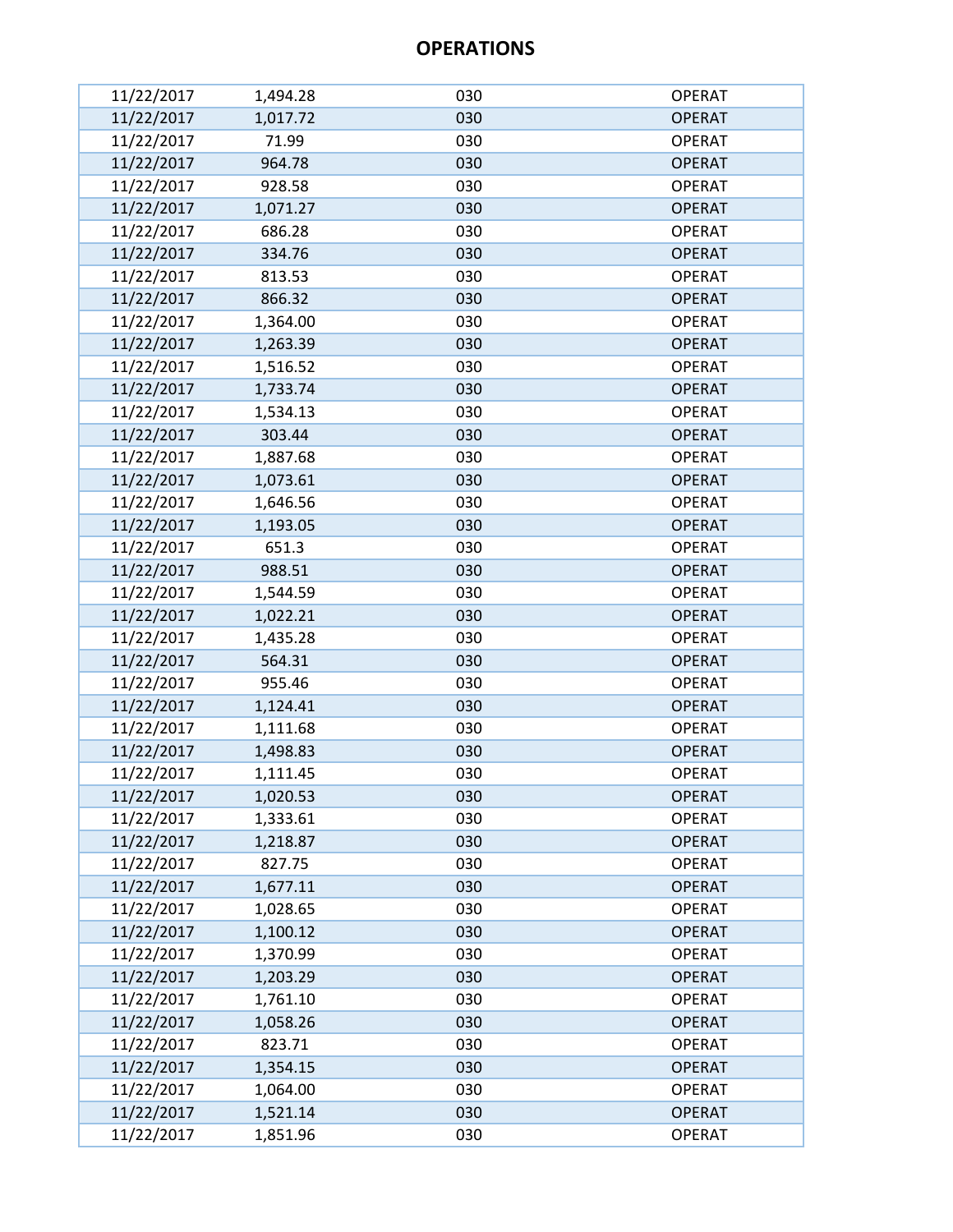| 11/22/2017 | 1,715.19 | 030 | <b>OPERAT</b> |
|------------|----------|-----|---------------|
| 11/22/2017 | 1,691.01 | 030 | <b>OPERAT</b> |
| 11/22/2017 | 1,107.42 | 030 | <b>OPERAT</b> |
| 11/22/2017 | 1,329.09 | 030 | <b>OPERAT</b> |
| 11/22/2017 | 1,236.35 | 030 | <b>OPERAT</b> |
| 11/22/2017 | 1,460.58 | 030 | <b>OPERAT</b> |
| 11/22/2017 | 1,437.39 | 030 | <b>OPERAT</b> |
| 11/22/2017 | 835.38   | 030 | <b>OPERAT</b> |
| 11/22/2017 | 1,185.19 | 030 | <b>OPERAT</b> |
| 11/22/2017 | 1,627.65 | 030 | <b>OPERAT</b> |
| 11/22/2017 | 1,708.00 | 030 | <b>OPERAT</b> |
| 11/22/2017 | 1,214.94 | 030 | <b>OPERAT</b> |
| 11/22/2017 | 977.26   | 030 | <b>OPERAT</b> |
| 11/22/2017 | 228.2    | 030 | <b>OPERAT</b> |
| 11/22/2017 | 1,000.23 | 030 | <b>OPERAT</b> |
| 11/22/2017 | 1,195.68 | 030 | <b>OPERAT</b> |
| 11/22/2017 | 779.35   | 030 | <b>OPERAT</b> |
| 11/22/2017 | 744.17   | 030 | <b>OPERAT</b> |
| 11/22/2017 | 1,538.51 | 030 | <b>OPERAT</b> |
| 11/22/2017 | 1,752.21 | 030 | <b>OPERAT</b> |
| 11/22/2017 | 1,155.40 | 030 | <b>OPERAT</b> |
| 11/22/2017 | 1,414.76 | 030 | <b>OPERAT</b> |
| 11/22/2017 | 1,213.51 | 030 | <b>OPERAT</b> |
| 11/22/2017 | 1,592.74 | 030 | <b>OPERAT</b> |
| 11/22/2017 | 891.01   | 030 | <b>OPERAT</b> |
| 11/22/2017 | 1,716.88 | 030 | <b>OPERAT</b> |
| 11/22/2017 | 1,896.56 | 030 | <b>OPERAT</b> |
| 11/22/2017 | 2,384.51 | 030 | <b>OPERAT</b> |
| 11/22/2017 | 936.7    | 030 | <b>OPERAT</b> |
| 11/22/2017 | 969.14   | 030 | <b>OPERAT</b> |
| 11/22/2017 | 1,474.74 | 030 | <b>OPERAT</b> |
| 11/22/2017 | 595.02   | 030 | <b>OPERAT</b> |
| 11/22/2017 | 808.03   | 030 | <b>OPERAT</b> |
| 11/22/2017 | 2,791.35 | 030 | <b>OPERAT</b> |
| 11/22/2017 | 1,589.31 | 030 | <b>OPERAT</b> |
| 11/22/2017 | 2,035.21 | 030 | <b>OPERAT</b> |
| 11/22/2017 | 1,331.82 | 030 | <b>OPERAT</b> |
| 11/22/2017 | 1,209.05 | 030 | <b>OPERAT</b> |
| 11/22/2017 | 968.11   | 030 | <b>OPERAT</b> |
| 11/22/2017 | 1,488.94 | 030 | <b>OPERAT</b> |
| 11/22/2017 | 1,045.49 | 030 | <b>OPERAT</b> |
| 11/22/2017 | 907.15   | 030 | <b>OPERAT</b> |
| 11/22/2017 | 393.05   | 030 | <b>OPERAT</b> |
| 11/22/2017 | 1,288.18 | 030 | <b>OPERAT</b> |
| 11/22/2017 | 1,164.16 | 030 | <b>OPERAT</b> |
| 11/22/2017 | 283.86   | 030 | <b>OPERAT</b> |
| 11/22/2017 | 1,353.04 | 030 | <b>OPERAT</b> |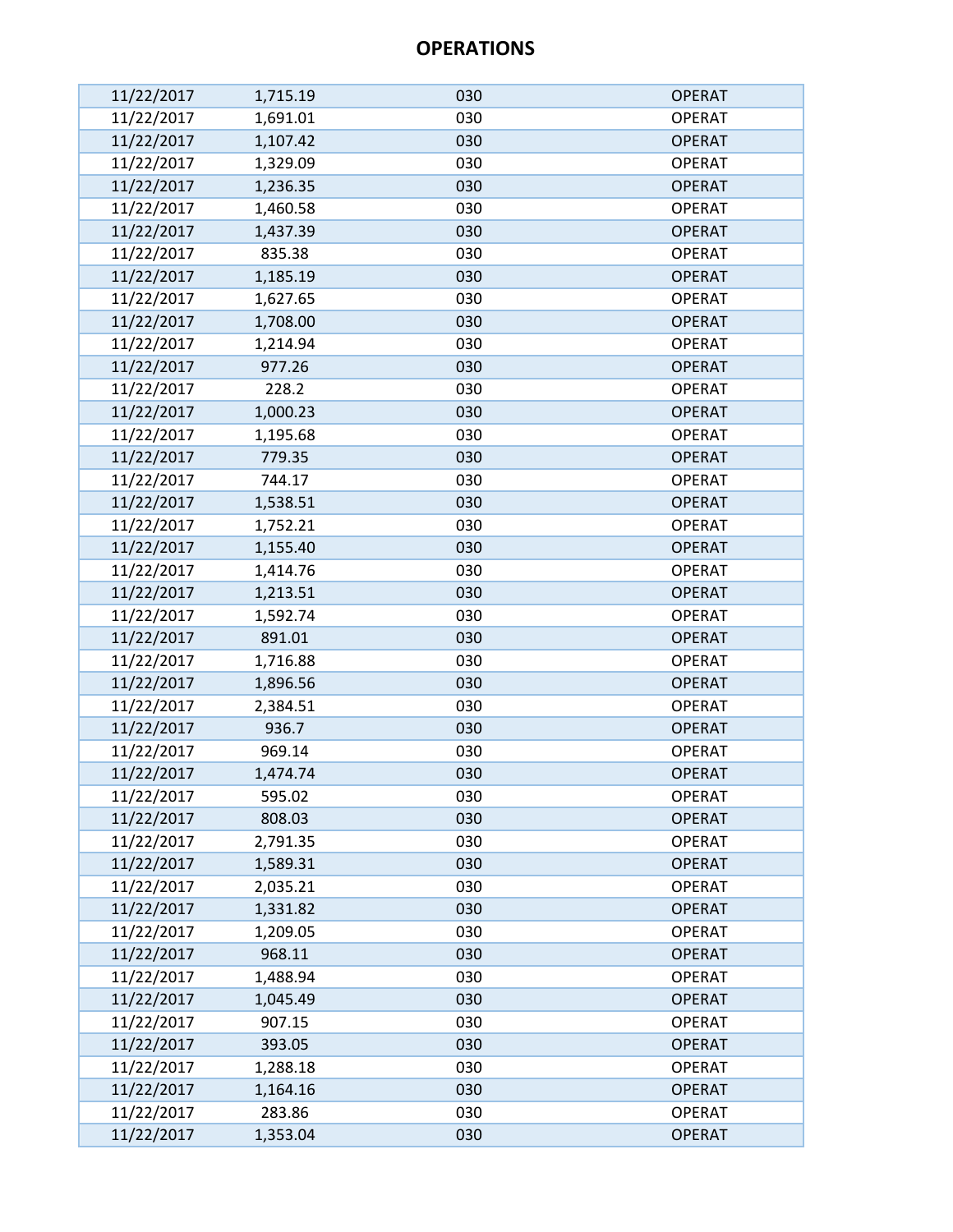| 11/22/2017 | 1,193.74 | 030 | <b>OPERAT</b> |
|------------|----------|-----|---------------|
| 11/22/2017 | 1,299.15 | 030 | <b>OPERAT</b> |
| 11/22/2017 | 1,609.35 | 030 | <b>OPERAT</b> |
| 11/22/2017 | 1,041.88 | 030 | <b>OPERAT</b> |
| 11/22/2017 | 473.05   | 030 | <b>OPERAT</b> |
| 11/22/2017 | 1,376.54 | 030 | <b>OPERAT</b> |
| 11/22/2017 | 802.53   | 030 | <b>OPERAT</b> |
| 11/22/2017 | 813.69   | 030 | <b>OPERAT</b> |
| 11/22/2017 | 1,048.34 | 030 | <b>OPERAT</b> |
| 11/22/2017 | 1,523.74 | 030 | <b>OPERAT</b> |
| 11/22/2017 | 1,215.29 | 030 | <b>OPERAT</b> |
| 11/22/2017 | 1,076.35 | 030 | <b>OPERAT</b> |
| 11/22/2017 | 1,068.12 | 030 | <b>OPERAT</b> |
| 11/22/2017 | 1,061.52 | 030 | <b>OPERAT</b> |
| 11/22/2017 | 513.71   | 030 | <b>OPERAT</b> |
| 11/22/2017 | 1,345.21 | 030 | <b>OPERAT</b> |
| 11/22/2017 | 1,196.92 | 030 | <b>OPERAT</b> |
| 11/22/2017 | 954.48   | 030 | <b>OPERAT</b> |
| 11/22/2017 | 1,130.29 | 030 | <b>OPERAT</b> |
| 11/22/2017 | 1,109.82 | 030 | <b>OPERAT</b> |
| 11/22/2017 | 868.9    | 030 | <b>OPERAT</b> |
| 11/22/2017 | 1,483.43 | 030 | <b>OPERAT</b> |
| 11/22/2017 | 1,086.41 | 030 | <b>OPERAT</b> |
| 11/22/2017 | 1,051.87 | 030 | <b>OPERAT</b> |
| 11/22/2017 | 1,480.44 | 030 | <b>OPERAT</b> |
| 11/22/2017 | 1,722.99 | 030 | <b>OPERAT</b> |
| 11/22/2017 | 89.91    | 030 | <b>OPERAT</b> |
| 11/22/2017 | 1,322.50 | 030 | <b>OPERAT</b> |
| 11/22/2017 | 1,277.44 | 030 | <b>OPERAT</b> |
| 11/22/2017 | 1,128.83 | 030 | <b>OPERAT</b> |
| 11/22/2017 | 976.47   | 030 | <b>OPERAT</b> |
| 11/22/2017 | 1,139.14 | 030 | <b>OPERAT</b> |
| 11/22/2017 | 1,543.73 | 030 | <b>OPERAT</b> |
| 11/22/2017 | 1,243.21 | 030 | <b>OPERAT</b> |
| 11/22/2017 | 1,138.56 | 030 | <b>OPERAT</b> |
| 11/22/2017 | 1,540.86 | 030 | <b>OPERAT</b> |
| 11/22/2017 | 1,146.53 | 030 | <b>OPERAT</b> |
| 11/22/2017 | 683.26   | 030 | <b>OPERAT</b> |
| 11/22/2017 | 1,380.14 | 030 | <b>OPERAT</b> |
| 11/22/2017 | 885.08   | 030 | <b>OPERAT</b> |
| 11/22/2017 | 0        | 031 | <b>OPERAT</b> |
| 11/22/2017 | 1,372.54 | 031 | <b>OPERAT</b> |
| 11/22/2017 | 1,193.49 | 031 | <b>OPERAT</b> |
| 11/22/2017 | 1,504.17 | 031 | <b>OPERAT</b> |
| 11/22/2017 | 1,117.81 | 031 | <b>OPERAT</b> |
| 11/22/2017 | 1,539.45 | 041 | <b>MNTENG</b> |
| 11/22/2017 | 1,509.02 | 041 | <b>MNTENG</b> |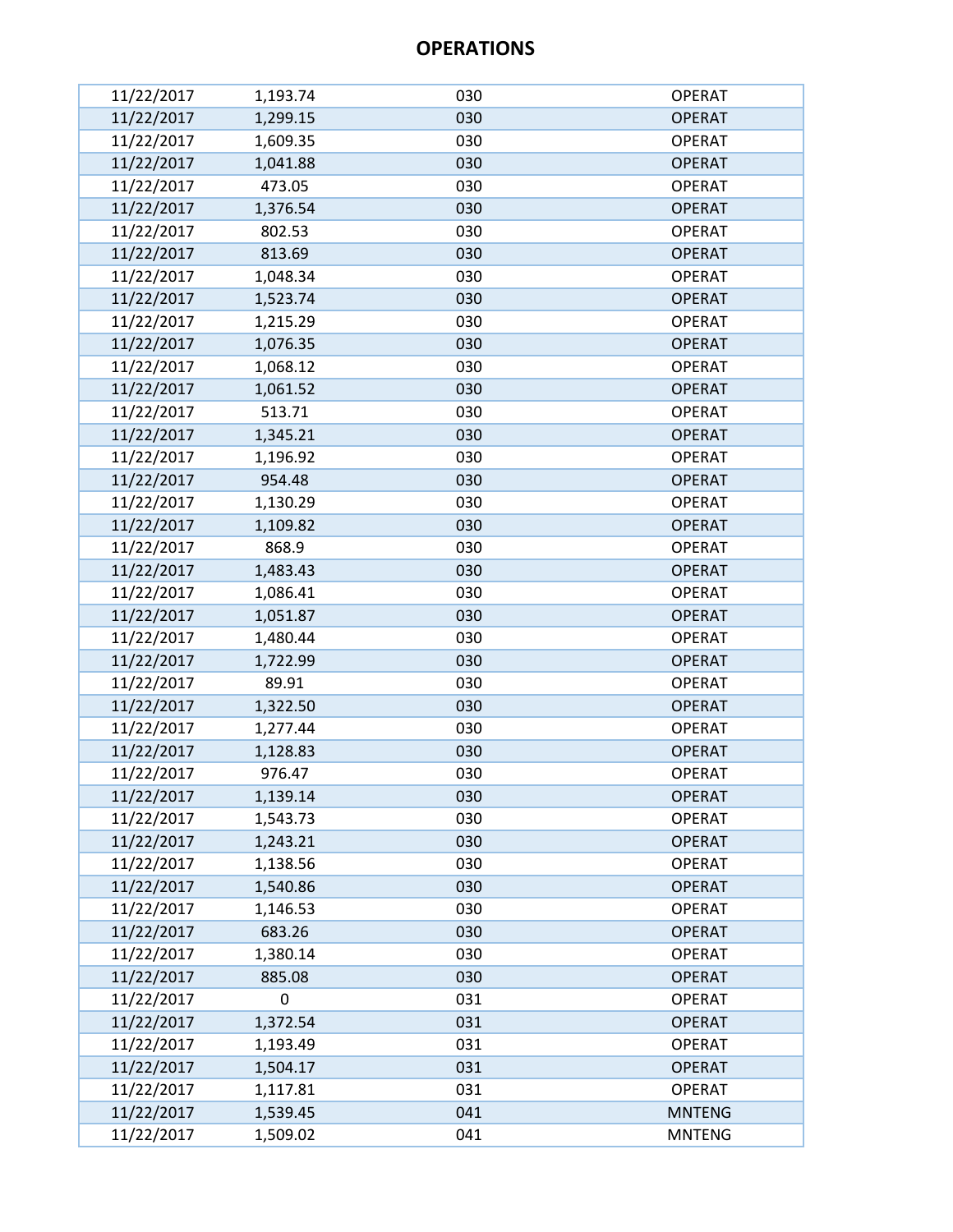| 11/22/2017 | 1,996.93 | 041 | <b>MNTENG</b> |
|------------|----------|-----|---------------|
| 11/22/2017 | 1,838.59 | 041 | <b>OPERAT</b> |
| 11/22/2017 | 1,893.72 | 043 | <b>MNTENG</b> |
| 11/22/2017 | 234      | 043 | <b>MNTENG</b> |
| 11/22/2017 | 2,223.75 | 044 | <b>MNTENG</b> |
| 11/22/2017 | 1,679.28 | 045 | <b>MNTENG</b> |
| 11/22/2017 | 2,317.17 | 046 | <b>MNTENG</b> |
| 11/22/2017 | 3,058.95 | 046 | <b>MNTENG</b> |
| 11/22/2017 | 3,096.18 | 046 | <b>MNTENG</b> |
| 11/22/2017 | 2,438.77 | 046 | <b>MNTENG</b> |
| 11/22/2017 | 3,523.52 | 046 | <b>MNTENG</b> |
| 11/22/2017 | 2,767.27 | 046 | <b>MNTENG</b> |
| 11/22/2017 | 2,081.35 | 046 | <b>MNTENG</b> |
| 11/22/2017 | 612.85   | 046 | <b>MNTENG</b> |
| 11/22/2017 | 2,778.81 | 046 | <b>MNTENG</b> |
| 11/22/2017 | 2,188.73 | 046 | <b>MNTENG</b> |
| 11/22/2017 | 1,760.55 | 046 | <b>MNTENG</b> |
| 11/22/2017 | 705.19   | 050 | <b>MNTENG</b> |
| 11/22/2017 | 1,249.32 | 050 | <b>MNTENG</b> |
| 11/22/2017 | 1,513.00 | 050 | <b>MNTENG</b> |
| 11/22/2017 | 1,049.99 | 050 | <b>MNTENG</b> |
| 11/22/2017 | 1,111.52 | 050 | <b>MNTENG</b> |
| 11/22/2017 | 1,395.46 | 050 | <b>MNTENG</b> |
| 11/22/2017 | 1,565.93 | 050 | <b>MNTENG</b> |
| 11/22/2017 | 1,099.68 | 050 | <b>MNTENG</b> |
| 11/22/2017 | 1,249.82 | 050 | <b>MNTENG</b> |
| 11/22/2017 | 1,011.52 | 050 | <b>MNTENG</b> |
| 11/22/2017 | 835.72   | 050 | <b>MNTENG</b> |
| 11/22/2017 | 1,643.33 | 050 | <b>MNTENG</b> |
| 11/22/2017 | 1,298.62 | 050 | <b>MNTENG</b> |
| 11/22/2017 | 1,237.45 | 050 | <b>MNTENG</b> |
| 11/22/2017 | 1,229.59 | 050 | <b>MNTENG</b> |
| 11/22/2017 | 1,062.34 | 050 | <b>MNTENG</b> |
| 11/22/2017 | 1,112.57 | 050 | <b>MNTENG</b> |
| 11/22/2017 | 1,086.60 | 050 | <b>MNTENG</b> |
| 11/22/2017 | 1,128.52 | 050 | <b>MNTENG</b> |
| 11/22/2017 | 886.06   | 050 | <b>MNTENG</b> |
| 11/22/2017 | 1,513.67 | 050 | <b>MNTENG</b> |
| 11/22/2017 | 716.04   | 050 | <b>MNTENG</b> |
| 11/22/2017 | 824.43   | 050 | <b>MNTENG</b> |
| 11/22/2017 | 1,826.61 | 060 | <b>MNTENG</b> |
| 11/22/2017 | 661.82   | 060 | <b>MNTENG</b> |
| 11/22/2017 | 1,116.61 | 060 | <b>MNTENG</b> |
| 11/22/2017 | 1,563.17 | 060 | <b>MNTENG</b> |
| 11/22/2017 | 391.51   | 060 | <b>MNTENG</b> |
| 11/22/2017 | 1,456.22 | 060 | <b>MNTENG</b> |
| 11/22/2017 | 1,449.01 | 060 | <b>MNTENG</b> |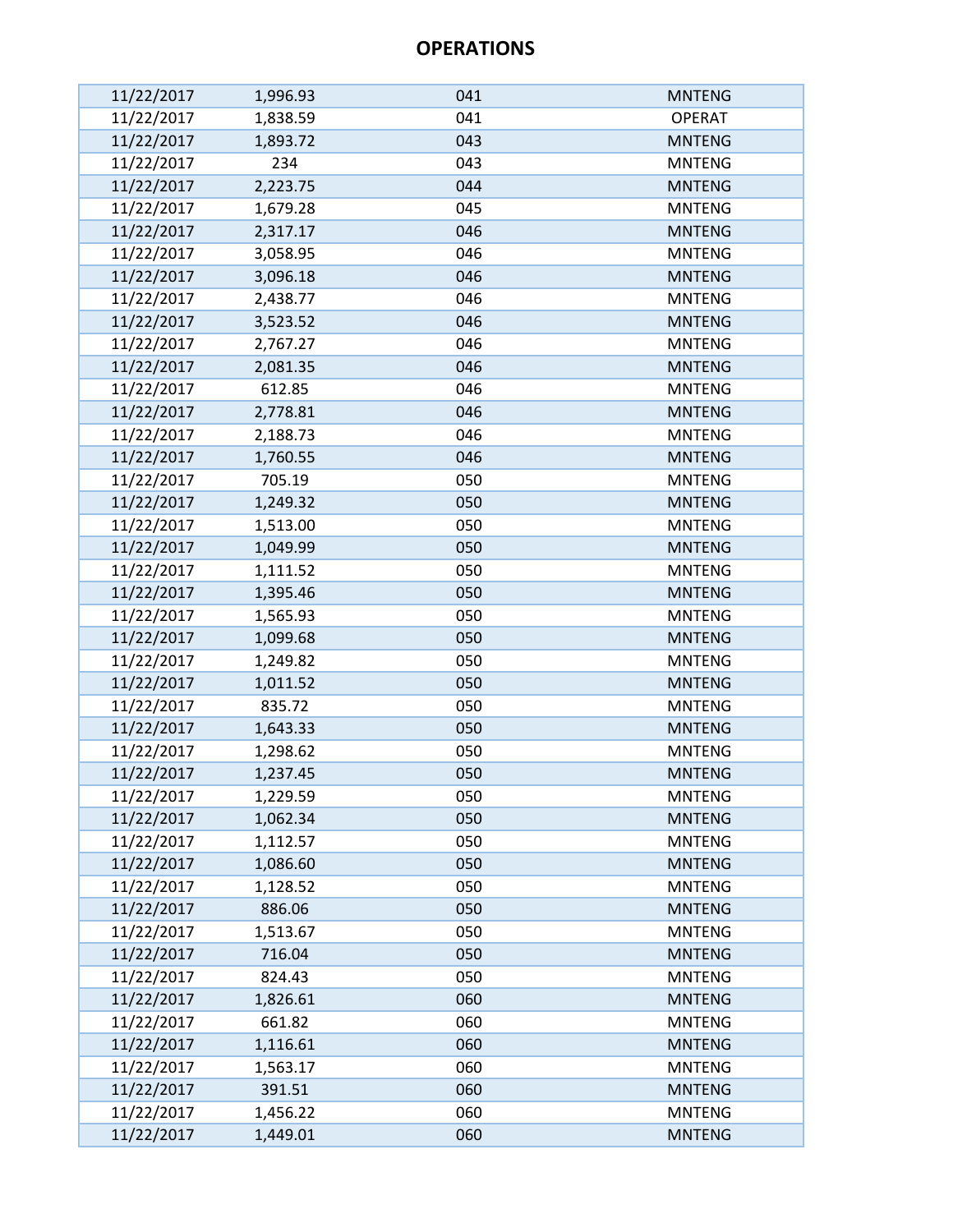| 11/22/2017 | 1,824.67 | 060 | <b>MNTENG</b> |
|------------|----------|-----|---------------|
| 11/22/2017 | 1,403.40 | 060 | <b>MNTENG</b> |
| 11/22/2017 | 1,505.50 | 060 | <b>MNTENG</b> |
| 11/22/2017 | 2,135.52 | 060 | <b>MNTENG</b> |
| 11/22/2017 | 1,296.46 | 060 | <b>MNTENG</b> |
| 11/22/2017 | 2,359.76 | 060 | <b>MNTENG</b> |
| 11/22/2017 | 1,401.72 | 060 | <b>MNTENG</b> |
| 11/22/2017 | 2,115.85 | 060 | <b>MNTENG</b> |
| 11/22/2017 | 1,350.95 | 060 | <b>MNTENG</b> |
| 11/22/2017 | 1,590.28 | 060 | <b>MNTENG</b> |
| 11/22/2017 | 1,030.55 | 060 | <b>MNTENG</b> |
| 11/22/2017 | 1,744.02 | 060 | <b>MNTENG</b> |
| 11/22/2017 | 1,682.71 | 060 | <b>MNTENG</b> |
| 11/22/2017 | 1,052.61 | 060 | <b>MNTENG</b> |
| 11/22/2017 | 1,089.52 | 060 | <b>MNTENG</b> |
| 11/22/2017 | 1,275.94 | 060 | <b>MNTENG</b> |
| 11/22/2017 | 1,174.93 | 060 | <b>MNTENG</b> |
| 11/22/2017 | 1,219.89 | 060 | <b>MNTENG</b> |
| 11/22/2017 | 1,624.72 | 060 | <b>MNTENG</b> |
| 11/22/2017 | 1,416.24 | 060 | <b>MNTENG</b> |
| 11/22/2017 | 1,511.65 | 060 | <b>MNTENG</b> |
| 11/22/2017 | 1,239.38 | 060 | <b>MNTENG</b> |
| 11/22/2017 | 1,616.95 | 060 | <b>MNTENG</b> |
| 11/22/2017 | 967.01   | 060 | <b>MNTENG</b> |
| 11/22/2017 | 1,241.88 | 060 | <b>MNTENG</b> |
| 11/22/2017 | 1,594.14 | 060 | <b>MNTENG</b> |
| 11/22/2017 | 1,283.78 | 060 | <b>MNTENG</b> |
| 11/22/2017 | 850.33   | 060 | <b>MNTENG</b> |
| 11/22/2017 | 1,438.03 | 060 | <b>MNTENG</b> |
| 11/22/2017 | 1,694.29 | 060 | <b>MNTENG</b> |
| 11/22/2017 | 1,169.84 | 060 | <b>MNTENG</b> |
| 11/22/2017 | 1,459.93 | 060 | <b>MNTENG</b> |
| 11/22/2017 | 1,057.65 | 060 | <b>MNTENG</b> |
| 11/22/2017 | 1,269.20 | 060 | <b>OPERAT</b> |
| 11/22/2017 | 729.93   | 062 | <b>MNTENG</b> |
| 11/22/2017 | 1,312.00 | 062 | <b>MNTENG</b> |
| 11/22/2017 | 11.69    | 062 | <b>MNTENG</b> |
| 11/22/2017 | 1,969.01 | 062 | <b>MNTENG</b> |
| 11/22/2017 | 1,570.27 | 101 | <b>MNTENG</b> |
| 11/22/2017 | 2,284.66 | 101 | <b>MNTENG</b> |
| 11/22/2017 | 1,627.41 | 101 | <b>MNTENG</b> |
| 11/22/2017 | 2,110.27 | 101 | <b>MNTENG</b> |
| 11/22/2017 | 2,330.59 | 101 | <b>MNTENG</b> |
| 11/22/2017 | 527.77   | 120 | <b>MNTENG</b> |
| 11/22/2017 | 355.76   | 120 | <b>MNTENG</b> |
| 11/22/2017 | 1,438.16 | 120 | <b>MNTENG</b> |
| 11/22/2017 | 722.92   | 120 | <b>MNTENG</b> |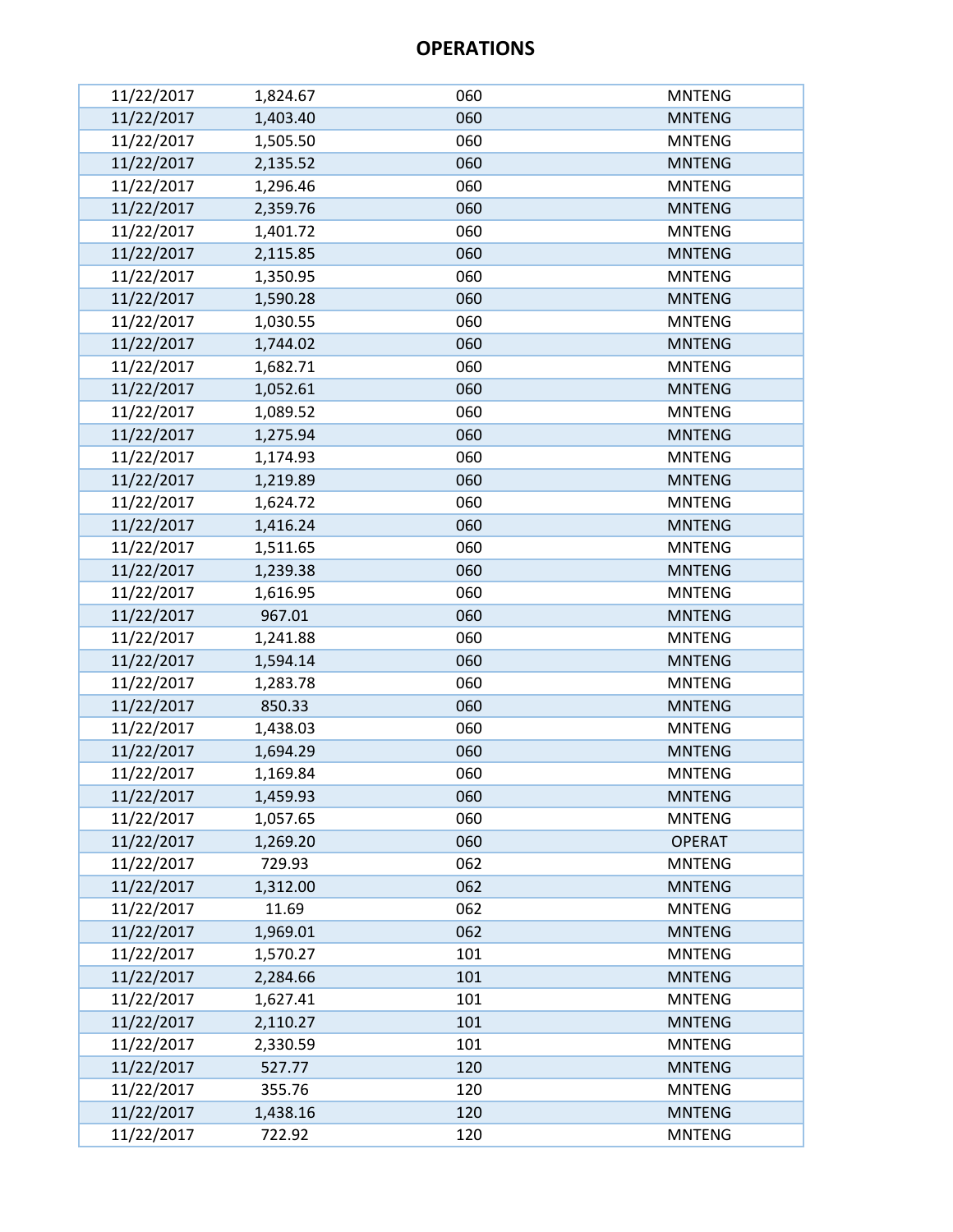| 11/22/2017 | 1,649.98 | 120 | <b>MNTENG</b> |
|------------|----------|-----|---------------|
| 11/22/2017 | 1,302.30 | 120 | <b>MNTENG</b> |
| 11/22/2017 | 1,102.84 | 120 | <b>MNTENG</b> |
| 11/22/2017 | 886.76   | 120 | <b>MNTENG</b> |
| 11/22/2017 | 1,147.08 | 120 | <b>MNTENG</b> |
| 11/22/2017 | 398.08   | 120 | <b>MNTENG</b> |
| 11/22/2017 | 680.81   | 120 | <b>MNTENG</b> |
| 11/22/2017 | 1,033.63 | 120 | <b>MNTENG</b> |
| 11/22/2017 | 1,041.86 | 120 | <b>MNTENG</b> |
| 11/22/2017 | 1,326.20 | 120 | <b>MNTENG</b> |
| 11/22/2017 | 640.92   | 120 | <b>MNTENG</b> |
| 11/22/2017 | 1,432.10 | 120 | <b>MNTENG</b> |
| 11/22/2017 | 1,374.77 | 120 | <b>MNTENG</b> |
| 11/22/2017 | 1,032.21 | 120 | <b>MNTENG</b> |
| 11/22/2017 | 1,093.60 | 120 | <b>MNTENG</b> |
| 11/22/2017 | 964.61   | 120 | <b>MNTENG</b> |
| 11/22/2017 | 726.68   | 120 | <b>MNTENG</b> |
| 11/22/2017 | 1,715.43 | 120 | <b>MNTENG</b> |
| 11/22/2017 | 517.78   | 120 | <b>MNTENG</b> |
| 11/22/2017 | 677.24   | 120 | <b>MNTENG</b> |
| 11/22/2017 | 1,409.30 | 120 | <b>MNTENG</b> |
| 11/22/2017 | 1,272.47 | 123 | <b>MNTENG</b> |
| 11/22/2017 | 685.96   | 123 | <b>MNTENG</b> |
| 11/22/2017 | 648.66   | 123 | <b>MNTENG</b> |
| 11/22/2017 | 1,929.16 | 123 | <b>MNTENG</b> |
| 11/22/2017 | 1,856.82 | 123 | <b>MNTENG</b> |
| 11/22/2017 | 896.24   | 124 | <b>MNTENG</b> |
| 11/22/2017 | 846.55   | 124 | <b>MNTENG</b> |
| 11/22/2017 | 1,405.62 | 124 | <b>MNTENG</b> |
| 11/22/2017 | 1,303.48 | 124 | <b>MNTENG</b> |
| 11/22/2017 | 1,664.45 | 124 | <b>MNTENG</b> |
| 11/22/2017 | 871.98   | 124 | <b>MNTENG</b> |
| 11/22/2017 | 960.19   | 124 | <b>MNTENG</b> |
| 11/22/2017 | 1,017.57 | 124 | <b>MNTENG</b> |
| 11/22/2017 | 1,396.89 | 124 | <b>MNTENG</b> |
| 11/22/2017 | 1,383.38 | 171 | <b>OPERAT</b> |
| 11/22/2017 | 3,931.80 | 171 | <b>OPERAT</b> |
| 11/22/2017 | 1,043.60 | 179 | <b>OPERAT</b> |
| 11/22/2017 | 2,253.83 | 179 | <b>OPERAT</b> |
| 11/22/2017 | 2,774.48 | 179 | <b>OPERAT</b> |
| 11/22/2017 | 1,138.00 | 179 | <b>OPERAT</b> |
| 11/22/2017 | 2,611.82 | 179 | <b>OPERAT</b> |
| 11/22/2017 | 1,354.84 | 179 | <b>OPERAT</b> |
| 11/22/2017 | 1,324.14 | 179 | <b>OPERAT</b> |
| 11/22/2017 | 1,665.88 | 198 | <b>OPERAT</b> |
| 11/22/2017 | 1,440.70 | 198 | <b>OPERAT</b> |
| 11/22/2017 | 1,416.05 | 198 | <b>OPERAT</b> |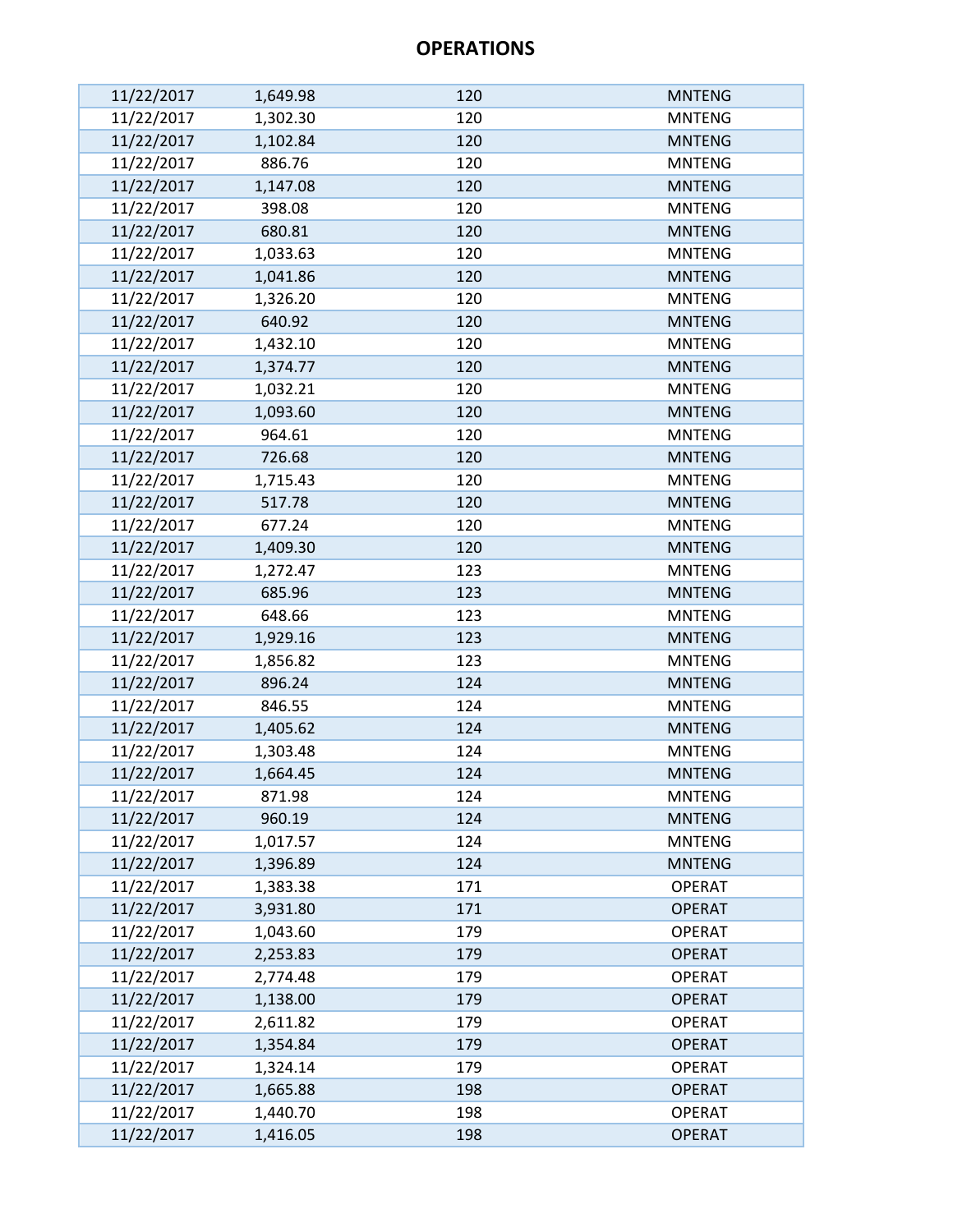| 11/22/2017 | 2,319.70 | 198 | <b>OPERAT</b> |
|------------|----------|-----|---------------|
| 11/22/2017 | 2,701.12 | 210 | <b>OPERAT</b> |
| 11/22/2017 | 1,276.06 | 230 | <b>OPERAT</b> |
| 11/22/2017 | 1,231.56 | 230 | <b>OPERAT</b> |
| 11/22/2017 | 1,794.67 | 230 | <b>OPERAT</b> |
| 11/22/2017 | 1,728.67 | 230 | <b>OPERAT</b> |
| 11/22/2017 | 1,565.44 | 230 | <b>OPERAT</b> |
| 11/22/2017 | 1,739.52 | 230 | <b>OPERAT</b> |
| 11/22/2017 | 1,697.78 | 230 | <b>OPERAT</b> |
| 11/22/2017 | 1,476.76 | 241 | <b>MNTENG</b> |
| 11/22/2017 | 756.79   | 250 | <b>MNTENG</b> |
| 11/22/2017 | 737.26   | 250 | <b>MNTENG</b> |
| 11/22/2017 | 994.61   | 260 | <b>MNTENG</b> |
| 11/22/2017 | 1,715.47 | 260 | <b>MNTENG</b> |
| 11/22/2017 | 1,327.72 | 260 | <b>OPERAT</b> |
| 11/22/2017 | 1,295.94 | 320 | <b>MNTENG</b> |
| 11/22/2017 | 1,085.83 | 320 | <b>MNTENG</b> |
| 11/22/2017 | 739.33   | 324 | <b>OPERAT</b> |
|            |          |     |               |

| DEPT. | <b>DESCRIPTION</b>                    | <b>DIVISION</b>                     |
|-------|---------------------------------------|-------------------------------------|
| 010   | <b>Operations</b>                     | Operations                          |
| 012   | <b>Paratransit Operations</b>         | <b>Operations</b>                   |
| 013   | Paratransit Operations Admin.         | Operations                          |
| 014   | <b>Paratransit Operators</b>          | <b>Operations</b>                   |
| 015   | <b>Paratransit Administration</b>     | Operations                          |
| 016   | <b>Paratransit Customer Service</b>   | Operations                          |
| 017   | <b>Bus Transportation Dispatcher</b>  | Operations                          |
| 018   | <b>Bus Transportation Supervisor</b>  | Operations                          |
| 021   | <b>Schedulers</b>                     | Operations                          |
| 022   | Flex Service - Schedulers             | <b>Operations</b>                   |
| 025   | <b>Customer Service</b>               | Operations                          |
| 030   | <b>Bus Operators</b>                  | Operations                          |
| 031   | Flex Service - Operators              | Operations                          |
| 041   | <b>Maintenance Administration</b>     | <b>Maintenance &amp; Facilities</b> |
| 043   | <b>Technical Services</b>             | Maintenance & Facilities            |
| 044   | <b>Paratransit Maintenance</b>        | <b>Maintenance &amp; Facilities</b> |
| 045   | Non Revenue Vehicle Maint.            | <b>Maintenance &amp; Facilities</b> |
| 046   | <b>Vehicle Administrations</b>        | <b>Maintenance &amp; Facilities</b> |
| 050   | <b>Servicing and Cleaning</b>         | <b>Maintenance &amp; Facilities</b> |
| 060   | <b>Mechanics</b>                      | <b>Maintenance &amp; Facilities</b> |
| 061   | Flex Service - Maintenance            | <b>Maintenance &amp; Facilities</b> |
| 062   | Paint and Body                        | <b>Maintenance &amp; Facilities</b> |
| 101   | <b>Communications and Electronics</b> | Maintenance & Facilities            |
| 120   | <b>Building/Grounds Maintenance</b>   | Maintenance & Facilities            |
| 123   | Psgnr.Amenities&Fac.Admin.            | <b>Maintenance &amp; Facilities</b> |
| 124   | <b>Route Maintenance</b>              | <b>Maintenance &amp; Facilities</b> |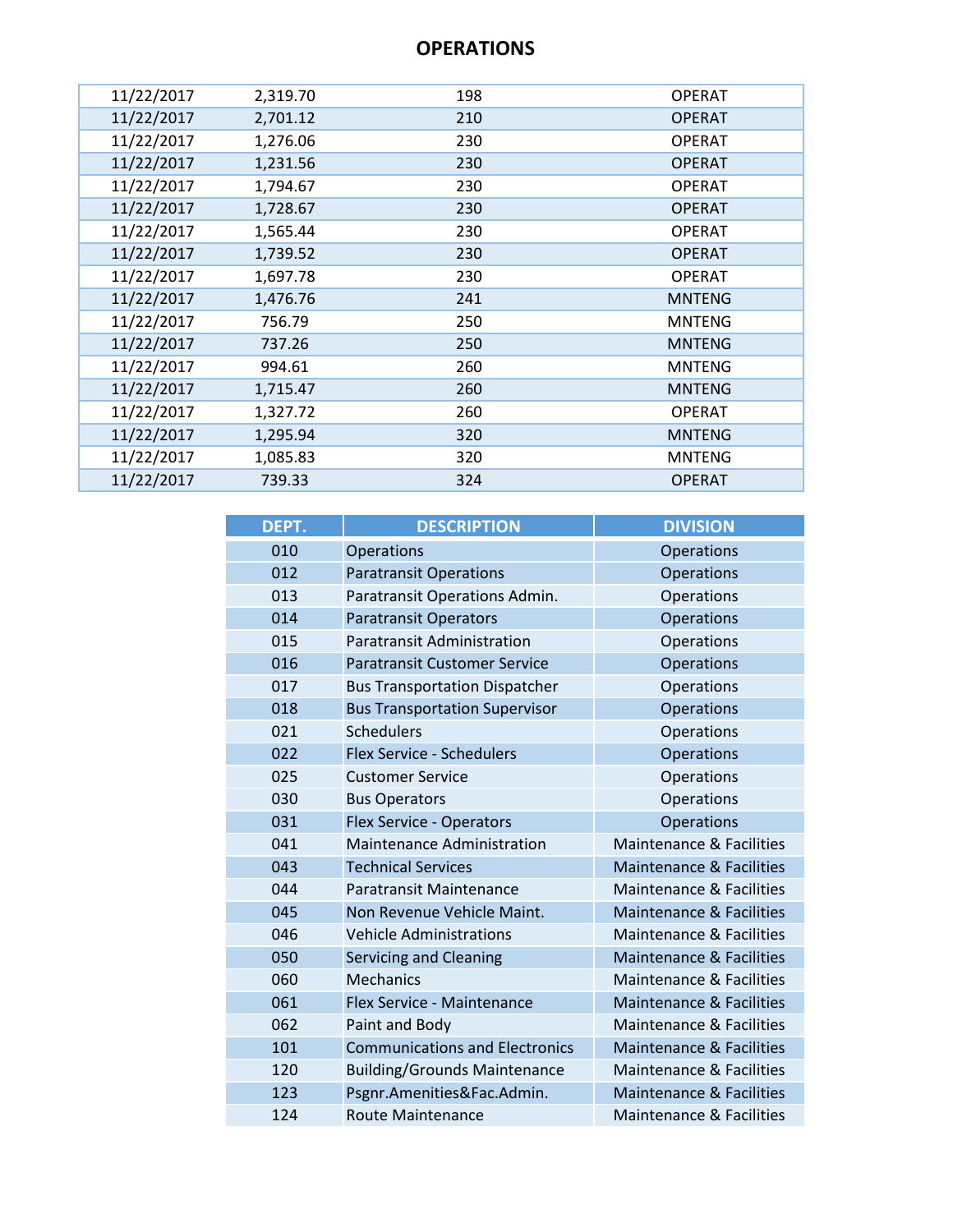| 171 | <b>Operations</b>                     | <b>Operations</b>                   |
|-----|---------------------------------------|-------------------------------------|
| 179 | Service Development                   | Operations                          |
| 198 | <b>Training</b>                       | <b>Operations</b>                   |
| 210 | <b>Streetcar Operations Admin</b>     | Operations                          |
| 230 | <b>Streetcar Operators (Motorman)</b> | <b>Operations</b>                   |
| 241 | Streetcar Maintenance Admin           | <b>Maintenance &amp; Facilities</b> |
| 250 | <b>Streetcar Servicing/Cleaning</b>   | <b>Maintenance &amp; Facilities</b> |
| 260 | <b>Streetcar Mechanic</b>             | <b>Maintenance &amp; Facilities</b> |
| 320 | <b>Streetcar Bldg Maintenance</b>     | <b>Maintenance &amp; Facilities</b> |
| 324 | <b>Streetcar Route/Grounds Maint</b>  | <b>Operations</b>                   |
|     |                                       |                                     |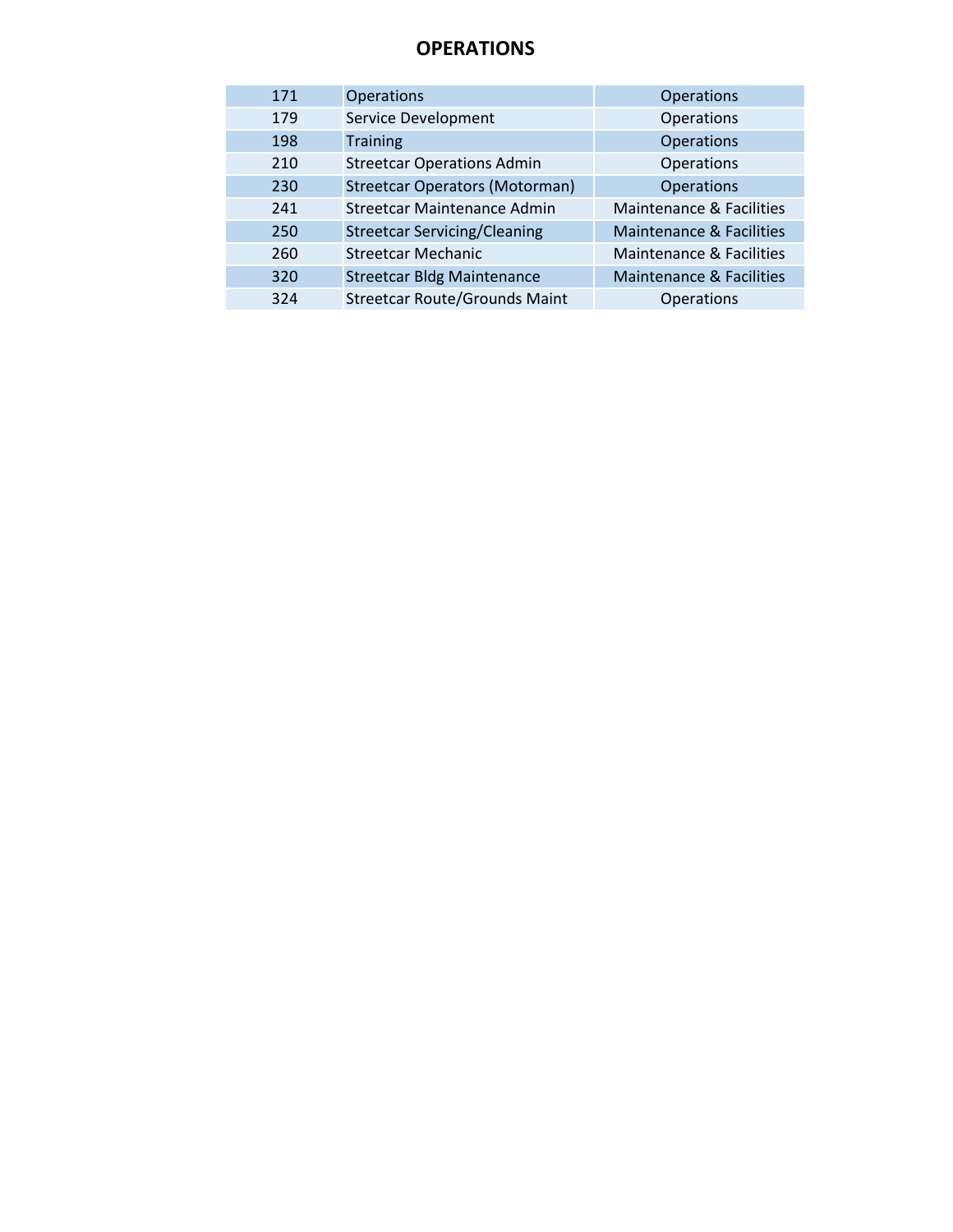| DEPT. | <b>DESCRIPTION</b>                    | <b>DIVISION</b>                     |
|-------|---------------------------------------|-------------------------------------|
| 010   | <b>Operations</b>                     | Operations                          |
| 011   | Safety, Security, and Training        | Admin                               |
| 012   | <b>Paratransit Operations</b>         | <b>Operations</b>                   |
| 013   | Paratransit Operations Admin.         | <b>Operations</b>                   |
| 014   | <b>Paratransit Operators</b>          | <b>Operations</b>                   |
| 015   | <b>Paratransit Administration</b>     | Operations                          |
| 016   | <b>Paratransit Customer Service</b>   | <b>Operations</b>                   |
| 017   | <b>Bus Transportation Dispatcher</b>  | Operations                          |
| 018   | <b>Bus Transportation Supervisor</b>  | Operations                          |
| 021   | <b>Schedulers</b>                     | <b>Operations</b>                   |
| 022   | Flex Service - Schedulers             | Operations                          |
| 025   | <b>Customer Service</b>               | Operations                          |
| 026   | <b>Outlet Sales</b>                   | Finance                             |
| 030   | <b>Bus Operators</b>                  | Operations                          |
| 031   | Flex Service - Operators              | <b>Operations</b>                   |
| 041   | Maintenance Administration            | <b>Maintenance &amp; Facilities</b> |
| 043   | <b>Technical Services</b>             | <b>Maintenance &amp; Facilities</b> |
| 044   | <b>Paratransit Maintenance</b>        | <b>Maintenance &amp; Facilities</b> |
| 045   | Non Revenue Vehicle Maint.            | <b>Maintenance &amp; Facilities</b> |
| 046   | <b>Vehicle Administrations</b>        | <b>Maintenance &amp; Facilities</b> |
| 050   | Servicing and Cleaning                | <b>Maintenance &amp; Facilities</b> |
| 060   | Mechanics                             | <b>Maintenance &amp; Facilities</b> |
| 061   | Flex Service - Maintenance            | <b>Maintenance &amp; Facilities</b> |
| 062   | Paint and Body                        | <b>Maintenance &amp; Facilities</b> |
| 101   | <b>Communications and Electronics</b> | <b>Maintenance &amp; Facilities</b> |
| 120   | <b>Building/Grounds Maintenance</b>   | <b>Maintenance &amp; Facilities</b> |
| 123   | Psgnr.Amenities&Fac.Admin.            | <b>Maintenance &amp; Facilities</b> |
| 124   | <b>Route Maintenance</b>              | <b>Maintenance &amp; Facilities</b> |
| 150   | <b>Inventory Control</b>              | Finance                             |
| 160   | <b>Finance and Budget</b>             | Finance                             |
| 161   | Administration                        | Executive                           |
| 162   | <b>Risk Management</b>                | Admin                               |
| 163   | <b>Information Services</b>           | Admin                               |
| 164   | Purchasing                            | Finance                             |
| 166   | <b>Public Information</b>             | Executive                           |
| 167   | <b>Executive Office</b>               | Executive                           |
| 169   | <b>Project Management</b>             | Finance                             |
| 170   | Mktg & P.R.                           | Executive                           |
| 171   | Operations                            | <b>Operations</b>                   |
| 172   | <b>Environmental Program</b>          | Finance                             |
| 173   | <b>Capital Plng and Projects</b>      | Finance                             |
| 179   | Service Development                   | Operations                          |
| 182   | <b>Budget &amp; Finance</b>           | Finance                             |
| 183   | <b>Accounting and Reporting</b>       | Finance                             |
| 184   | <b>Revenue Management</b>             | Finance                             |
| 186   | Human Resources                       | Admin                               |